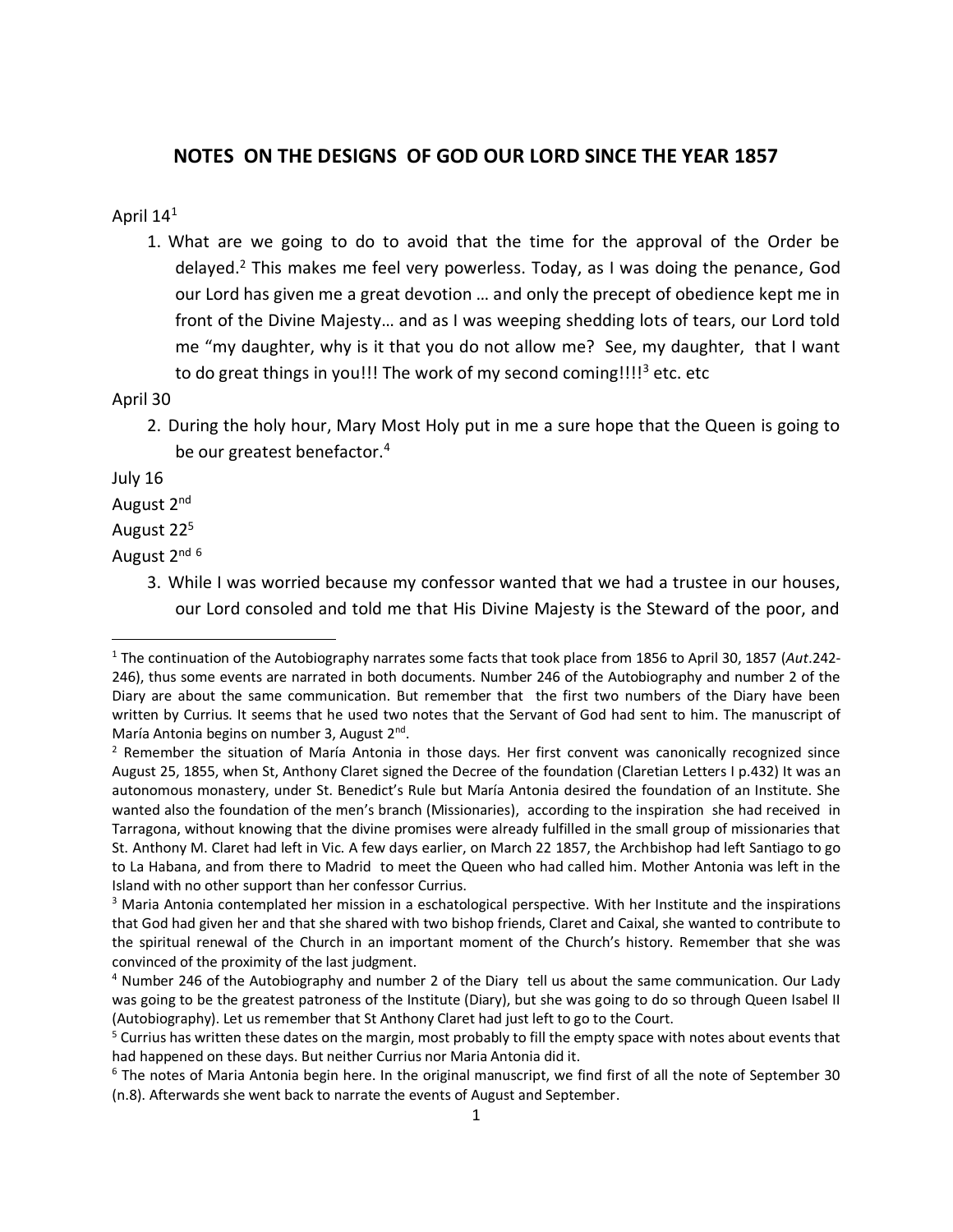that there will always be someone to provide for what will be needed. He asked me, why am I so easily intimidated? Because I must face the entire world!! This frightens me a lot, because I understood that I will suffer great oppositions even from my confessors.<sup>7</sup>

August 19

4. I saw the star shine with so much brightness, that twice its rays dazzled me.<sup>8</sup>

August 22

5. Our Lord said to me: tell my servant<sup>9</sup> that I have something to communicate to him!... and the Lord added immediately: many things!!!... Tell him to prepare his heart, and make a place for me. He also included His Excellency when he added, if he is docile to my voice $^{10.11}$ .

September 8

6. Day dedicated to Mary Most Holy,<sup>12</sup> as I was praying, all the sudden I felt Our Lord Jesus Christ so near to me as if He would hold me very close to his heart saying these words with great love: you are my daughter, and it is usual in me to humble myself on hearing the voice of my elders.<sup>13</sup> You have said enough, I know exactly what you mean. This is my pain!! How slow are my children to understand my voice!... He told me that, with great affliction.

September 9

7.  $14$  At eleven a.m. as I was praying, Our Lord let me see the great order in which he founded the Church, and with much astonishment I saw how the fulfillment of the Divine Law was completely abandoned.<sup>15</sup> In that moment I heard something as a great uproar within myself and my terrorized soul was shouting and at the same time as if I were looking for a place to hide so I would not see what I had in front of me; I was seeing a great number of people, and all of them were running in terror, looking for a place to hide, even to disappear in the ground if it had been possible, but none found a place; and thus they were in constant movement. Their embarrassment was such that

 $7$  The silence and the prudence of Saint Anthony Maria Claret and his departure to Madrid gave to Maria Antonia a sensation of loneliness. She even perceived now that she would eventually be abandoned by her two first spiritual directors, Currius (who was stubbornly interested in managing the business of the Institute in his own way) and the strong Caixal.

<sup>8</sup> Cf. *Aut* 45-47. *Diary* 13.

<sup>9</sup> Paladio Curris, her confessor. Cf. Aut 78: Tell your confessor, my servant… *Aut* 197: of this his servant…

<sup>&</sup>lt;sup>10</sup> Bishop Dr, Jose Caixal, to whom María Antonia dedicated her Diary.

 $11$  Currius has written on the margin: Chapter 23, Number 1. We do not know the meaning of this note.

<sup>&</sup>lt;sup>12</sup> Feast of the Nativity of Mary.

<sup>&</sup>lt;sup>13</sup> Of the superiors

 $14$  The manuscript says: 9 from " (the brackets are for the word September which is written above. Currius has numbered this paragraph as 2.

 $15$  New light of the opposition between the demands of the evangelical life and the frequent lukewarmness and indecision in the divine service. This had been the theme of the Initial Experience. Cf *Aut*. 2-9.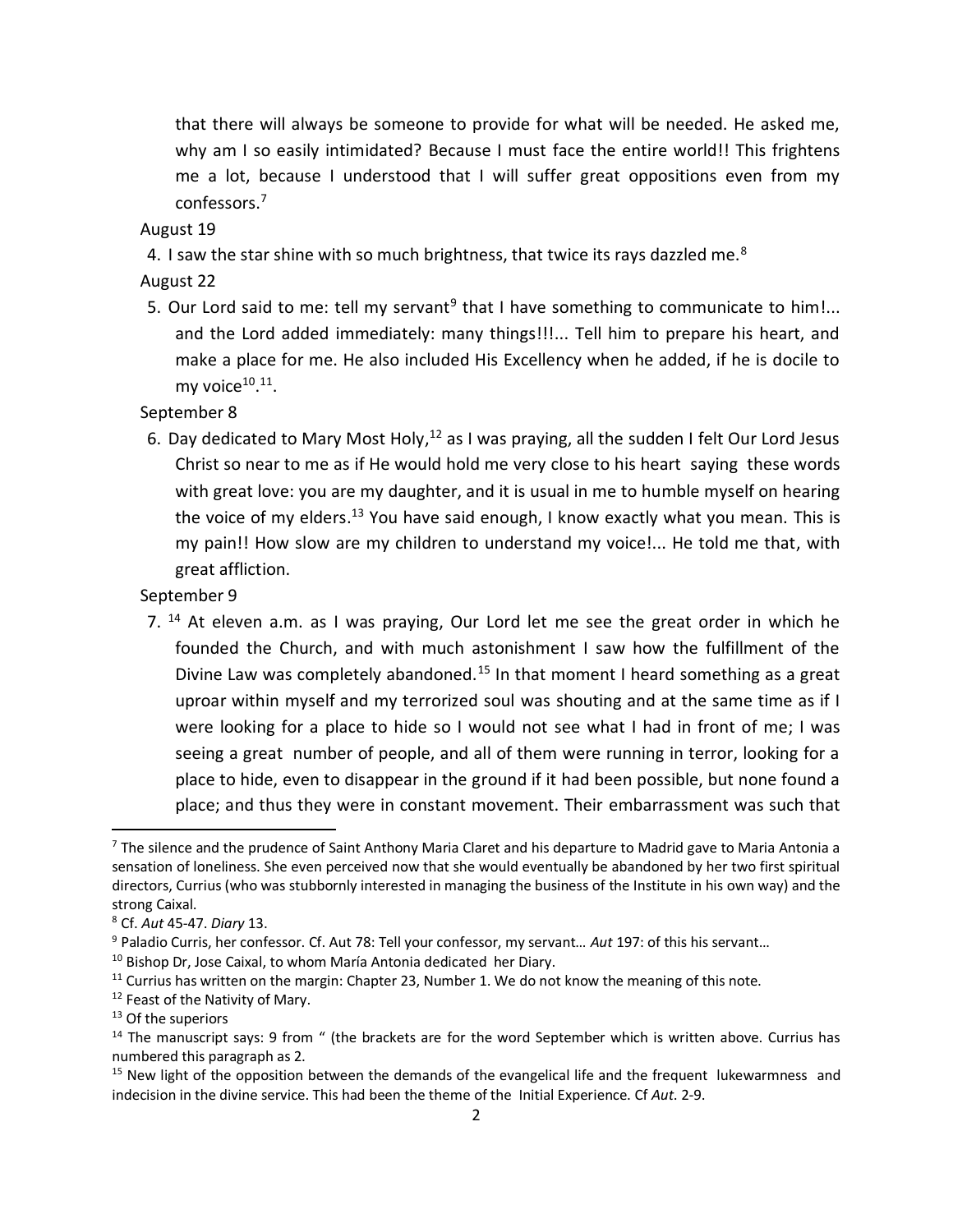it made my soul shout because I did not want to see such a confusion, and I could not take it away from me, no matter where I would go. And it was explained to me that those were the governors and judges of the law: And ah!!! $16$ ... everyone was grieving and the confusion<sup>17</sup> was equal to the order, weight and measure of the law.

I think<sup>18</sup> I have not explained myself clearly, because I do not know how to communicate what I saw in that vision; I will try to explain myself a little bit better, so who has more knowledge will be able to understand the meaning. I think that the Lord wanted to show me in that continuous movement the Babylon of this world, where due to the bad administration of the ecclesial and lay judges, the laws are completely forgotten, and also that everybody moaned under the oppression of the bad judges. It seems to me that the confusion, and the desire to disappear into the ground, and being the disorder and confusion equal to the order and measure of the law, meant that in the day of the Last Judgment with the same law in hand they will condemned themselves. And, alas!!! What an amazement!!!... what an astonishment and sorrow!!!... They will be measured with the same righteousness, weight and measure that God has put in the Divine Law!!!

The one to whom God may have given the divine light, will understand the weight of these words, because I do not know how to explain them.<sup>19</sup>

### September 30

 $\overline{a}$ 

8. Between ten and eleven in the morning Jesus Christ told me "Look how I died in order to teach every creature to obey. I obeyed even to the demons themselves for love to my Eternal Father. I died the most shameful death obeying the ministers of Satan.<sup>20</sup> I made myself obedient until death and death on a cross, $^{21}$  and the creature, vile worm of the earth, questions the most sacred duties of obedience. Our Lord told me this

<sup>&</sup>lt;sup>16</sup> This is a imaginative vision with a symbolic character.

 $17$  It has to be added: in contrast with. The author explains it in the next paragraph.

 $18$  In the numbering introduced by Currius, paragraph 3 begins here.

 $19$  Once more she experiences the difficulty in translating the divine communications. Some because they touch deep aspects of the Christian mystery, contemplated in high mystical graces. Others, like in this case, because the light is given to her as sharp and short intuitions, without the wrapping of any human word. Here Maria Antonia receives one of those bright and naked lights, related to the demands of the Gospel and its contrast with the poor daily reality. The grace seems to be destined to encourage her vocation as a foundress and her prophetic mission. Thus it is a vocational grace. Afterwards she has tried to find its meaning (her confessor ordered her to) and translating them as she was able (consecutive words?) We need to take into account this psychological process in order to rightly understand many of the notes of this Diary.

 $20$  Submitting himself to judges and soldiers. This is a statement that we find very frequently in the meditation books of the time, when they speak about the obedience of Christ. The second statement Ministers of Satan explains the first; I obeyed even to the demons themselves. Cf Luis de la Puente, sj. *Meditaciones espirituales sobre el misterio de la Pasión*. Meditación sobre la crucifixion, primer punto. (*Spiritual Meditations on the Mystery of the Passion*. Meditation on the crucifixion, first point.

<sup>21</sup> *Phil* 2:8.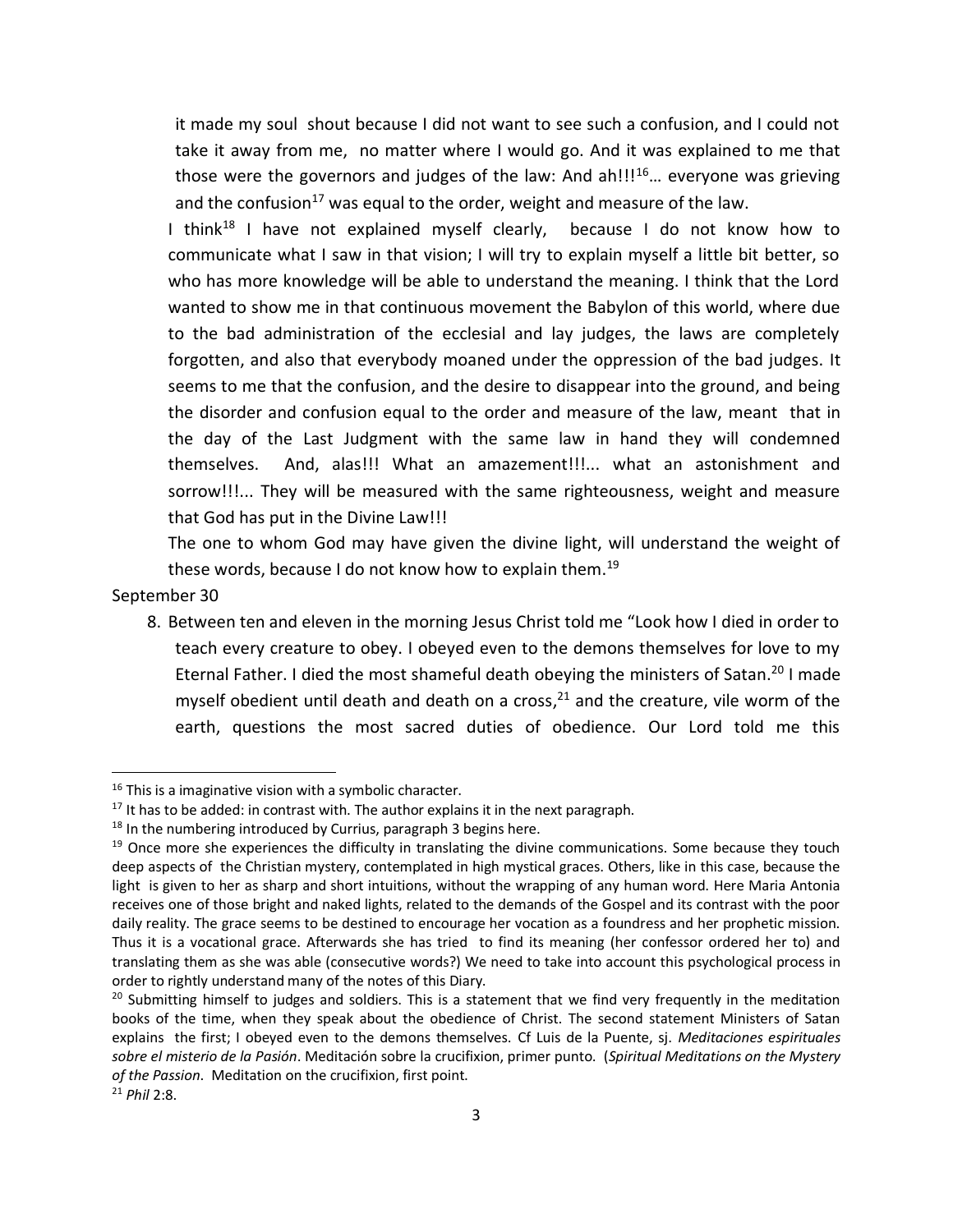complaining with sorrow about a certain person, and he made me understand that the schisms of the Holy Church have been born from the lack of obedience, and he told me also "that is the way in which the children of the church separate themselves,"<sup>22</sup> This with a very great sorrow.

## November 1st

9. Day of All Saints. As I was in a deep prayer our Lord told me with very meek words: "tell your confessor<sup>23</sup> to remove from the Rule the words: double edged sword to teach you meekness." <sup>24</sup> Here the Our Lord showed me the great meekness his Divine Majesty used to teach the Divine Law, which is all grace and gentleness. Then I saw how our Lord was undressing my confessor of his cloth and wanted to dress him with another. I understood that His Majesty wanted to dress him with meekness.

### November 22

10. Our Lord said to me: tell your confessor that everything he says<sup>25</sup> of the general reformation of the church, has to be understood of the church that the apostles founded, under the evangelical law.<sup>26</sup> Here His Divine Majesty put in front of me and made me see and understand in a way that I neither know, nor am I able to explain, how and why does His Divine Majesty count the time of his church from his first to his last coming. Our Lord said to me among many other reasons which he explained to me, because the Jews did not want to believe, when they believe<sup>27</sup> (at my second coming) then my church will be united until the end of time.

The iniquity will lay waste the seats of the leaders of the church, and then the leadership will be condensed in one alone.<sup>28</sup>

The second apostles will hand over the Divine Law to Jesus Christ Our Lord in the same way as His Divine Majesty handed it over to the first apostles, and then he will reign alone during the thousand years of his kingship.<sup>29</sup>

From what I have seen and understood in God our Lord about the formation of the Church from the law of grace to the end of times, I recognize that what has been said about the infinite being of God up to now is nothing;<sup>30</sup> about it St. Paul could only say

29

<sup>22</sup> The children of my Church: cf. *Aut*. 15.

<sup>&</sup>lt;sup>23</sup> Paladio Currius who by that time was putting in order the Constitutions of the Institute. Cf *ECX*, March 31<sup>st</sup> 1857, pg. 524.

 $24$  The metaphor of the sword was not appropriate to talk about meekness.

<sup>&</sup>lt;sup>25</sup> Speaks in

<sup>&</sup>lt;sup>26</sup> Under the evangelical law: has been added between lines.

<sup>27</sup> Will believe

<sup>&</sup>lt;sup>28</sup> We may interpret: the unity of Christians will precede the end of times.

 $30$  The greatness of the Church helps her to see, although if in an imperfect way, the mystery of the divine greatness.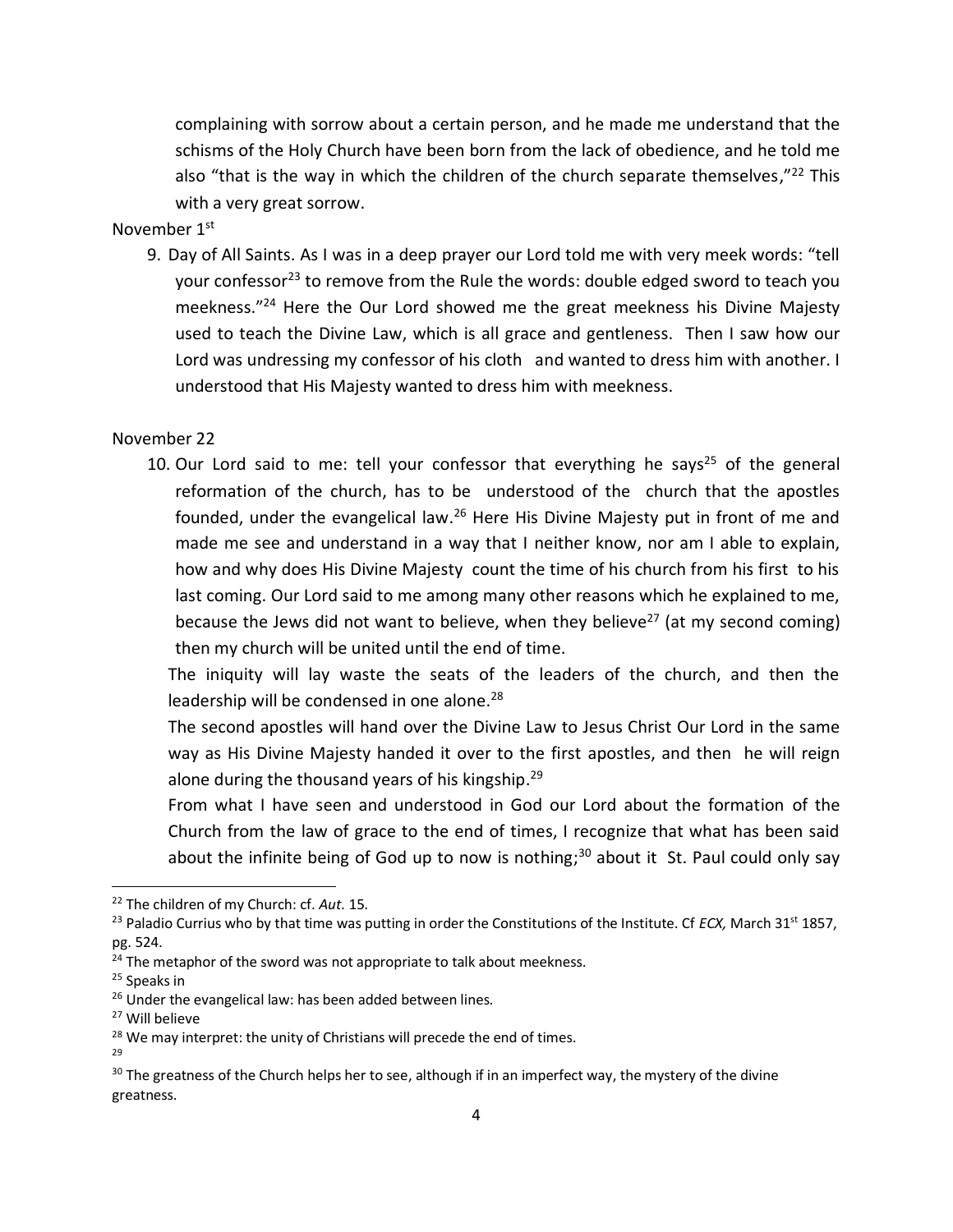that no eye has seen, no ear has heard, neither the human mind can comprehend the greatness of the infinite being of God.<sup>31</sup> Thus I cannot say anything, knowing my inadequateness, leaving to the evaluation of those who would read these notes<sup>32</sup> to judge its contents according to the light that God will give them, since I see myself submerged in a sea without end, as I contemplate the depth of God<sup>33</sup>.

## December 10

11. As I was in front of the Most Blessed Sacrament<sup>34</sup> I suddenly experienced a great sadness with a total weakness of my members in such a way that I could do nothing and our Lord said to me, this is the weakness that my Church experiences nowadays in its members;<sup>35</sup> making me understand as if on that day something serious would happen to her.

## December 20

12. I had not yet entered into myself for the prayer when God called me with great love: "my daughter, my beloved spouse!! Why have you said that you do not want to take care of my business?<sup>36</sup> You know that I prefer that you take care of my Church, as I have asked you<sup>37</sup> than to take care of the wishes of your heart." When I heard this complain, so deep and with such love!!... I was submerged into my nothingness, knowing my lowliness and the greatness of God. I understood in the God Our Lord that

<sup>31</sup> *1Co* 2:9

<sup>&</sup>lt;sup>32</sup> Her confessor Currius and her spiritual director Bishop Caixal.

<sup>&</sup>lt;sup>33</sup> She experiences again the problem of the ineffability of God's communications.

<sup>34</sup> Many of the graces received by Maria Antonia are related in some way or another to the Eucharist. Cf. *Aut.* 12, *Rc* 9; *Diary* 14,23,25,44,55…

<sup>&</sup>lt;sup>35</sup> The spiritual journey of Maria Antonia corresponds with a process of a progressive configuration with the Church. In the experiences she describes in *Aut.* 14-16 Christ is the one who suffers revealing in this way the sufferings of his Mystical Body; the Servant of God was experiencing then a reflex of the sufferings of Christ. Here it is herself who suffers, and her sufferings symbolize the evils that affect the Church of her times.

 $36$  The business of Christ are (as it can be understood from what follows) the care for his Church.

<sup>&</sup>lt;sup>37</sup> *I have asked to.* He is talking about the mystical experience of her betrothal celebrated the day of her profession. María Antonia heard that she was called my spouse and felt, when the crown was laid on her head, a very heavy weight on her head, understanding from this, that it was the burden of the spiritual renewal of the Church: *Rc* 9.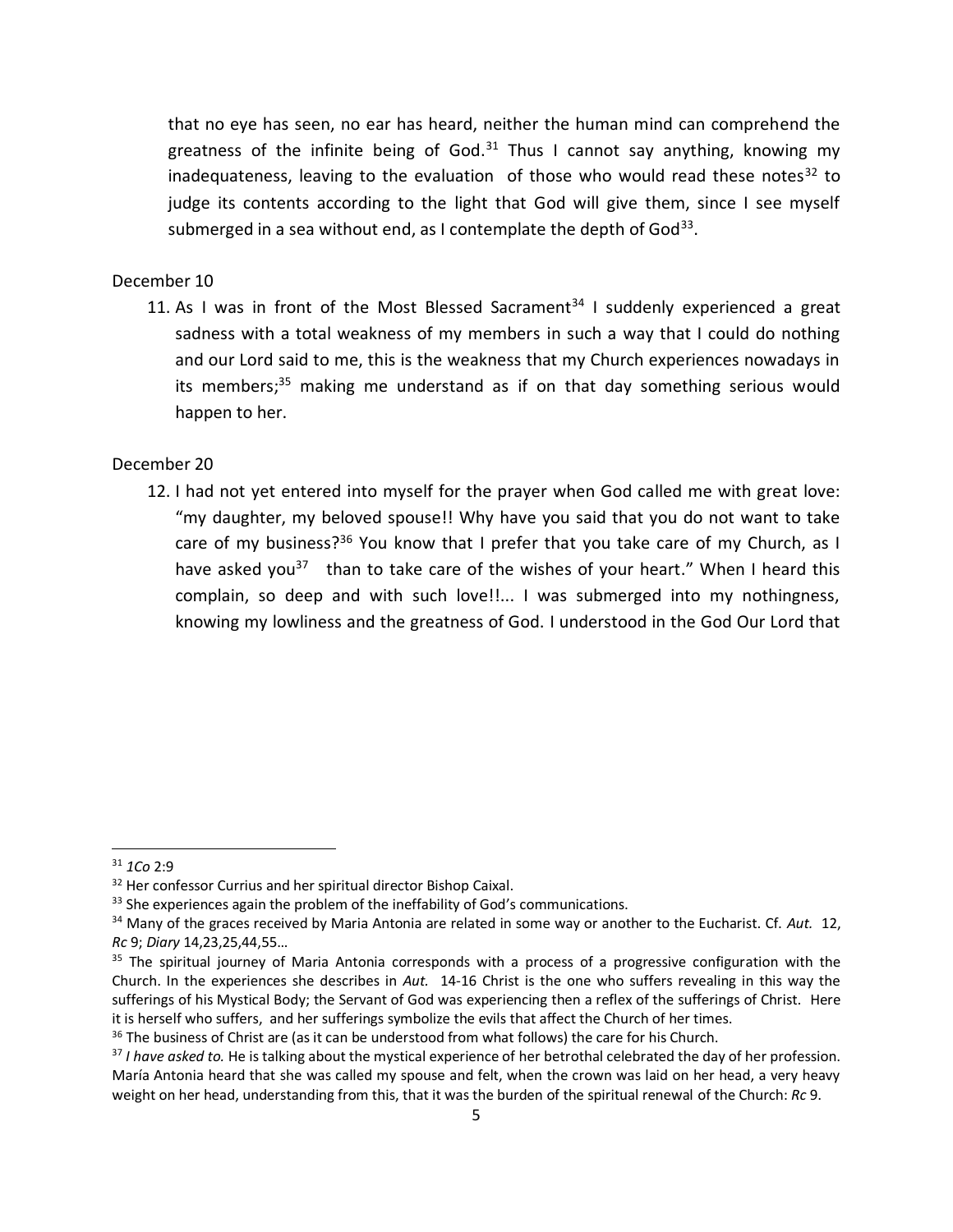what my bishop had written to the other bishops was good,<sup>38</sup> but this will be of little or no use, until it goes through a superior hand.<sup>39</sup>

Because the luminaries of the Church have their eyes closed and do not see. Alas! They are in the sleep of death!!... they will read and they will not understand!!!!!!...... I think that some use will be derived from them for the councils.<sup>40</sup>

#### **YEAR 1858**

### January 6

 $\overline{\phantom{a}}$ 

13. Feast of the Holy Kings, Our Lord said to me not to doubt that the star was the symbol of the one that the Holy Kings had seen, and that as he wanted to make known his first coming by means of a star (that was seen only by some persons) because most of the people were attached to earthly things. In this same way he wants that a second star be the manifestation of his second coming.<sup>41</sup> The Lord told me that this star was more hidden than the first because the doctors of the Church live more attached to the earthly things than the people of that former time. Here, God our Lord put in front of me with great assertion the great blindness of the Pastors of the Church, and of the great punishments that they make themselves ready to receive, because by means of the light they do not see what the gentiles saw in the midst of darkness. He made me understand the great treasure of the Holy Sacraments to strengthen us in our faith, and how the smoke of greediness<sup>42</sup> keeps in the darkness of death the Pastors of the Law!!!!!........ If I were able to translate on paper the vehemence of God's words when he says that the Pastors of his Church are in the darkness of death, I am sure that, they either would whiter from terror, or they would awake from the sleep of death in which they live not needing any other word.

<sup>38</sup> She is referring to the *Notes of a Plan to Restore the Beauty of the Church*, written by Saint Anthony Mary Claret during his trip from Cuba to Spain on April-May 1857. It was printed for the first time on the same year in Madrid. On June 5, before its publication, the Saint communicated to Currius that he had written it. (CLARET, *To Currius*, June 5, 1857,Epist. Claret. I, p. 1346). On the first days of November Saint Anthony M. Claret sent a copy to Don Dionisio González, his general vicar and confidant of Currius and of Maria Antonia (CLARET, *To don Dionisio González,, November 1<sup>st</sup> 1857, Epist.Claret. I pp, 1448-1449)*. When he received it in the December mail, he probably gave it to read to Currius and the Mother .

 $39$  She expected an intervention from the Pope, for some of the strategies for the renewal of the clergy to be put into practice. In fact one of the themes prepared for I Vatican Council was *De vita e honestate clericorum*. Cf the notes of St. Anthony M. Claret on this theme during the Council in *Autobiographical and Spiritual Writings*, pp. 474-487.

<sup>&</sup>lt;sup>40</sup> Saint Anthony M. Claret in his book recommends the calling of Provincial Councils and mentions very subtly the Ecumenical Councils.

<sup>41</sup> Cf *Aut.* 45-47; *Dairy* 4.

 $42$  When she speaks about religious men and women and clergy, by the words greediness and avarice the Mother understands the attachment to the earthly goods.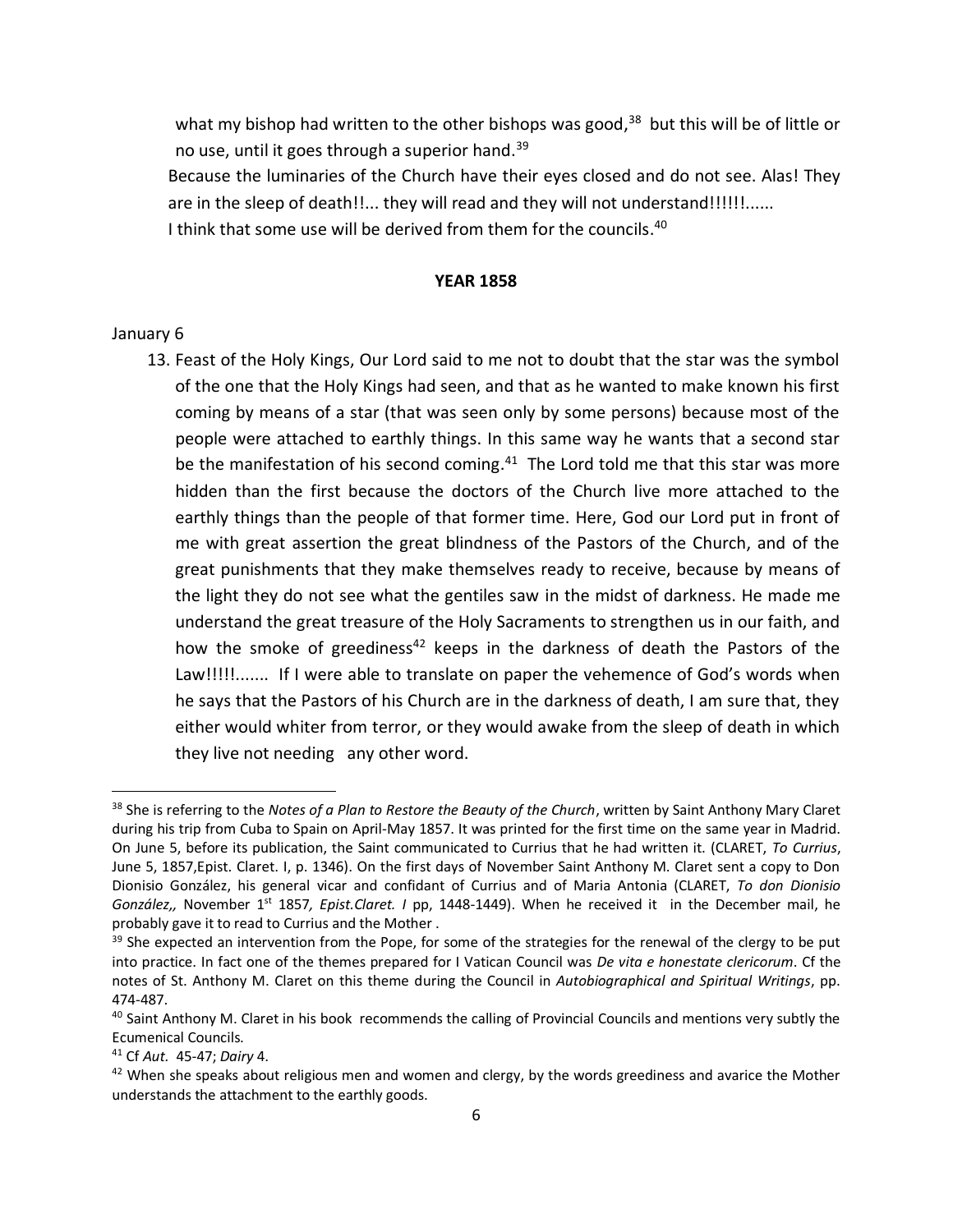14. On this same night I suddenly felt a great fear that God our Lord would fire a great blow of his just indignation for some sins that are committed in the island and which irritate him. I did not understand the kind of sins, but I saw the great indignation that God has against them, and frightened by the fierceness of God's judgment, I offered myself in sacrifice for them and for all the evils that the Church suffers.<sup>43</sup> Here Our Lord made me understand that my life was nothing in the presence of His Divine Majesty. <sup>44</sup> In that moment I deeply humbled myself, but knowing that I did not have anything else to offer Him I felt great courage and I said to God Our Lord whom I was looking at really present in the Most Holy Sacrament of the Altar: "My Lord and My God, if you have given me the responsibility of the evils of your Church<sup>45</sup> it is appropriate that I offer my life, and if I had a thousand, I would offer them to you; but my Lord and my God, if my life is of no value, tell me, what do you want me to do? But meanwhile calm please your just indignation, at least for this night,<sup>46</sup> through the infinite merits of your Most Holy Childhood, and through the intercession of your Most Holy Mother.<sup>47</sup>" A voice that I felt in the most inner recesses of my soul, gave me courage to do this supplication. This voice said as the spouse of Jesus Christ you may ask whatever you wish. I felt a great trust that God in his infinite goodness was given me what I was asking for, and I remained very peaceful. I asked that he might stop his fury at least during that night to give the opportunity that prayer might disarm justice, so that I might be able to ask my confessor , what could I do to please God. Because I have the experience that the condition of God our Lord is to wait that someone would take the whip from his hand.<sup>48</sup> I asked the community to say some prayers in the choir without telling them my purpose because I did not want to frighten the nuns, offering them for this intention; and since God is pleased to be in the midst of those who pray in community, <sup>49</sup> I do not doubt that through his infinite mercy he deign to listen to the prayer of his servants, and thus stopping the hardness of his just indignation. Twelve days have passed by and through his immense goodness nothing scary has happened.<sup>50</sup> Blessed be for ever the sweet name of Jesus our Savior, in whose day I write his mercies without end.

<sup>&</sup>lt;sup>43</sup> We find here again the sacrificial vocation of María Antonia París. Already in 1842 more than once she offered to God her life as a sacrifice for the Church. Cf *Aut.* 2. Here in this fragment "the evils of the Church" are the sins that were committed in the Island.

<sup>&</sup>lt;sup>44</sup> The feeling of one's own nothingness which is felt during mystical graces are a sign of authenticity.

<sup>45</sup> In the experiences during the betrothal, at her profession. Cf *Rc* 9.

<sup>46</sup> *At least for this night* has been added between lines.

<sup>&</sup>lt;sup>47</sup> Very devout to the Immaculate Virgin, this makes herself present in the highest moments of the life of Maria Antonia. Here the Servant of God implore her intercession.

<sup>48</sup> Beautiful way to describe her experience of the divine mercy.

<sup>49</sup> *Mt* 18:19-20

<sup>&</sup>lt;sup>50</sup> She ascribe it to the merits of her Sisters and to the worth of the prayer in community.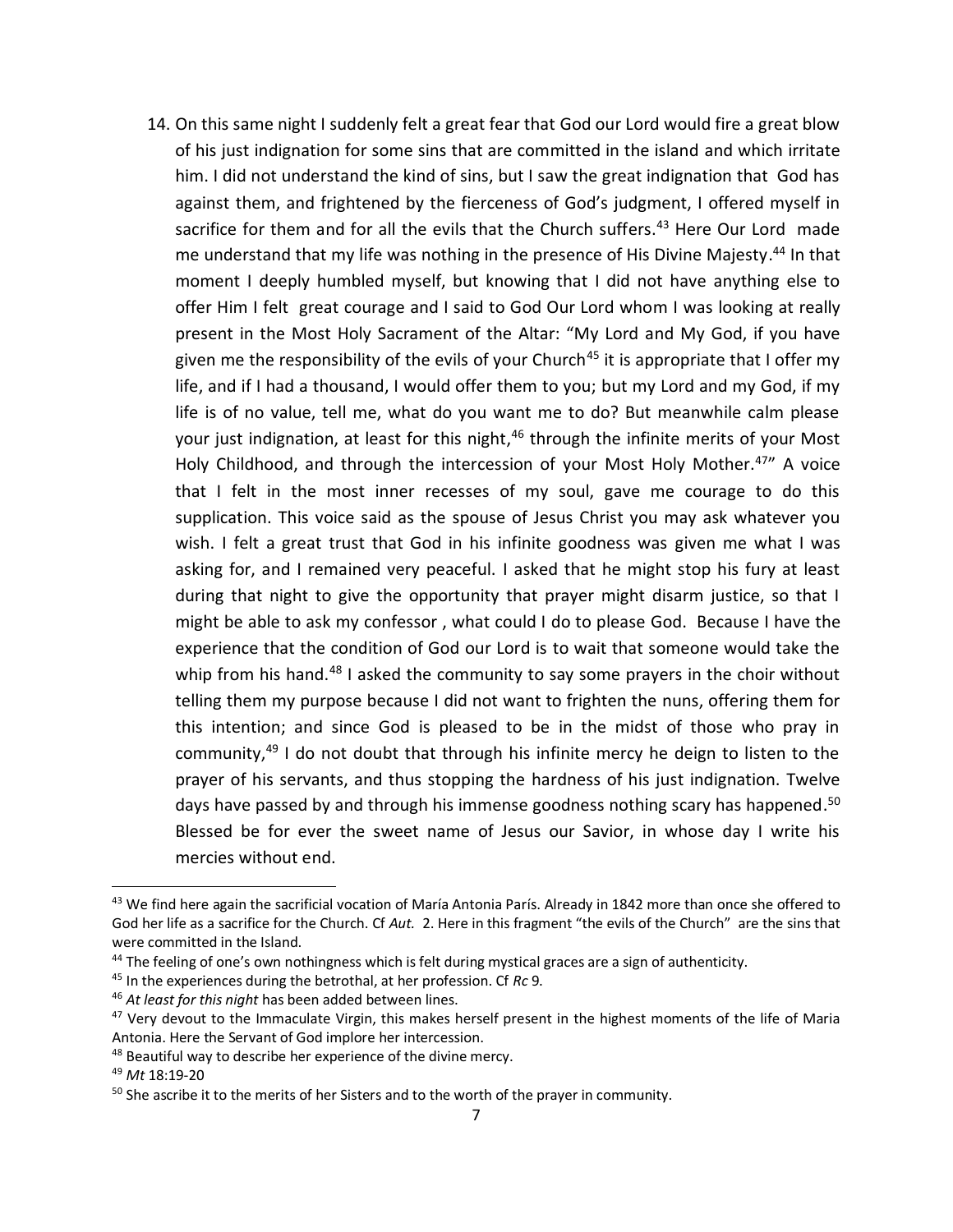15. In those days she<sup>51</sup> experienced such a weakness in her whole body that she could not rest either on bed or sitting and still less standing, but specially she felt a pain in her whole chest on the side of the heart and the back that she could not compare it to any other sharper<sup>52</sup> pain. It was as if someone was dislocating the bones and when this pain was alleviated she felt furies and unrest within herself, like an agitated republic, hearing<sup>53</sup> the shouts of violent people, complaining about its misfortune,<sup>54</sup> and I felt such a heavy weight upon me that even my soul was oppressed, and I suffered more from that than,<sup>55</sup> from the aches of the body and they were so sharp that it seemed they cut my flesh with a knife.<sup>56</sup>

The Lord said to me, more than once, in such a way is the world so frantic that it tears into pieces the body of my Church, and in this way I want you to feel it.<sup>57</sup> These sufferings were more or less strong and painful as the knowledge of the fierceness of the judgment of God against a corrupt people was renewed, and also according to the abandonment from God our Lord, because this is what made me suffer the most in the midst of so many and diverse afflictions. 58

February 10

16. At ten in the morning as I was in a deep contemplation, all the sudden God took me into the secret of his eternal dispositions explaining in detail what I had not understood up to that moment to be able to explain it, this was necessary to understand what my confessor asked me in number 60 and following of chapter 19. 59

I saw in God our Lord how his Excellency Claret was giving the law to the bishops, that is to say, the means to fulfill it. I saw that they were so weak that even if they really wanted to fulfill it, they will not be able to reject the honors and the riches they have possessed up to now. I saw how God our Lord has planned the Apostolic Missionaries to help the bishops: I saw these as a very ordered protecting body as it is found in the house of a general to protect him. Here the Lord show me as if in a picture the idea he has designed from all eternity for the renewal of the Church, and at the same time he explained to me what I did not understand of the things he was showing to me. He said

 $51$  She speaks in third person, but the handwriting is hers.

<sup>52</sup> *Sharper* between lines.

<sup>53</sup> *Hearing* between lines

<sup>54</sup> *Complaining about its misfortune*, between lines

<sup>55</sup> *That* between lines

<sup>56</sup> We are looking at another aspect of her vocation as a victim; her sufferings. Cf *Aut.* 244; *Diary* 18 and 79

<sup>&</sup>lt;sup>57</sup> Once more the Servant of God feels herself in living and painful communion with the Church. Cf. Dairy 11,46. All of this will culminate in a hard spiritual test which she suffered in 1868: *Dairy* 105.

<sup>58</sup> The sufferings she experienced some days before were caused by the light she received over the sins.(Cf. *Diary*  14). They came with an interior desolation.

<sup>59</sup> She had left a blank space to put the number. Currius has filled it writing *60* and adding at the end: *of chp. 19.*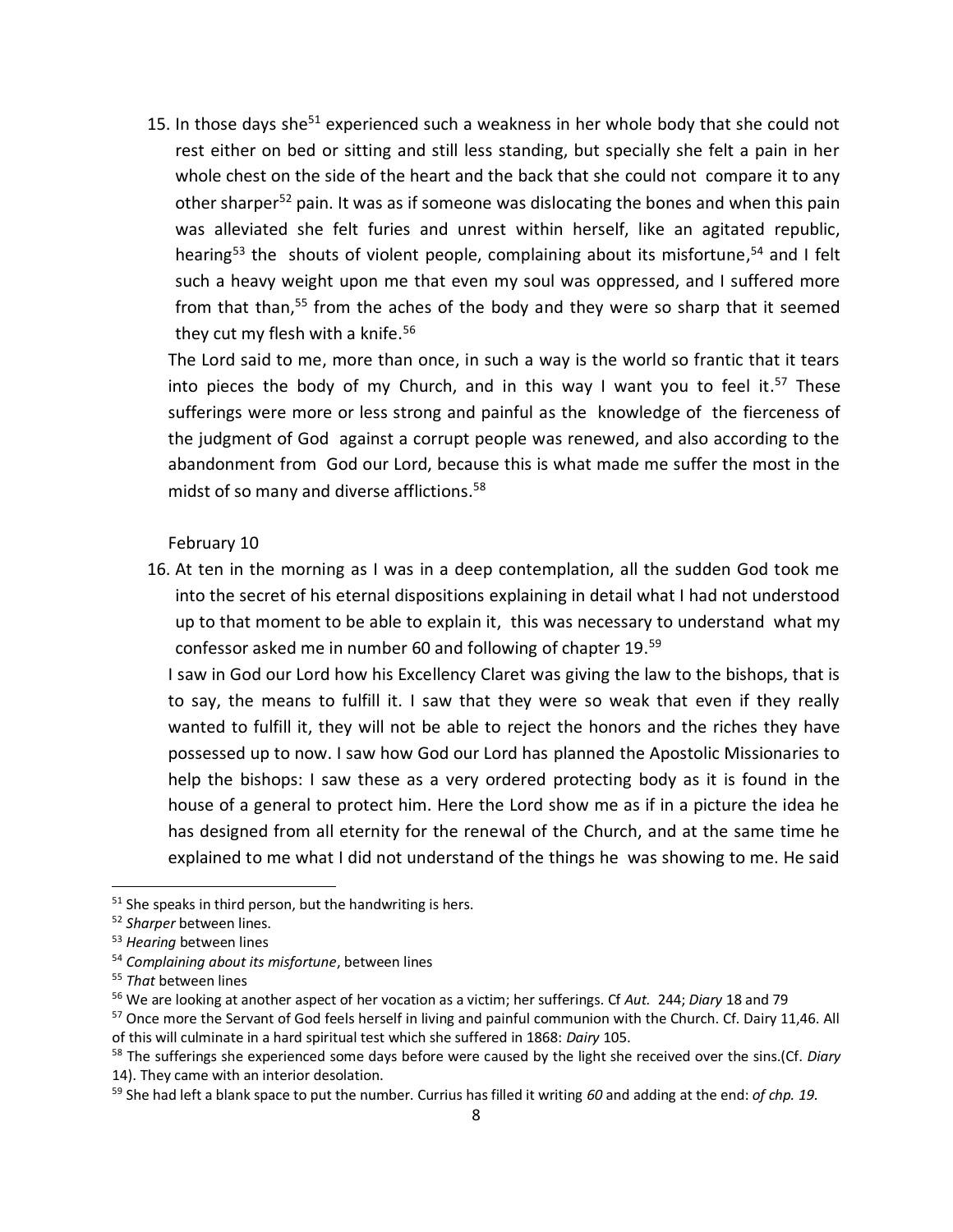that the protecting body meant the community that the bishop has to form with his collaborators, and the protection means the care that these will take to fulfill and defend the Holy Law they have promised to the Bishop. He said to me that the bishop without the support of these missionaries will not persevere in the virtue. I saw how in the eternal decrees the protection of the Church depends on the reciprocal union of this group(body) that each Bishop has to form with his mission.<sup>60</sup> Here the Lord showed me the formation of the fist Church, how the Apostles went to different places making their own companions to help them in the divine mission of the Holy Gospel. How St. Paul was helped by Titus and Timothy and the others. Here the Lord revealed to me again the same vision I had when he showed me how he wants that his Church renewed herself, in these last times, in the same way it was founded. I saw so many things in the decrees of God!!!! related to this theme, that I do not know how to explain them because the more I go deeper into its understanding the more I see myself lost in a sea without end, not knowing how to exit. I saw that in these teams which each bishop will form together with his mission, there will always be someone that would defend with great constancy the rights of his Prelate, and this one was in front of the bishop with a sword in his hand encouraging him to the fulfillment of the Divine Law; he said to him not to allow the human respect to seduce him and that he himself was ready to fight until death in the battle; this is the meaning of the sword.<sup>61</sup> This encouraged very much the bishop. Here our Lord said to me, see my daughter, this is the way to keep forever the memory of my Servant Claret, I want him to live in all my Bishops.<sup>62</sup> This is why I said to you some time ago that I wanted him to transform his house into an Apostolic College, because I want that the others look at him, to his words and deeds.<sup>63</sup> Here I saw how the whole team drank a very soft water, which was flowing under their feet $64$ they gave from this water to everyone and all drank and were satisfied. I understood that this water was the divine word which satisfies all because they saw it fulfilled in those who taught it. 65

As I had doubts whether all of that could come from my imagination o whether it really was God who manifested it to me, I went again to the presence of the Most Holy

 $60$  As a consequence of the primordial importance that Maria Antonia Paris attributes to evangelization within the duties of the bishop (Pr 10) she sees him surrounded by a team of Missionaries. Saint Anthony Maria Claret had begun it some years before, dedicating himself completely to the evangelization of his large Diocese, helped by the team of missionaries.

<sup>61</sup> And *this …* between lines

<sup>&</sup>lt;sup>62</sup> Under a supernatural light the author sees St. Anthony Maria Claret as a model for bishops. The Church has latter recognized that the Mother was right, canonizing the Archbishop. She had already written that in *Pr* 63. <sup>63</sup> Cf. *Pr* 64.

 $64$  From was flowing ... in between lines.

<sup>65</sup> We find again one of the key ideas of the Mother: the value of bearing witness to the gospel. Cf. *Pr* 41.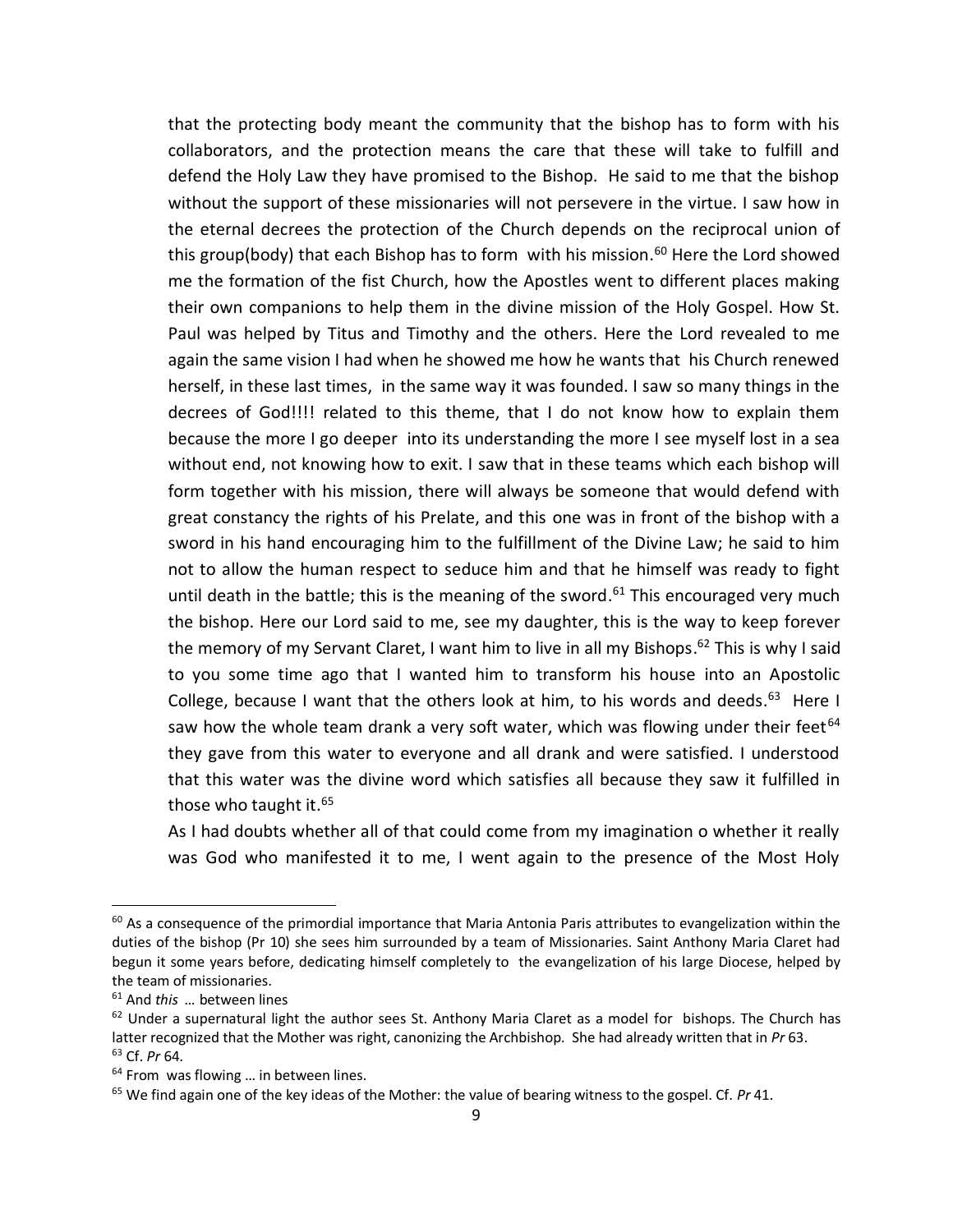Sacrament to ask His Divine Majesty if it was his voice that was talking to me because I did not hear him as close as in other occasions. (I think His Divine Majesty did it because he was displeased about a fault I had done against obedience to my confessor.) Then Our Lord deigned to console me answering the doubts I had, and he said to me with great tenderness letting his presence be felt, in such a way so real, that even if I would see him with the eyes of my face I would not believe it to be more real. Yes, my daughter, do not doubt about my will, look at the love towards men, that burns in my heart, that makes me look for all the possible means to help them keep my Most Holy Law. And here the Our Lord made me see as in a picture what he has planned, from eternity, for the renewal of the Church and he explained to me the things that I have already said and many more that I cannot explain.

March 8

 $\overline{\phantom{a}}$ 

17. As I was fulfilling a penance of an hour of prayer that my confessor had given to me, because I had offered resistance to the call of God,<sup>66</sup> it happened to me what I am going to explain, with a great sorrow of my soul, fulfilling a command of Holy Obedience. I was in deep prayer asking forgiveness to our Lord for a fault, acknowledging myself to be unworthy to be in the presence of His Divine Majesty, and I presented to God our Lord, with great submission the sorrow that my soul was feeling, because I was deprived of the sweet communication with His Divine Majesty, that I formerly felt.

As I was presenting to the Lord my loving complaint (in my opinion since I was presenting it with so much humility and submission) the Lord made himself present to me with great severity and he said to me, with heartfelt words: Do you not know that the Holy Communion transforms the soul in God? This is the reason why I wanted you to receive communion every day. Or do you think that my infinite power cannot make your life last for one thousand or more years, and make you live like a statue, that is, only with the body on earth while your soul may live intimately united with me in Heaven? I want you to know that I wanted to give you a gift during this Lent, allowing you to suffer something for my love, and this is the reason I allow you to suffer without knowing for whom you suffer. In listening to these complaints that are more to be felt than to be written down, I was submerged in a sea of tears and with such shame that I did not even dare to look at the Tabernacle to relieve the sorrow that was oppressing my heart, but my soul that was anxious for her good, could not appease itself, and wanted more and more to approach the magnet of its love, because if on one hand I was feeling very

 $66$  For what she says later on, we understand that it was a resistance to write some grace or divine advice, as she had been directed to.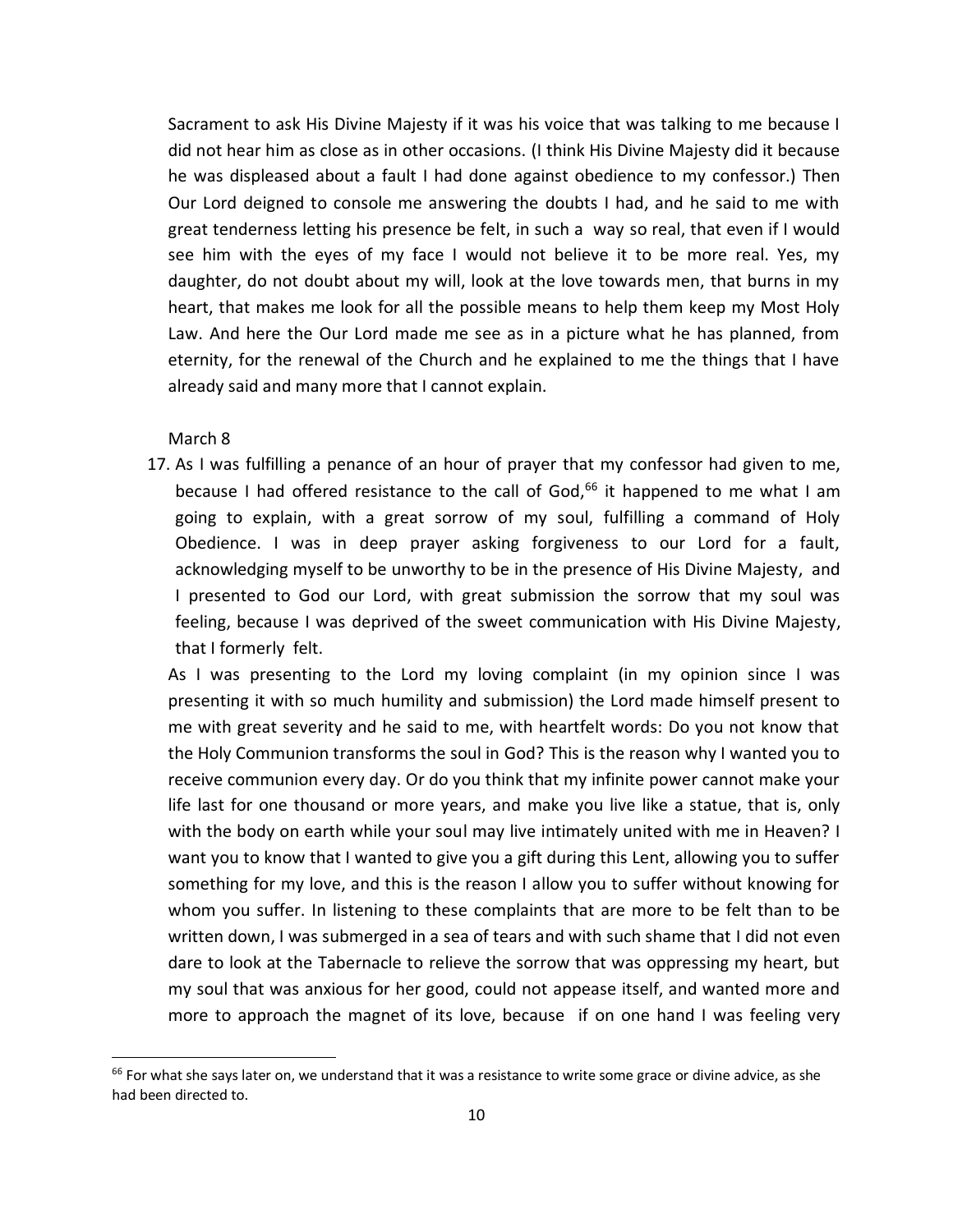vividly the contempt of the Lord, on the other hand I was feeling in the deepest recesses of my soul, that God Our Lord did not reject me, and no doubt that the Lord put that hope in my heart so that I would not die immediately from sorrow, when Our Lord rejecting my intentions to be more faithful to his voice, said to me with heartfelt words: "I do not want anything from you except what may go through Holy Obedience." This blow, was without any doubt more felt than the slap in the face that the Angel gave to St Frances of Rome to correct her from a small fault, according to what is written in the story of her life, in whose day my pen renews the memory of my pain. I say that this blow I received is greater than the blow from the Angel, because a word of God is stronger than all the Angels together and all his creatures, because I have acknowledged in God Our Lord that his words is so powerful that only one is enough to annihilate the whole world!, so much more this unworthy sinner....<sup>67</sup> The confusion I feel in the center of my nothingness is so great, that I see myself totally incapable to write what I felt as God Our Lord was reproaching me.<sup>68</sup>

Because the fact that God let himself be seen so disgusted confronting me for my lack of consideration to so many attentions received, this pierces my soul and I should die from sorrow, because God really has given me countless gifts keeping me in a almost continuous communication with his Divine Majesty revealing many times the secrets of his Sacred Heart; and because I do not want to overcome the reluctance I feel in writing it down as Holy Obedience orders me, many times I have made myself deaf to the voice of God our Lord, and also because I find myself annoyed by lewdness,<sup>69</sup> I think that this is inconsistent with such a close union with God, and the fear to be deceived, all of this displeases very much Our Lord because very often I am not faithful to the Obedience. 70

June 25 or 26

18. I felt great sadness to the point of death for the evils of the Church.

June 27

<sup>&</sup>lt;sup>67</sup> We have here a beautiful and exact description of the effects of the words that God addresses to some souls, to make them fall in love with Him, and to purify them. Here we have a purifier word. Take note that Maria Antonia was by that time in the dark night of the soul.

 $68$  The feeling of the greatness of God and the perception of her own nothingness is a clear sign that speaks of a mystical experiences.

<sup>&</sup>lt;sup>69</sup> This was one of the tests that God was giving her.

 $70$  The Foundress of the Claretians did not write easily or joyfully, but with a great suffering compelled by the precepts of her confessor. Here she mentions the reasons that make it so difficult for her to give an account of the communications she had received: the fear to be deceived, and the belief that the temptations against chastity, that she suffered, were a reason against the union with God that these communications supposed.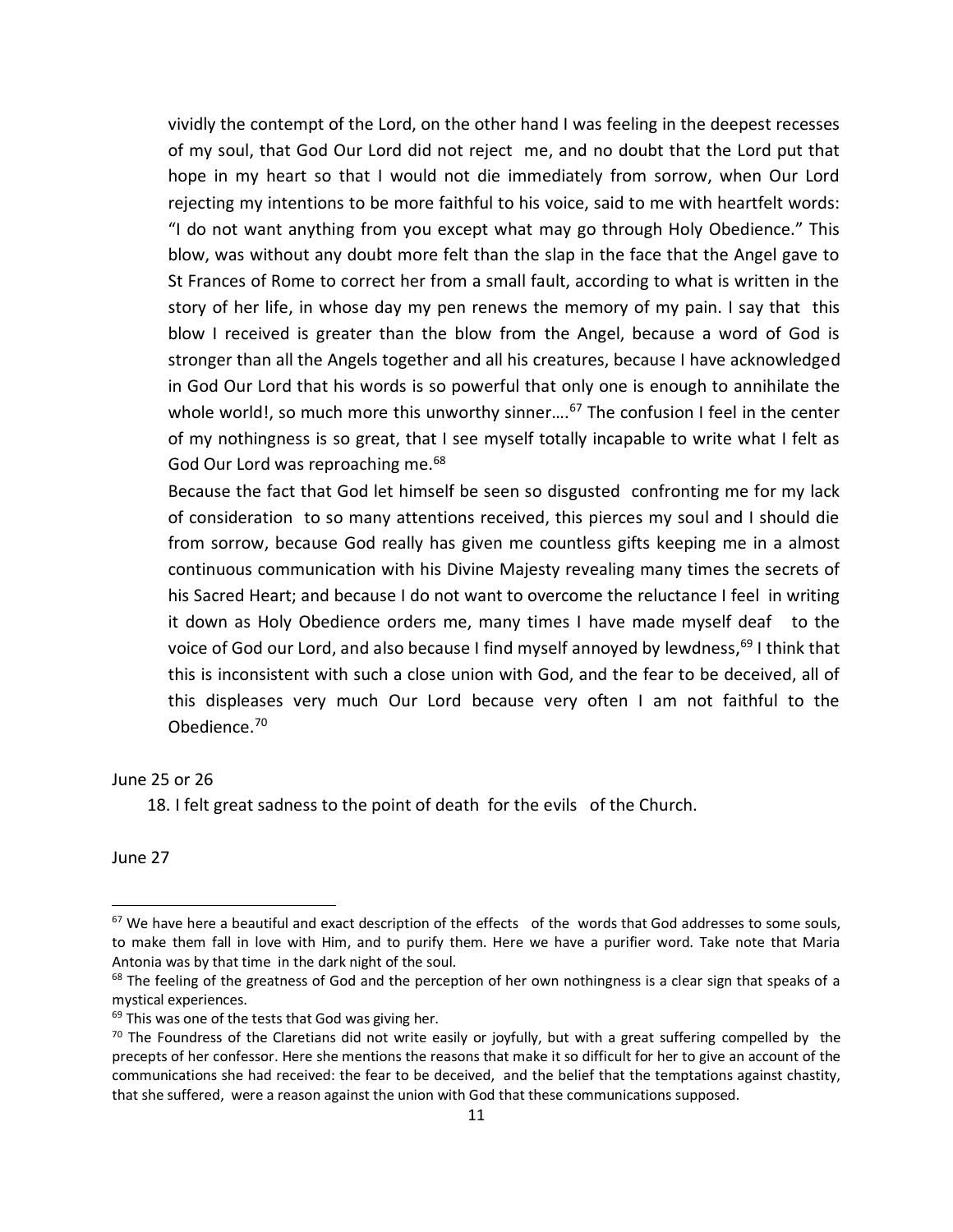19. Great sorrow to the point of death for the calamities of the Church<sup>71</sup>

July

- 20. One day as I was praying to Our Lord asking Him to explain to me how did I have to understand the sentence in the rules that says: they will not own the convents or have any income from interest; and, why did my confessor had a hard time in relation to the ownership of the convents. For my part I did not want to make any changes in the rules, because when I wrote them I understood that what Our Lord wanted was a total surrender to the Divine Providence, and thus he wanted that I wrote the rules this way, and for the rest, his Providence will take care of the will of the donor. Thus I was very much worried because I did not know how to solve the doubt of my confessor; for fear that what I would say could lead to do something against the perfection of my mother the Holy Poverty.<sup>72</sup> At this point Our Lord deigned to take away my fears saying to me: Do you think it is of little importance to let yourself in the capricious hands of a man?... I appreciate it very much, for the rest it is mine to give what I have promised. With these words I understood that Our Lord considers himself well served by the act of abandonment made in his Providence at the time of the foundation, and that His Divine Majesty keeps for himself the will to give, in order to give one hundred fold in this life to those that for his love deprive themselves even of the dwelling place they need.
- 21. The days 17,18,19,20 and 21 of the month of July 1858 I suffered so many afflictions, that it seemed as if my heart was suffocated in my chest due to pure sadness, because, it seemed to me that, we missed the good opportunity God had put into our hands to be able to fulfill his divine dispositions; it seemed to me as if the devil had taken from my hand a very good jewel and, that he was making fun of us because he had been able to numb the senses of my confessor and of myself, so that we would not expedite our trip, and I was saying to myself that having missed the first step everything would go wrong.

August 5

 $71$  The night of the spirit in her, had at the same time a sense of expiation for sin. She feels again a great and unexplainable sorrow for the evils of the Church. Cf *Aut*. 44.

 $<sup>72</sup>$  She calls poverty her mother. In other occasions she has called it "foundation of the new apostles (her institute).</sup> Over all after the first communication she felt a great love for poverty. Cf. *Aut.* 11.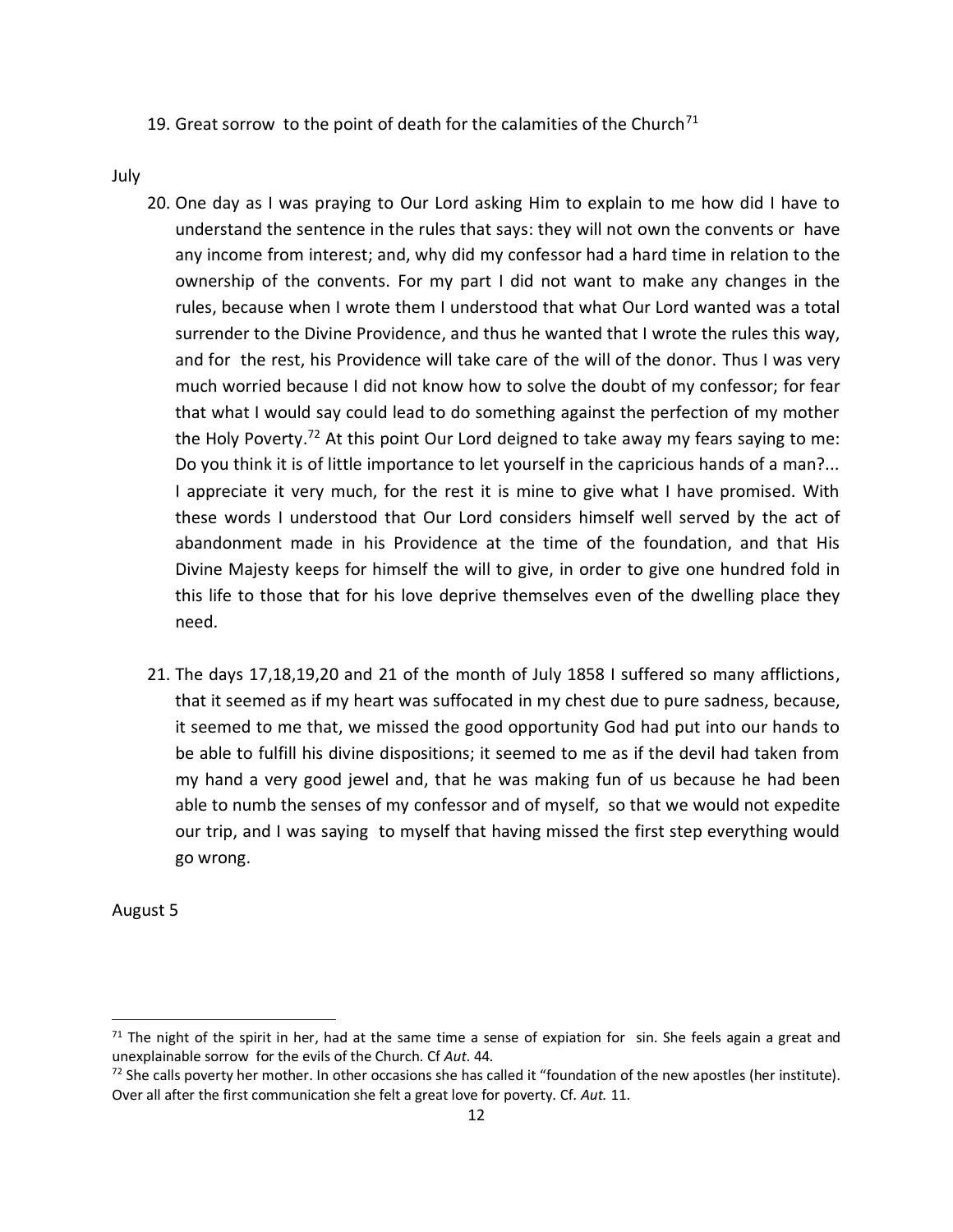22. One day as I was praying I remembered how the Vicar General<sup>73</sup> could not understand how one of the things Our Lord said to me for the renewal of the Church, could agree with what St John says in his Apocalypse; and Our Lord told me that I should not be surprised if he did not understand it now. And the Lord added "I do not communicate everything to my beloved disciple, I have many more things to communicate." I understood that He meant, for the good of his Church before the last times which are already present; what I want to say is that very soon He will make them known so that whoever wants to understand, may understand. Our Lord has said that many times to me.

### August 21 and 22

23. As I was very confused in the presence of God for a fault that I had made; and I was so full of shame that I did not even dare to fix my eyes on the Tabernacle, and I put them on Mary Most Holy praying her with many tears to give me the grace not to offend Him anymore, since she was the Mother of purity,<sup>74</sup> and having my eyes bathed in tears, all the sudden the star appeared to me on my forehead, it was so bright and luminous, that twice its brightness dazzled me, without being able to see anything else than the glare of its light.<sup>75</sup>

### August 24

 $\overline{a}$ 

24. Day of the Apostle St Bartholomew<sup>76</sup> as I was in a deep prayer, God Our Lord showed me the situation of the Church in the same way He had showed it to me in 1854; I was thinking of the great!!!....awesome!!!...things I had seen and heard! And I was seeing and hearing now the same things in God Our Lord. Our Lord said to me "look, I taught my beloved disciple through images because it was convenient for my eternal dispositions, but, to you, my daughter, I opened the secrets of my eternal dispositions, making known to you my eternal decrees… showing to you the real times and the subjects not through images, describing to you the real way things will happen

 $<sup>73</sup>$  Rev. Dionisio González de Mendoza was the Vicar General since June 6 1856. Born in Barriosuso (Palencia)</sup> Spain in 1815, he graduated as a Lawyer in 1845. Rev. Francisco de la Puente took him to Puerto Rico to be his Vicar; he was ordained as a priest in 1848 in Puerto Rico. She was governor of the Diocese, In 1856 he was appointed doctoral canon of Santiago. Currius in a letter to Bishop Caixal written by the end of March 1857 said of Dionisio González: Our Excdellency and Most Reverend Claret agrees much more with us since he found in his new Vicar a powerful help for it, from the first time he read all the papers of the Order. (*EXC*, March 31 1857, fol. 524).  $74$  Cf. Diary 14, note 48.

<sup>75</sup> *Aut.* 45-47. *Diary* 4,13.

<sup>76</sup> Whenever she received a divine grace in the feast of an Apostle, she will always make it known. Cf *Aut*. MF. 32,35. She had a great devotion to the apostles.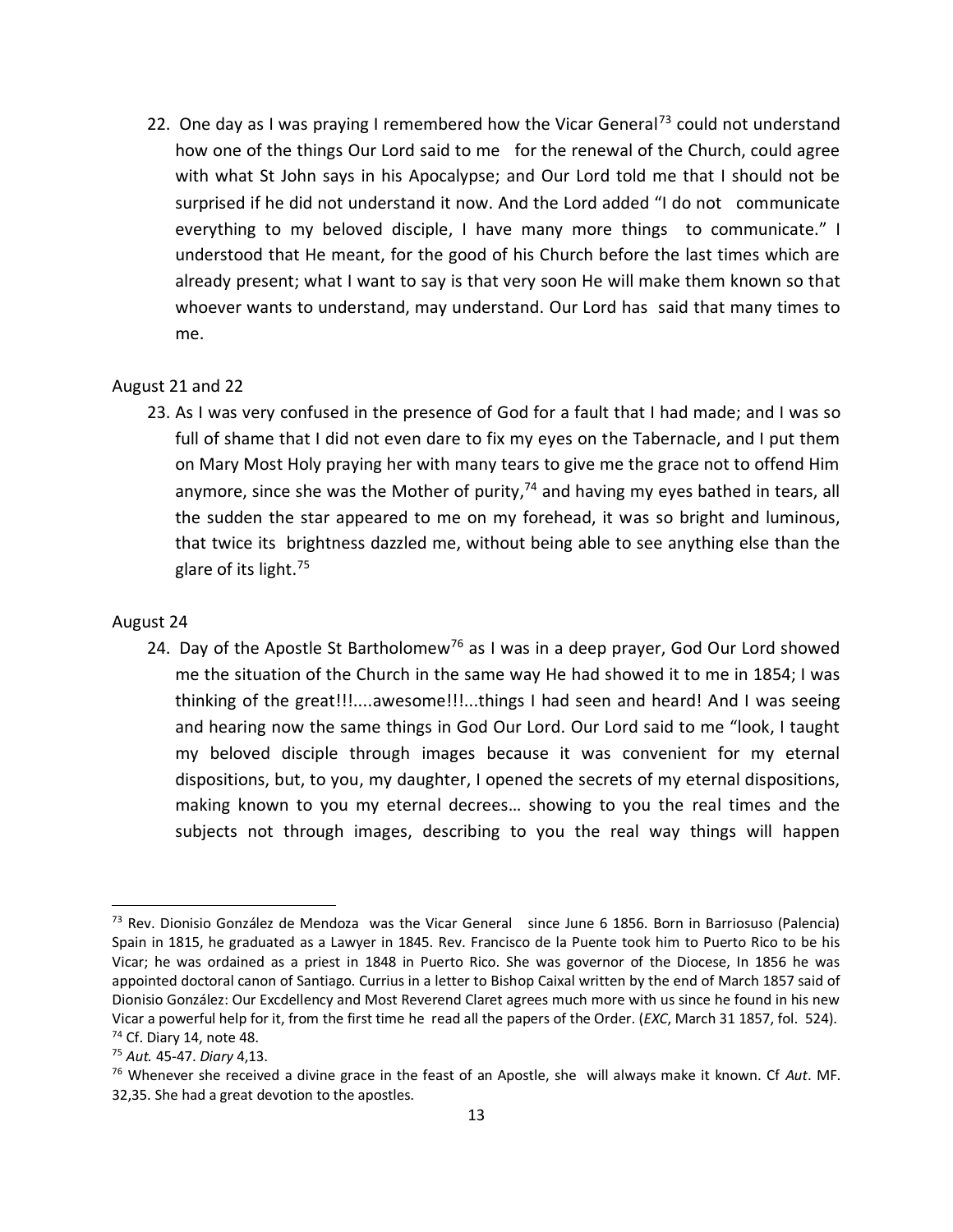according to my eternal will, to fulfill the Scriptures; <sup>77</sup> and the Lord added, Woe to the one who delays the time! The hour has already come!...

August

25. One day as I was before the Most Holy Sacrament I experienced a deep interior recollection and I remained as if I was out of myself being greatly amazed about the infinite love of God toward men, willing to remain present in the Most Holy Sacrament.<sup>78</sup> In this amazement I was seeing the greatness of God and the narrowness of the Tabernacle to contain it,<sup>79</sup> so out of proportion as the love of God for men, and the meanness of man to God. As I poured out myself in tears for my ungratefulness, with great love Our Lord said to me: Look, for you alone I would have locked me up in the Tabernacle until the end of the centuries, to give you the pleasure to visit me. Oh! the tenderness of a loving God!.... Whoever might read this should not think that I have a great love to the Most Holy Sacrament, on the contrary I confess candidly that the love with which I love my God, is very cold. I am so confused in my coldness that I did not want to write this tenderness of His love, no matter how hard my confessor ordered me to write everything, until one day Our Lord said to me: why do you want me to tell my things to you if you lessen my glory hiding the tenderness of my love? My words are of great importance, and I do not say anything in vain to you. This frightened me very much; because the words of God do such an effect on the soul that if they are of consolation nobody can wipe them out, and if they are of dread I have them always before me, and so I made the confession of the disobedience I had committed taking the resolution to correct myself as I just did it.<sup>80</sup>

September 17

 $77$  There is an error on these disquisitions on the Apocalypse, it is an error of perspective common in the environment in which Maria Antonia lived: there was the belief that every paragraph of the Apocalypse points to a concrete event of the end of times, but expressed in a symbolic code. The Vicar General began with this prejudice when he wanted to compare the contents of the Apocalypse with the lights received by the Mother (cf. *Diary* 22). In this way he incurred in a double error: the first in the field of exegesis and it was a literal interpretation of the Apocalypse; the second referred to the right interpretation of the mystical phenomena and this was to take literally each one of the phrases written by Maria Antonia Paris, when she wanted to translate the lights she had received. We can accept as authentic the lights received by Maria Antonia Paris, without believing that the events she foresaw were the fulfillment of the prophetic words of the Apocalypse. Because it can really be the application of some images of universal value, that can be referred later on, to different times of the history of the Church. This is applicable not only in this case of the Mother but also in the two famous angels of the Apocalypse: St Vincent Ferrer and St Anthony Maria Claret.

<sup>&</sup>lt;sup>78</sup> The reader has been able to realize how most or almost all the graces received by Maria Antonia, have taken place either after communion or during one of her visitations to the Most Holy Sacrament. Her devotion to the Eucharist was fervent. Cf. *Diary* 11,14,16,17…

<sup>79</sup> *To contain it* , written in between lines.

<sup>80</sup> *Diary* 17, note 70.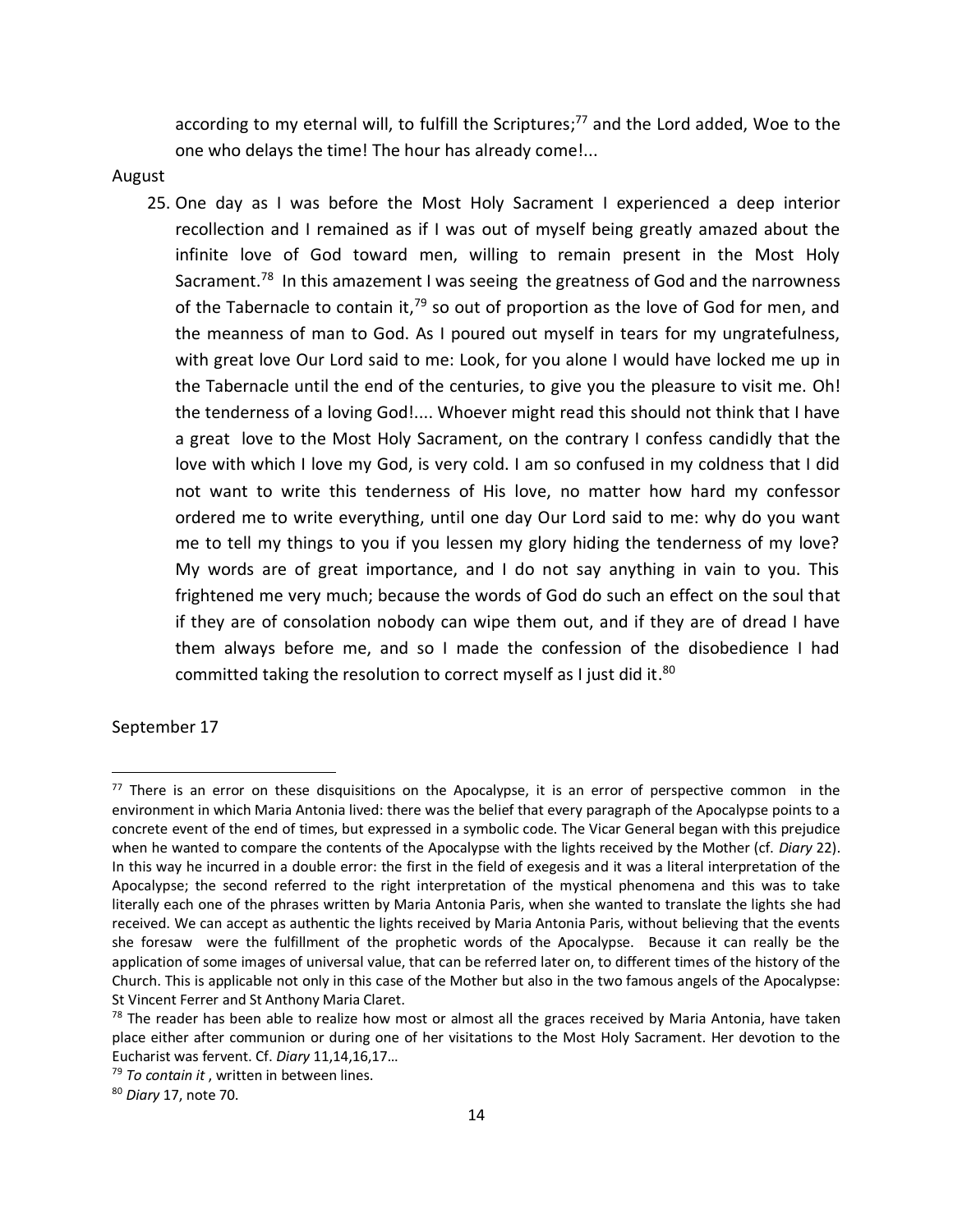- 26. Day of the impression of the marks of St Francis, being in prayer I saw in spirit a great confusion in the whole Church of God, and it seemed to me that I heard the noise of a great fight among armed people. The confusion was general, but the fight was in certain places, but it was not said to me where, I only understood that God Our Lord was going to show his justice in the whole world;<sup>81</sup> I was full of fear, and remembering that in a former time God Our Lord ordered the seraphic Saint Francis to repair his Church that was falling apart, I asked with tears Our Lord that through the intercession of the Seraphic Saint Francis<sup>82</sup> He might be willing to postpone for a while his justice until his indignation might have time to calm down; as I did that petition I felt a great consolation, the Our Lord revealed to me that he was granting my supplication to give more time in which to establish many houses of the Order.
- 27. At the end of this same month and year, as I was praying I experienced a great sadness as it seemed to me that we had had a great loss in the business God has entrusted to me, and it seemed to me that for my fault God was forsaking me; this caused a great sadness to me because this is what I always fear that God, tired of my poor correspondence to so great kindness, might abandon me forever.
- 28. In the month of November of this same year as I was in deep prayer Our Lord said to me: Alas ! why have you not given to my words the transcendence they have? I was very much frightened because I realized they have an infinite worth; and as I was annihilated in the divine presence asking pardon for my coldness not knowing how to praise them in my writings, Our Lord said to me using words worth of great consideration: I did not say my word to you in vain, nor to have them hidden for such a long time. As I heard this words I pondered without knowing what to say, and after that I saw Our Lord showing much displeasure to my Prelate for being so stubborn in not considering the work His divine Majesty has put into his hands.<sup>83</sup>

 $81$  We are again in the presence of an imaginative vision of symbolic character.

<sup>82</sup> She had very well understood the prophetic meaning of the presence of St Francis in a very critical moment of the history of the Church, during the transition from one era to another, from one kind of society to another.

<sup>83</sup> She is talking about St. Anthony M. Claret, who by that time was in the court of Madrid. Currius wrote to him many times, asking him with much persistence to do what he could to bring a small group of Sisters from Cuba to Catalonia, to establish the second house or novitiate and thus begin the process of the approval of the Institute. Currius wanted, at the same time, to let the Pope know about the lights received by Maria Antonia on the renewal of the Church (*ECPC*, April 30, June 3, July 2<sup>nd</sup>, July 31st. September 1st 1857; fols. 532,537,551,563,569...

The Saint was very busy preparing the establishment of the new house, but did not show any kind of positive reaction in regards to the project to consult the Pope (CLARET, A Currius, June 5, 1857.Epist.Claret,I,p.1347;To Bishop Caixal, June 15, 1857,pp 1360-1361; to Currius, July 1st 1857,pp.1366-1367; To Caixal, July 21st 1857, pp. 1378-1379…) He did not doubt about the authenticity of the lights received by Mother Antonia (toward whom he felt a great admiration) but his doubts were about the convenience to bring to the Holy See private revelations and to use them to ask something from the Pope. Time showed that he was right. Pay attention that the idea was from Currius not from Mother Paris.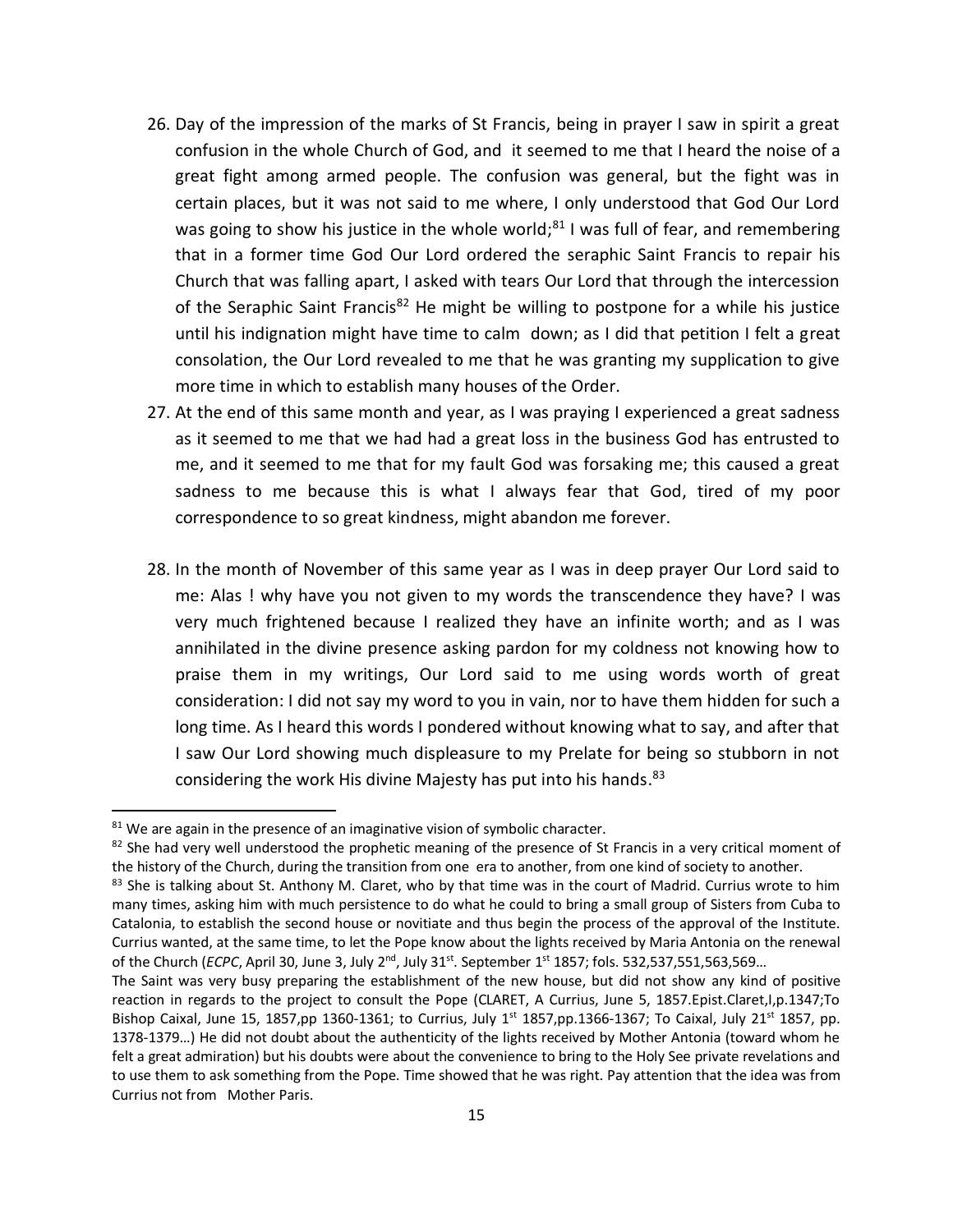This of this good Servant of God has pierced my soul because I remember the vision<sup>84</sup> in which the Lord showed to me how He handed on to him the Law,<sup>85</sup> and the affectionate words that I heard Our Lord say to him "if you want, I have given you the grace to do it,<sup>86</sup> this means to stand up the Law; I have on my soul this word if you want, repeated so many times by Our Lord, and it makes me tremble; because it shows to me the resistance that God saw in his servant and that if he does not do it, God may abandon him; and Alas!....Alas!....Alas!... if God abandons him, even though he had been one of the columns of the Church!!!...

I write about this trembling because of the judgment of God and I always fear that God may get tired of so much waiting, and that the worst might happen.

- 29. On December of this same year 1858 as I was in prayer weeping with many tears asking Mary Most Holy to forgive me for having neglected<sup>87</sup> to push more my confessor to go on the trip when there was the opportunity (I was responsible for this negligence) and I had wept over it day and night with lots of tears, admitting my responsibility before God; and on this day Mary Most Holy consoled me very much, letting me know that it pleased her very much that we weep over the most insignificant negligence in her Son's service; and she manifested a great displeasure because my confessor was stubborn and did not want to recognize his responsibility in this negligence; and Mary Most Holy said to me "who do you think would be more attentive to the service of my Son? However I recognized myself so guilty when he was lost that I shed lots of tears until I found him," Mary Most Holy said that to me letting me know that she would like very much that I repeat these words to my confessor so that he could weep his negligence in the business God has entrusted to him, and with his humility he would be able to receive the grace to accomplish it. Mary Most Holy also said to me "and that without thinking that the aim God has had, might allow him to give excuses for his negligence, because the designs of God should not be scrutinized by the creature. "
- 30. Once Our Lord said to me how he would like in this last times, his Mother Most Holy to be co-redeemer of the general reformation of the whole Church, in the same way He made her co-redeemer of the whole human race in his first coming. The Lord has repeated that many times showing it to me in different ways with such certainty that I cannot doubt about it.
- 31. Another day Our Lord said to me while I was in prayer, that this Order of Apostles had to belong completely to Pope Pius IX, and as I was telling Our Lord that all the Religious

<sup>84</sup> Cf. Pr 63; *Dairy* 16.

<sup>85</sup> The Gospel

<sup>86</sup> *Aut.* 33

<sup>87</sup> The Virgin is present again interceding in moments when Maria Antonia feels in conflict with her conscience.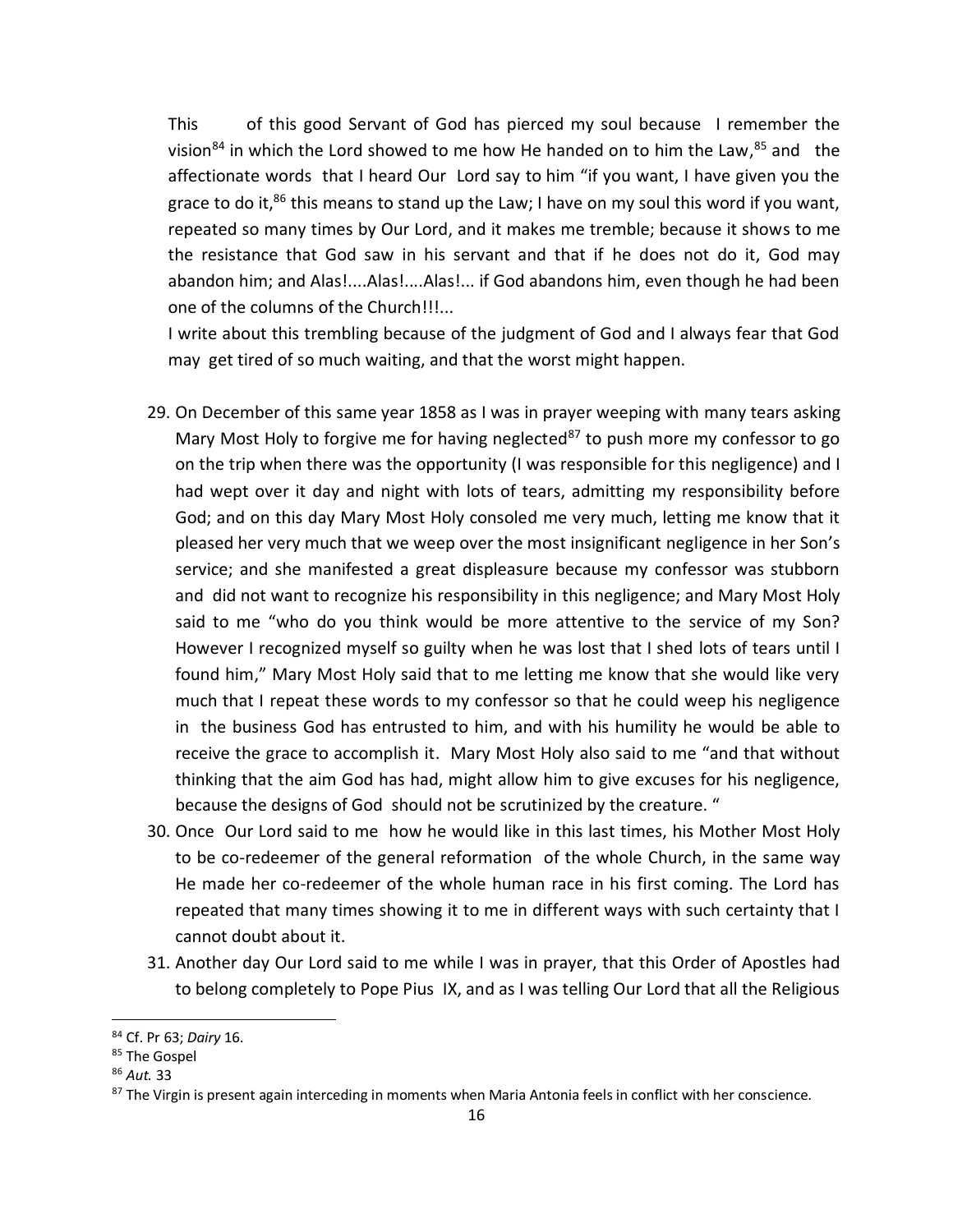Orders belonged to the Pope, His Divine Majesty said that this had to belong to Pius IX in a very especial way and he had to rule over it as its immediate Superior. Here I understood in God Our Lord that in Pope Pius IX he was including all the popes who will come after him, until the last one<sup>88</sup> who will hand over the Law to Our Lord Jesus Christ in his second coming, because then this will be the Order which will defend the Most Holy Law;<sup>89</sup> this was the reason why the birth in the Church of this Order of Apostles was established from eternity in the same year in which Pius IX gave to the whole Church the dogma of the Immaculate Conception of Mary Most Holy,<sup>90</sup> and this is also the reason why many years before, when I started writing the Fundamental Points, God, our Lord had disposed that this be in the day of Mary Most Holy and that I should finished them on the day of the Immaculate Conception; and God did the same thing when I was commanded many years later, to write the fundamental points of the general reformation; and this happened in the way I am going to explain, so no one may believe that this happened on purpose from my part or from any other creature, but only by the will of God.

32. For a long time my confessor<sup>91</sup> had ordered me to write the Rules of the Institute in the same way that God had given them to me when he was pleased to let me know the formation of the whole Order;<sup>92</sup> I always had excuses not to do it because it seemed impossible to me that the weight of such a great enterprise had to rest on such a weak instrument… but my confessor, being tired of waiting, came one day with the resolution to order me to write (this was the day of the Purification of Mary Most Holy)<sup>93</sup> He said to me with great authority that I should not dare to reach the end of that day without beginning; this obedience so decisive produce in me so much fear that I went to my cell trembling but with the will to obey; but as I took the pen I felt such a pusillanimity and discouragement that it seemed as if my heart was chocking in my chest being unable to write a single letter until Mary Most Holy deign to comfort me offering to help me in everything.<sup>94</sup> With this hope I began to write the fundamental

<sup>88</sup> This especial relationship of her Institute to the Roman Pontiff, expression of the strong ecclesial orientation which the Mother wanted her Institute, was translated in the vow to offer themselves to the Holy Father the Supreme Pontiff to go to any of the five parts of the world, when His Holiness considers to be necessary in order to help the Apostolic Missionaries (*Fundamental Rules*,2)

<sup>89</sup> The Gospel, with the preaching.

<sup>90</sup> The promulgation took place on December 8 1854. The establishment of the first house was on August 1855, but the previous year had been considered as the year of the canonical novitiate. (Cf. Decree of foundation, August 25, 1855: *Epistolario Claretiano, I, p. 1137).* 

<sup>91</sup> Don Josep Caixal, in Tarragona

<sup>92</sup> In 1842. Cf. *Aut. 7*

<sup>93</sup> February 2<sup>nd</sup> 1848

<sup>94</sup> The Virgin makes herself present with her help in the culminant moments of Maria Antonia's life.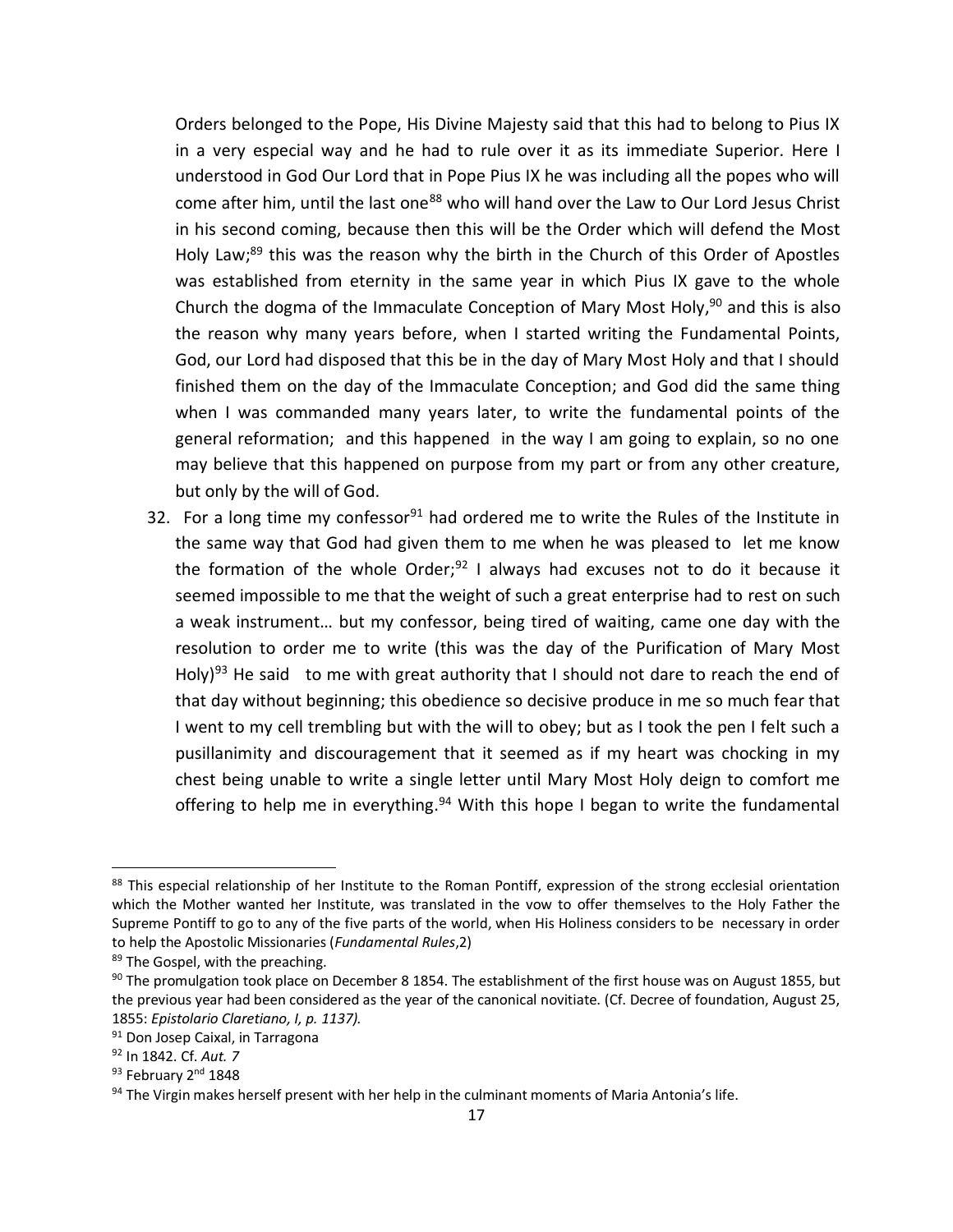points of the Rule;<sup>95</sup> and although I could have finished very soon, I found myself finishing writing it on the day of the Immaculate Conception at 11:45 p.m. as it can be seen in the originals of this notes. The consolation I experienced in that hour was equal to the embarrassment I felt when I began, and I exclaimed to myself: O Mary Most Pure what a happy day to finish a work that has to be the beginning of so much good for the whole Church…

32. Eight or nine years had passed  $96$  since I had written in Tarragona the notes I just have referred to, and being now in Santiago de Cuba where God deigned to reveal to me the way in which he wanted the general reformation of the whole Church,<sup>97</sup> my confessor<sup>98</sup> ordered me to write the fundamental points of the reformation according to how God had given them to me, and had ordered me to write them down; and see another wonder, because my confessor with so much authority gave me the order to start writing the other notes the day of the Purification, but now this other confessor, although he ordered me to write he allowed me to finish other writings which my Prelate had asked me to put in order; and without finishing this writing, as I was in prayer the day of the Patronage of Mary Most Holy (giving her thanks for a very special favor she had done to me, for which I thought my confessor would spare me to write the Notes on the Reformation) this Most Holy Mother said to me "write my daughter and I want you to start today because I will help you;<sup>99</sup> write as obedience orders you to do, and give it to you Prelate and tell him that everything you have written comes from the eternal commandment, and thus it must be accomplished for the glory of my Most Holy Son" and she said to me many more things, which I thing are written in another place, and I do not put them here because they are not needed for what the holy obedience has ordered me to do, which is to make known the means that God has used to make his eternal decree to be accomplished, that this notes began and ended the day of Mary Most Holy, and that they be finished on the day of the Immaculate Conception, to make clear that this Order of Apostles is for the honor and glory of the Immaculate Conception,<sup>100</sup> and for this reason God wants that Pope Pius IX be the one to do it, as we have already said. Thus in that very moment as I was on my

*<sup>95</sup> The Fundamental Rules*

<sup>96</sup> Since her second confessor Currius, ordered her to write the Points for the Reformation in 1855 (Cf. *Aut* MF.229) what she is going to narrate had to have happened in 1847 or 1848. From other data given by the author we have accepted as correct the date of 1848, as the year in which took place the first writing of the *Rules* and *Constitutions.* 

*<sup>97</sup> Aut. 49.*

<sup>98</sup> Currius. Cf*. Aut. 229.*

<sup>99</sup> She reproduces here with almost the same words what she wrote in number 230 of the *Autobiography.* 

<sup>&</sup>lt;sup>100</sup> The title of the Immaculate Conception already appears in the Decree of Foundation given by St. Anthony Mary Claret on August 25, 1855 (*Epistolario Claretiano*, I, p. 1137). We do not believe that being Claret so respectful and gentle with the Mother in minor things, he had given that title unless it was her wish or she had given her consent.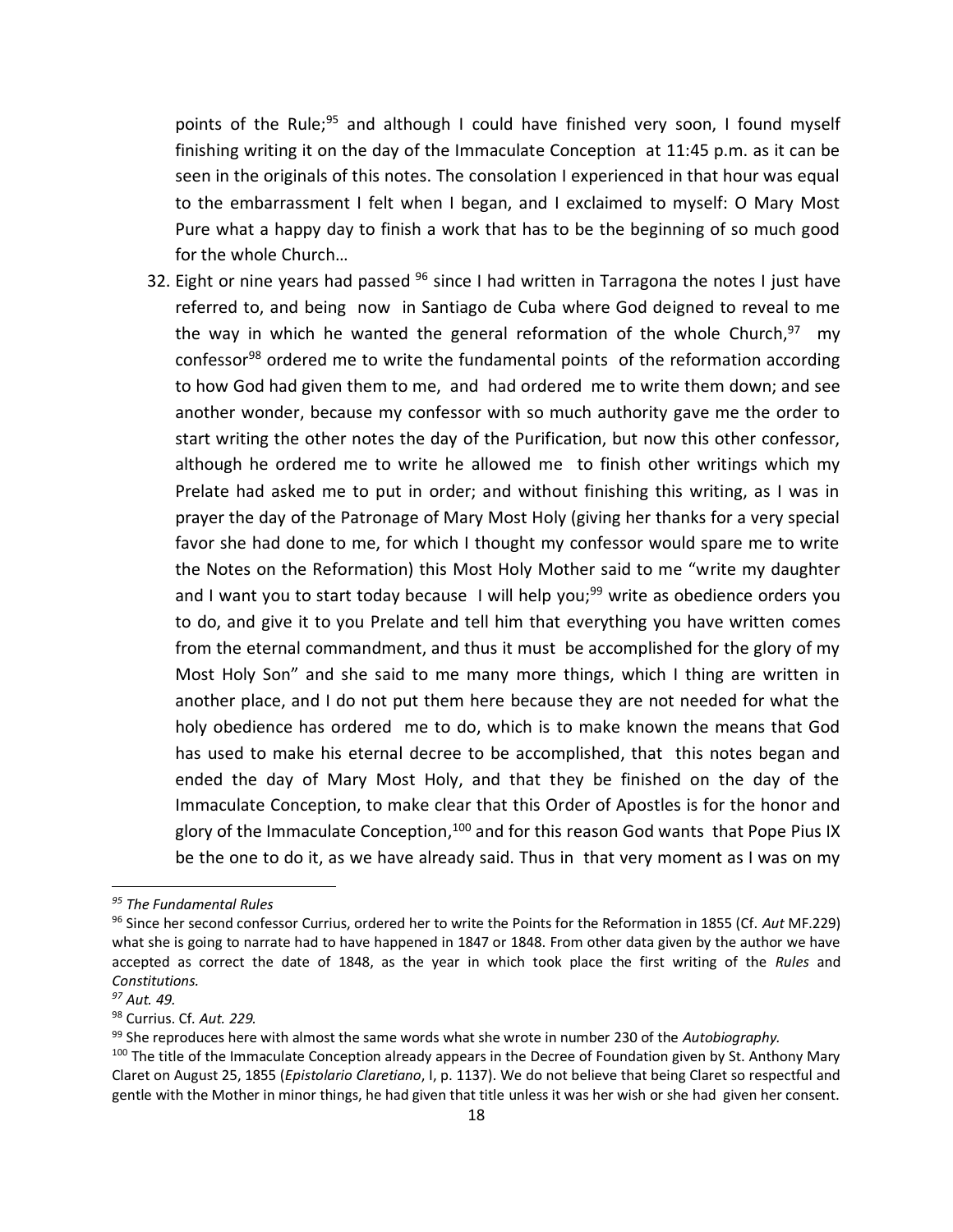knees(or prostrated I do not remember) before the statue of Mary Most Holy I began to write; and it happened to me exactly the same the same as I have said in the fundamental points of the rule; this means that I found myself finishing my writing on the day of the Immaculate Conception at 11:30:07 at night.<sup>101</sup>

Take note of the circumstances of day and hour with the only difference of eight minutes, and this after so many years had passed by and in a very different situations. It is admirable to see the order and plan that God has in his Works. When His Divine Majesty revealed to me the formation of the Order<sup>102</sup> (some years before writing)<sup>103</sup> He said to me that it has to be called Apostles of Jesus Christ in imitation of Purest Mary Most Holy,<sup>104</sup> but then I did not understand the strength of these words so full of meaning until the moment when Our Lord condescended to remove the curtain through which I was seeing everything as whole<sup>105</sup> and confusedly without being able to distinguished the times and the ways. Thanks be to Our Lord Jesus Christ who at the appointed time deigned to reveal his secrets to the little ones...<sup>106</sup>

33. One day as I asked Mary Most Holy if it was alright to write everything in the way I have written it, because I feared I could be deceived, or if it was really the voice of God who had talked to me,<sup>107</sup> Mary Most Holy said to me "yes my daughter this is the truth do not…"

#### **YEAR 1859**

### Jesus

January 13

34. I woke up<sup>108</sup> in the middle of the night as if somebody would warn me that the Pope was in a great need; I felt within me a strong force to commend him to God and I began

 $101$  According to these words, Maria Antonia had written the Rules from February  $2^{nd}$  to December 8, 1848, finishing at 11:45 p.m. and the Points for the Renewal in the short period of time which goes from November 12, 1855 (Feast of the Patronage ) to December 8 of the same year, at 11:30:07 pm.

<sup>102</sup> In 1842. Cf*. Aut.7*

<sup>103</sup> *Some years before writing:* in between lines.

<sup>104</sup> *Aut.* 7

<sup>105</sup> *As a whole…* between lines

<sup>106</sup> *Mt* 11:25

<sup>&</sup>lt;sup>107</sup> Maria Antonia adopts an attitude of prudence in relation to her interior experiences. She was aware how much a soul, looking at her interior being, add to the words of God, without counting also with the possible fantasies. We cannot forget that the divine interventions happen at very different levels of the psyche; the highest graces at a deeper level, and thus they come with a great certainty and surety; those at a more superficial level come with less certainty , because in these the human cooperation is more active. In the first the mystic may be deceived and deceive, without willing it, when he/she tries to explain and translate them. In the second ones the chance of error is greater. Take note that we are talking about genuine mystical experiences, not of possible experiences.

<sup>&</sup>lt;sup>108</sup> The whole paragraph is written in a separate small piece of paper, glued to the notebook. Currius has written with ink: *For January 13 see the attached small piece of paper*.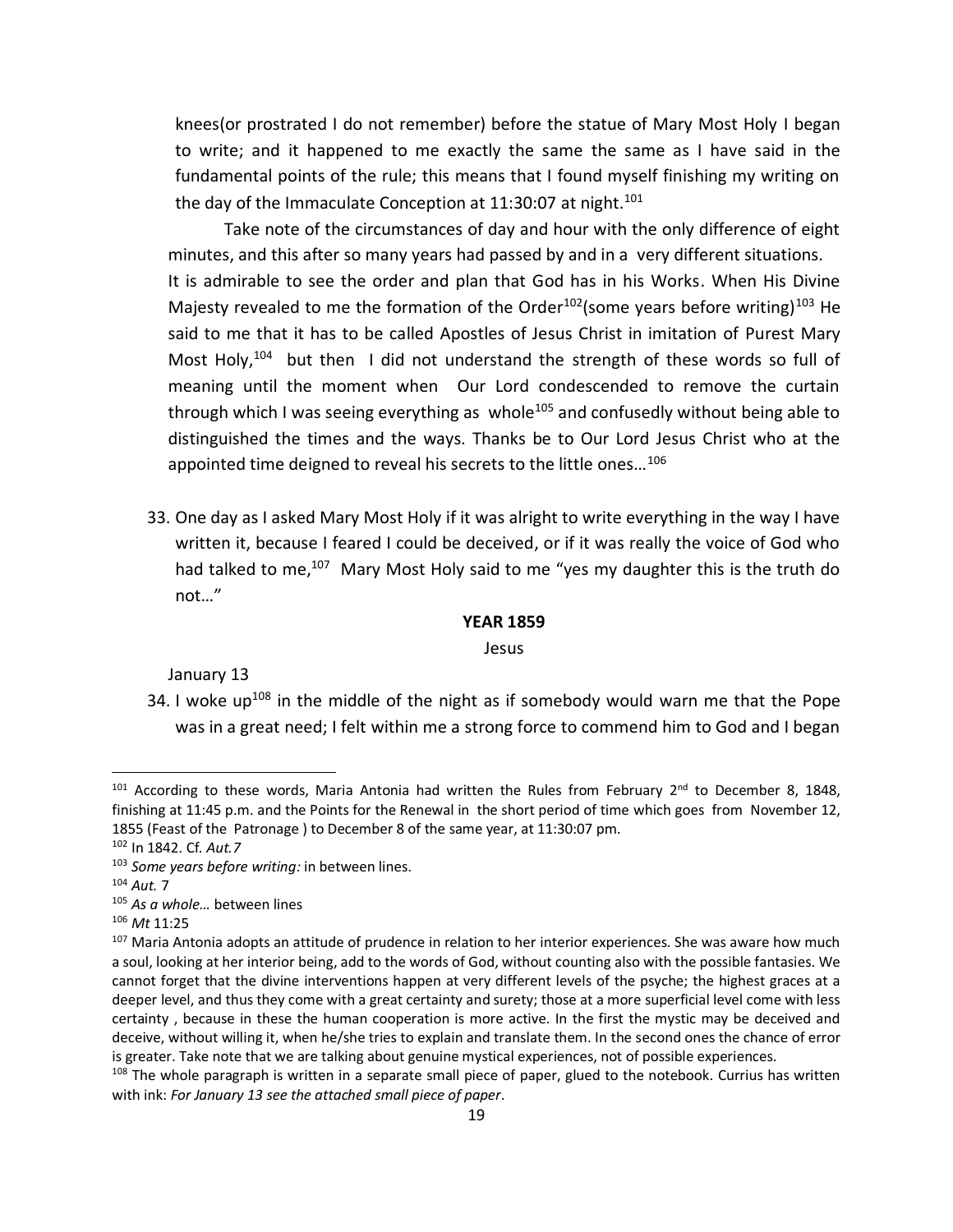to pray the litany of Mary Most Holy with great hope that this good Mother would help him and thus I went back to sleep. Three or four days before I had seen a meeting of demons that had got together to see how to take his life: this greatly frightened me because I understood that much harm would come to the Church of God.<sup>109</sup>

February 19

35. Between ten and eleven in the morning I was praying with much anguish because it seemed to me that I was very far from Our Lord and thus incapable to write what the confessor<sup>110</sup> urged me, and it was that I should tell him in writing the way God Our Lord had made me understood his divine words which are written in the Holy Gospel<sup>111</sup> this terrified me very much in the presence of God because I was aware of my inadequateness to speak of such a delicate matter with who could teach me; and thus I said to Our Lord full of confusion and shame "My Lord and my God if you do not tell me what I have to write I do not know how to begin;" I had just finished that petition when suddenly I felt an extraordinary recollection as if the powers of my soul and my senses were recollected in the interior of my soul and Our Lord said to me "listen daughter; bend your ear to my voice which speaks to you the Truth"; here I felt very close<sup>112</sup>besides me the presence of Our Lord as if a person had come close to me y would catch my a attention completely, and I saw (with the eyes of my soul because with those of my body I did not see anything) how my Lord would speak into my ear, and I bowed with great love and tremor towards the voice that was speaking to me, and the Lord said to me, "tell them that one has to listen to whom I spoke to whom I addressed my words, and most of all to those who understood them".

I spoke with the people because I am pleased to speak with the simple persons, the humbled at heart. Usually I addressed my words to the Apostles, and I spoke to them in public and in secret because they had to write my words and teach them to the world. To the scribes and Pharisees and the High Priests I spoke to explain the meaning of the Scriptures and of the Prophets so they could not adduce ignorance in their twisted interpretation.

The words I spoke to the people were for all the peoples that had been since then, are today and will be tomorrow because in me there is neither past nor future, because everything is present to me, and speaking to those few men I was speaking to all, and what I said to them I said to each one of the Christians in particular, those that have

<sup>&</sup>lt;sup>109</sup> Naturally there is no record of these criminal intents and thus it is impossible to verify the veracity of the revelation.

<sup>110</sup> Don Paladio Currius

<sup>111</sup> She is making an allusion at the Initial Experience: *Aut.* 2-9.

<sup>&</sup>lt;sup>112</sup> This word is misspelled in the manuscript.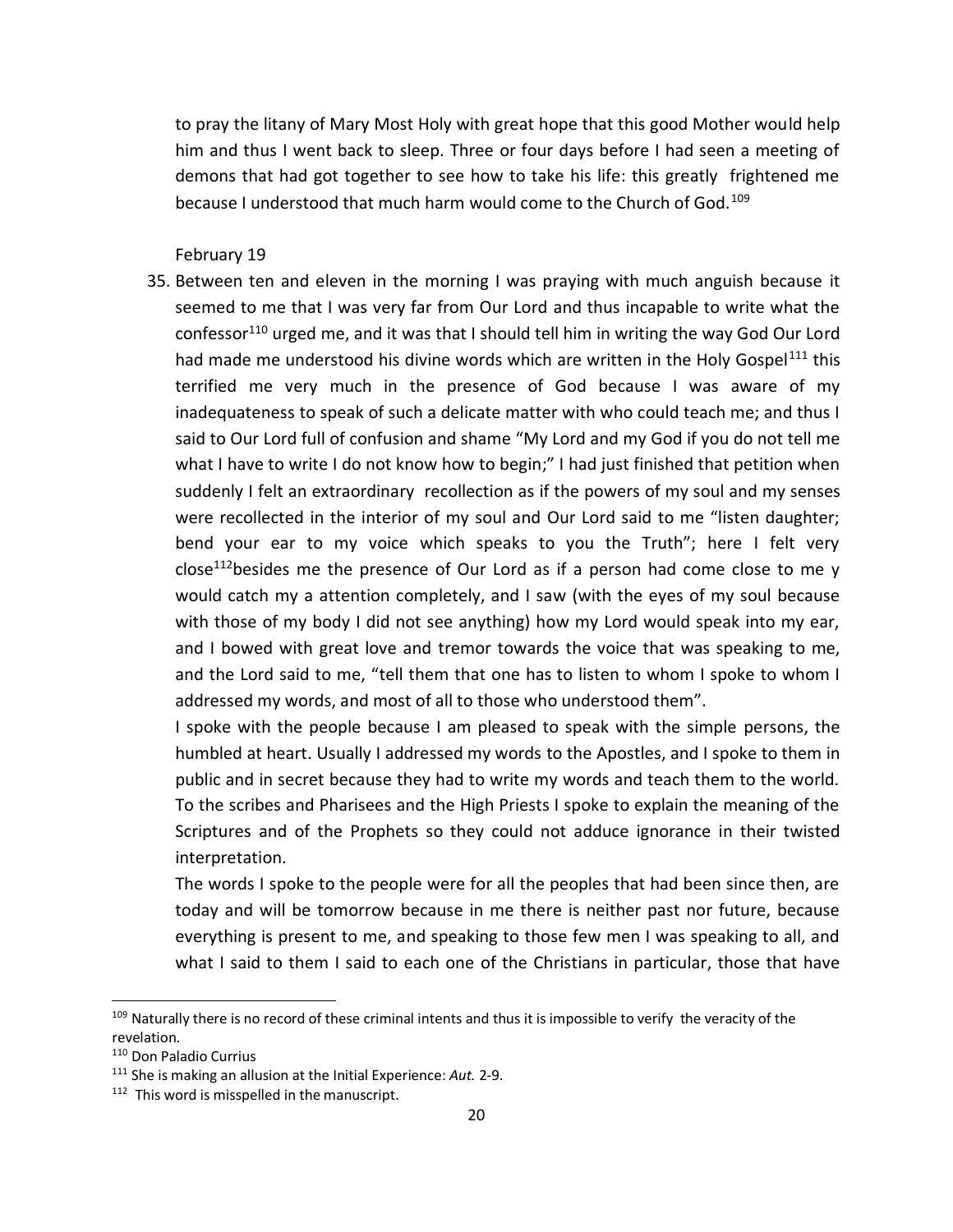been, those that are and those that will be until the day of the Last Judgment. Of the words I addressed to the Apostles, some were for the people, and others were for themselves; those that were for the people contained the whole Law that they had to teach preaching to every creature in the whole world<sup>113</sup> until the Last Judgment without distinction of times and places because I bore in mind all the times and places. The words that I said for them included all the Prelates who had to succeed them in the governance of my Church until the end of the world, and it included also those who had to succeed them in the priestly ministries. All the words I said to my Apostles for themselves, I said them for each one of the Prelates that have been, are and will be until the end of the world, and I said all of my words to each one who had to succeed them in their priestly offices, until the end of times, and all the times, because in me there are no past times or future times because everything, everything is present to me and I bore them all in mind; and I spoke with each one of all that had been, are and will be in all the times, so none will have excuses.<sup>114</sup> The words I spoke to the Scribes and Pharisees included; Alas!... with how much terror and dread I write what God orders me to say!!... my Church of today!, here I was very much frightened and pouring myself in a flood of tears because I felt Our Lord at my side speaking as a judge who orders to write a sentence and began to tremble for a long time without being able to continue; say, the Lord told me (I felt him at my right side) there is no other cause for the evils of the Church that they have not taken as said to them my words, those that I address to them in my Holy Gospel in the person of my Apostles.<sup>115</sup> They are more guilty because she believed in me, and they did not believe, and alas! Of those who believe my words and do not keep them with justice! and so the weight of my fury will fall on those who believed and did not act, and those who did not believe and will believe will rise to me; but Alas how much suffering!!!....

- With how much surprise and dread I have seen in God Our Lord the pitiful situation of the present Church<sup>116</sup> here Our Lord put before me as in a picture, and He said to

<sup>113</sup> *Mk* 16:15

<sup>&</sup>lt;sup>114</sup> She explains here very wisely one of her fundamental ideas: the permanent value of the Gospel. God has given only one gospel (*Pr* 8 cf *Pr* 6). If the question posed by Currius had as its subject the Initial Experience, as we just presupposed, we may deduce that the idea of the endurance of the Gospel as rule of life was carved deeply in the Mother on that occasion.

<sup>115</sup> Cf *Pr* 11,44. Antonia has in mind, although not exclusively, the demands of the evangelical poverty.

 $116$  Let us realize, in order to understand these words in their real meaning, the situation in which Mother Antonia saw the Church looking at the local church where she lived her Christian life. During the period of Tarragona, the Church of Spain suffered a period of declared persecution; in Cuba, St Anthony Mary Claret found a Church disorganized and a relaxed Christianity (cohabitation of the European's colonists, lack of clergy…) Furthermore the Church of Spain was always under the menace of the revolution, and the news from Italy and from the Pontifical States were not promising. The divine light felt upon this situation making Mother Antonia understand that a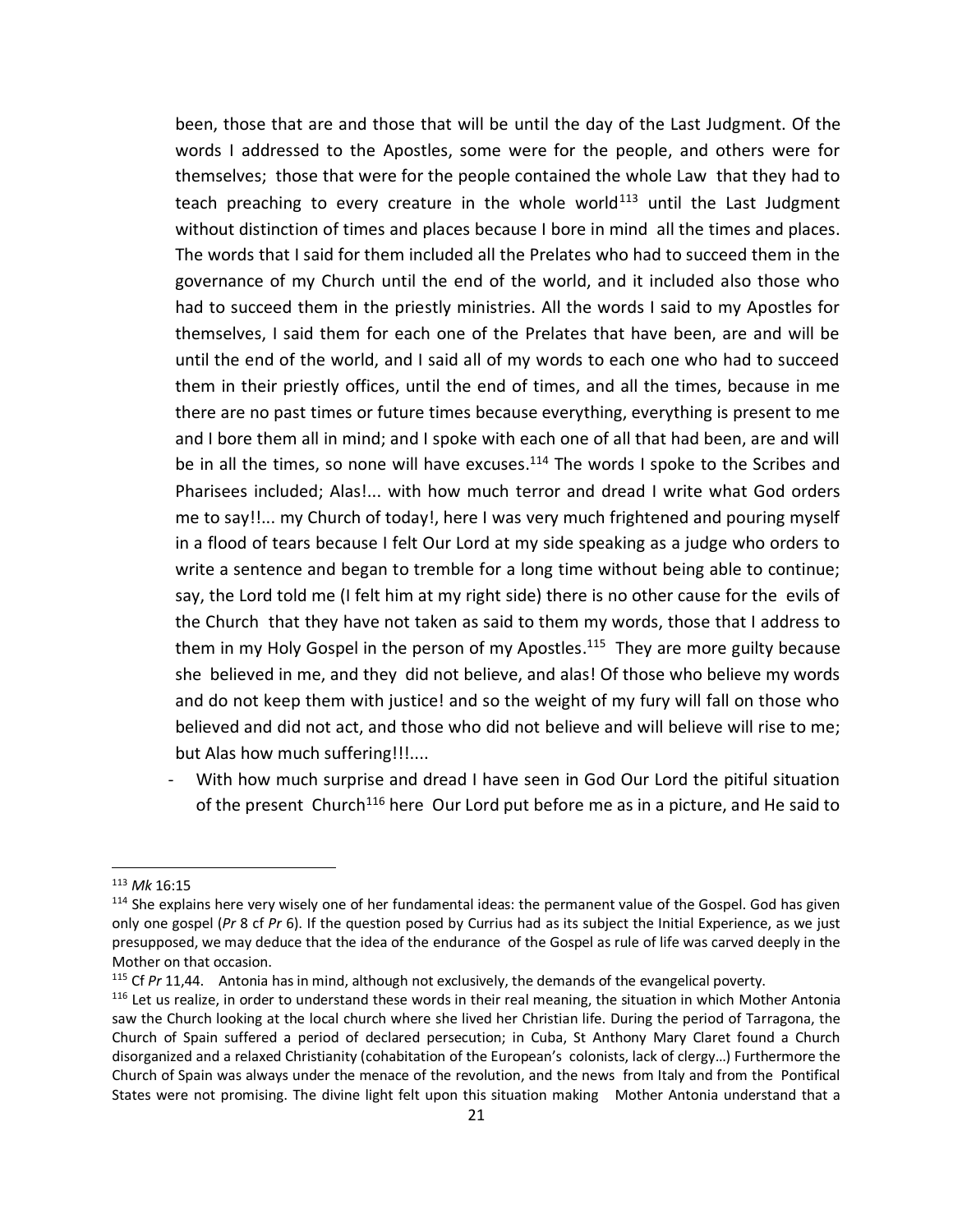me with great sorrow "look my daughter, the tears I shed upon Jerusalem, felt also in a very special way upon my present Church; and if now it would be possible for me to weep tears of blood I would shed them to prevent the terrible punishment that will fall upon her caused by my wrath because of the lethargy about the fulfillment of the Most Holy Evangelical Law in which the Prelates of the my Church live.

Alas! What a dread!!...

Our Lord said to me "in this Church the chalice of my fury will be emptied more than it happened to the impious synagogue because this has believed in me $117$  and that other had not believed. Alas! Of the one who believes and does not act what he believes! Because they have believed and have not acted they will drink from the chaliced of my indignation. They are more guilty because they believe and have taken for them, from the words addressed in my Holy Gospel to my Apostles, those words which are honorable and exalt man and Alas!... the smoke of ambition and the love for the riches<sup>118</sup> have blinded them and being blind they have not been able to understand those that bring with themselves humiliation and lowliness.<sup>119</sup> Tell this, my daughter, in secret to His Holiness for the great love I have for him.<sup>120</sup>

Our Lord said all those things to me with great assertion, more than what any man can understand by himself. And he told me some others that he said he did not want me to write them now, that he communicated them to me so I could weep bitterly for them in his presence. When they will be able to believe them He will order to write them.

This is<sup>121</sup> how God Our Lord wants the Holy Gospel to be taught how to be read and understood in the houses of the missionaries  $122$ , and this is why God wants

great part of this came from the little fidelity to the Gospel: it was evident in the case of Cuba and in the case of the strife between the liberal governments of Spain against the Church in regards to the economy.

<sup>117</sup> *In Me* : between lines.

<sup>118</sup> *And the love for riches*: between lines

<sup>&</sup>lt;sup>119</sup> Without even opening a Handbook on Ecclesiology of the time, but simply reading documents from the bishops and listening to their homilies, the Mother was aware of a predominant trait of the ecclesiology of her time: to have concentrated, with an apologetic attitude, on the affirmation of the powers of the hierarchy. This is understandable, because it is an ecclesiology which reasserted in with the negations of the Reformation and with the liberal revolution. Maria Antonia acknowledges the rightness of the assimilation of the bishops with the apostles in regards to the powers, but she wonders why other texts, in which the Church is presented as a spiritual communion, enlightened by the evangelical law, are left out. In concrete, speaking of the bishops, poverty, authority as humble service….

 $120$  The Pope, and specially Pius IX, appears always surrounded by a halo of love.

 $121$  This paragraph is preceded by an asterisk which was left without the correspondent call where the author wanted to insert it. That is why Currius considered it as a different paragraph.

<sup>122</sup> Cf. *Pr* 65.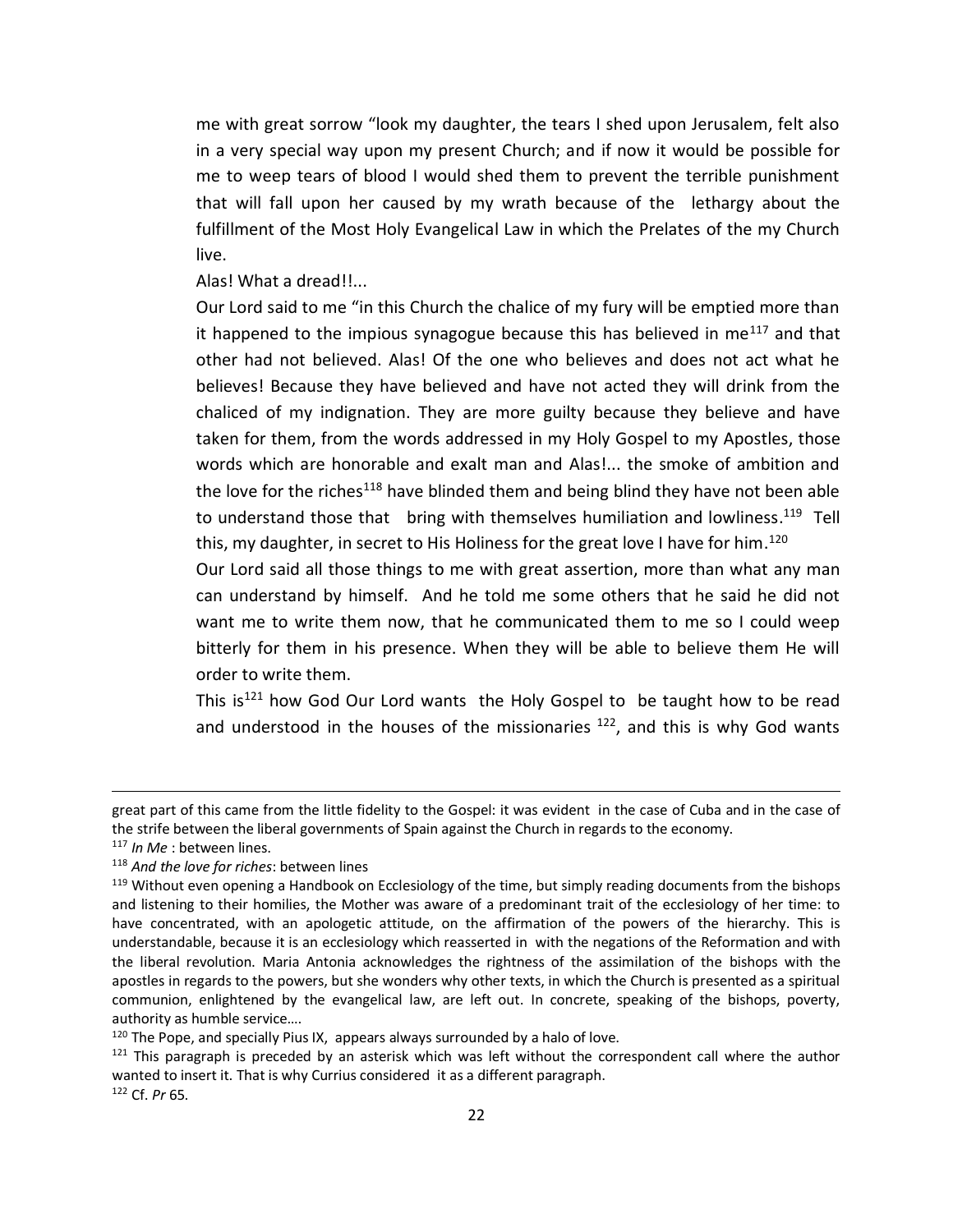them to be called Apostolic Missionaries and he commands that the book of the Gospels be their rule and that should read one chapter every day.<sup>123</sup>

- 36. Our Lord said to me, more than once, that we have to read his Holy Gospel as letters that His Divine Majesty sends to us from heaven in which he tells us what we need to do to get to His Kingdom, and because it is not read in that way, few are those who go there.<sup>124</sup>. As I was surprised at this, His Divine Majesty said with much sorrow, look my daughter, that the great men of my Church read the Gospel as if it was a story that happened during the time of my preaching, and as if it did not happened to them and Alas!...<sup>125</sup> they believe in me, but because the love of riches has blinded their heart with the smoke of vanity they believe, but since they are blind about themselves, that is, understanding well the Law in order to explain it to the people, they do not understand for themselves what goes against their own inclination: they believe in me, but Alas!.... their works are against my words.
- 37. One day as I was praying a great confusion and much fear came to me for what I had just finished writing, and much more for what I had understood in the words Our Lord had said to me and while I was shedding a lot of tears Our Lord said "say whatever you want, that you will not be able to ponder the dreadful punishments which will come on my Church; on that Church which I founded with so much love and pain under my Evangelical Law."
- 38. Another day Our Lord said to me do not be surprised my daughter that I speak to you from the Cross, because the Cross is my cathedra and through the Cross is the way to the Kingdom<sup>126</sup>.
- 39. While I was in prayer<sup>127</sup> Our Lord said to me, why does it concern you if I want him to be taught by you? The friends of the world do not tell these truths. In hearing that I was disturbed because I understood that God Our Lord was going to give me one of those messages which I dislike very much, but being afraid to oppose the Divine Will I felt on my knees and humiliated myself listening (although with much dread) the voice which was speaking to me. You did not go against charity in the way you acted, even I

<sup>123</sup> *Pr* 66 and 67. From "*and He commands*…." Added between lines.

<sup>&</sup>lt;sup>124</sup> The Gospel is not an account of an ancient history (she will say it ) but a constant message from God to his Church.

<sup>125</sup> *And as if* added between lines.

 $126$  From these words we understand that in these occasions Christ revealed himself to her as crucified. Remember that Jesus crucified was the immediate object of the Initial Experience (*Aut* 2 and 6)

<sup>&</sup>lt;sup>127</sup> The handwriting of the whole paragraph belongs to Currius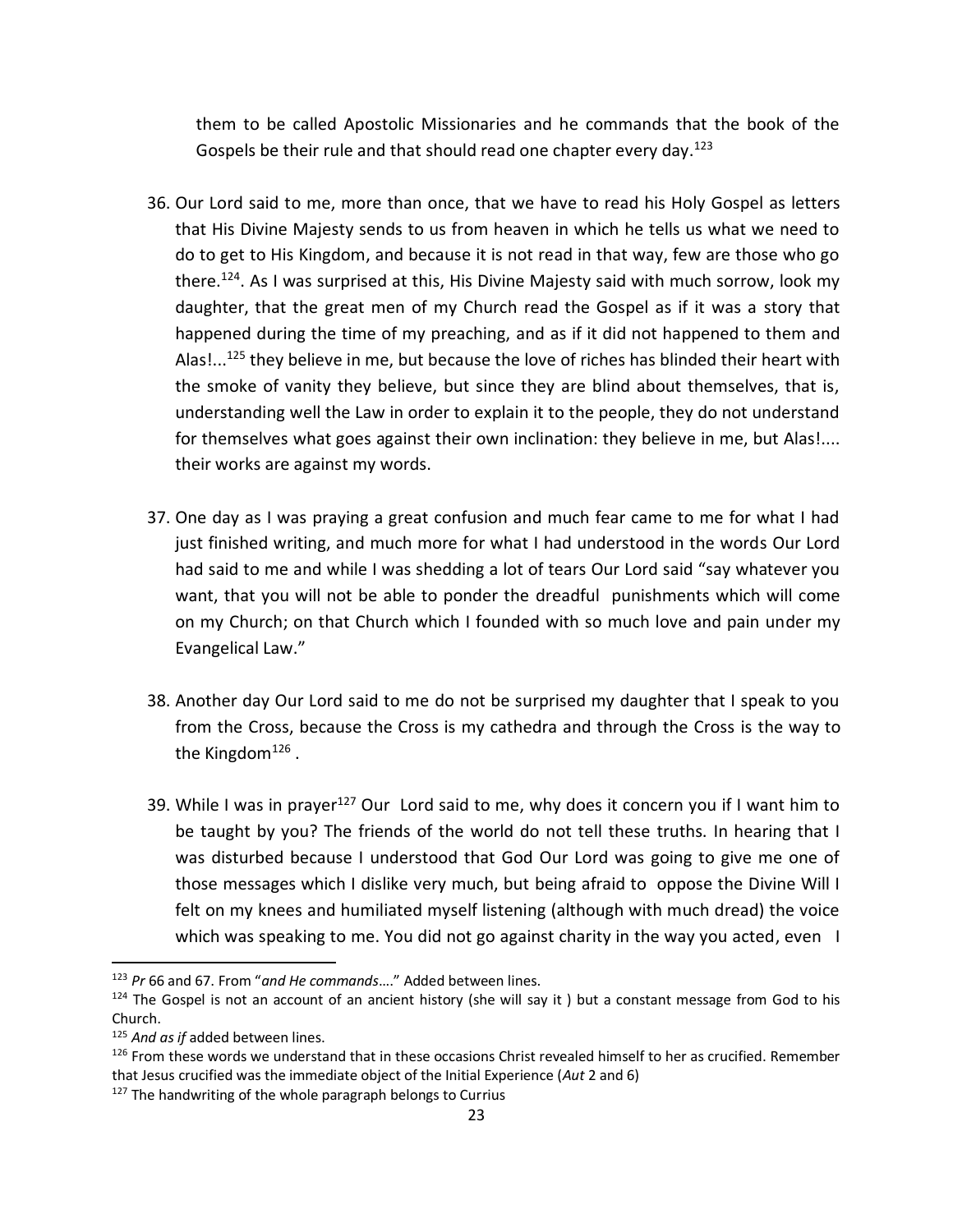myself did not want to conceal the pain that the presence of the traitor disciple was causing to me. Daughter, men are men and I want you to advise your confessor<sup>128</sup> because his passion<sup>129</sup> will get in the way of my purpose on him. She may go with you but he has to forbid her any communication with you because she continues with her obstination without acknowledging the treachery she has done to my grace.

## **Jesus<sup>130</sup>**

May 13

40. We arrived at the Port of Cadiz after a trip of 36 or 37 days,<sup>131</sup> so exhausted and with some many ailments that I could barely stand up and always leaning on my two nuns who were with me. O how well does God repay the works that we endure for his love! I suffered them so great in the body that now I get scared only thinking about them, and I have clearly seen that only the grace of God sustained the life of the body to be able to suffer more in the spirit the furies of hell that always troubled me with horrible images very dreadful, and always giving me so much fear that we could shipwreck; telling me that in that trip he had to destroy me and my papers, because they worried him and that then I would see how everything is nothing; and since God is pleased with those afflicted, he left me so alone in my struggles that during the whole trip I experienced that my life was in great danger, thinking that I would die in punishment of my unfaithfulness to Our Lord; my only consolation was the sacrifice of my life that I was doing for the love of God.

During the whole trip God made me understand that it was his Will that we disembark at this port and that we go to a Convent of Sisters, because there I would restore my

<sup>128</sup> Paladio Currius

<sup>&</sup>lt;sup>129</sup> His passion, that is, not Currius', but of the unknown person whom she immediately mentions. On the spiritual situation of this, Maria Antonia had just received a light. Phenomena as this had to be referred to the gift to see the consciences.

<sup>&</sup>lt;sup>130</sup> The second part of the Dairy of the Servant of God begins here. Second part, because it is in another notebook. It goes from May 31<sup>st</sup> 1859, when Maria Antonia arrived at the port of Cádiz, from Cuba and on her way to Tremp (Lleida), towards the end of 1864. Take note that the last note that the first notebook has is dated February 19, 1859(*Dairy* 35). The last four numbers since they do not have a date, give the impression to be an appendix in which the Mother has put together the memories of lights received in diverse occasions and that she had not written down in its place. Number 36 is about a light received in different occasions: The Lord said to me more than once….

<sup>&</sup>lt;sup>131</sup> She had embarked in Santiago on April 6 together with M. Getrudis de San Felipe Barril and M. Maria Josefa de San Pablo Caixal, the niece of the Bishop of Urgell. The loyal Paladio Currius accompanied them (cf CURRIUS, to A. Naudó, March 30, 1859, *Epistolario Currius*, fol. 685. CURRIUS to Claret, April 6, 1859, fol.688.) According to Currius they were 36 days at sea, between Santiago and Cadiz. Since March 1857, Mother Antonia, St. Anthony M. Claret and Currius had decided that a second house of the Institute be established in Spain to be a center for the recruitment of vocations and novitiate *(ECX*, March 31<sup>st</sup> 1857). Bishop Caixal offered them a foundation in Tremp (Lleida) and St. Anthony M. Claret obtained from the Nuncio and the Government the necessary permits for the transfer of some sisters from Cuba to Tremp.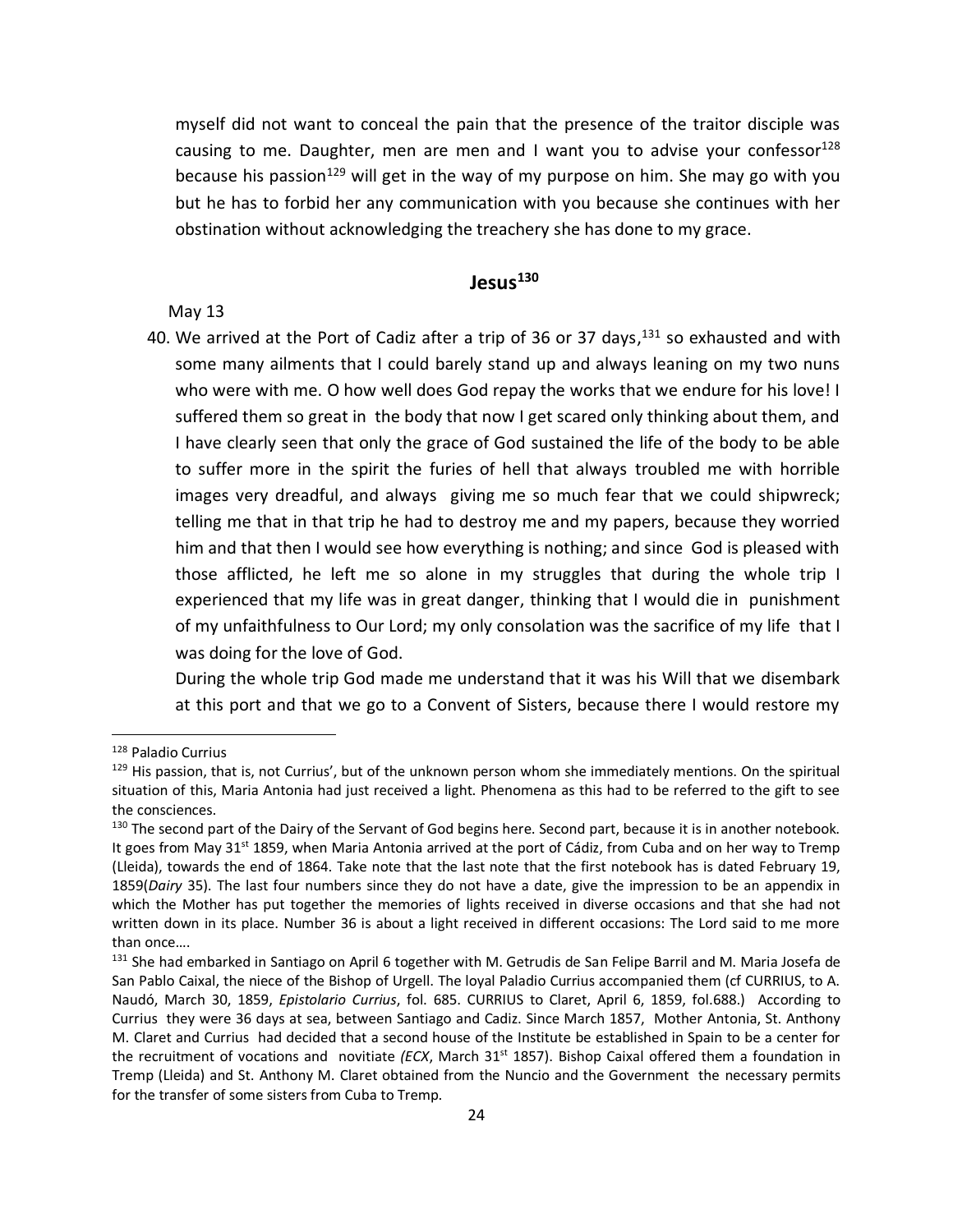lost energy, but the good priest that accompanied us was always against this idea, not because he did not want to give me all the possible alleviation , but because he is so shy due to his humility that he does not want to trouble anybody, and God Our Lord allow that because he did not want to alleviate my suffering with this hope, but he wanted instead the sacrifice of obedience and thus, no matter how I would smooth the difficulties, everything afflicted him, this seemed to me impossible to see so much pusillanimity in a man, but by then I did not know the way God wanted to afflict me, and I did not do anything else than cry. Finally on arriving at the port, as I have already said the priest agreed to disembark, and go to meet the Bishop to see whether we would all disembark, but God Our Lord who always gives me the joy equal to the sufferings that I suffer for his love, he anticipate the decision of the priest, making the Bishop send his steward with his carriage to take us to his palace and from there to the convent of the Concepcionistas Descalzas.<sup>132</sup> In this occasion I could not stop crying on considering the fatherly care of God for those who suffer a little for his love; and Our Lord said to me with great love: "Did I not tell you, my daughter, that I had everything for you?" I had not remembered during the whole trip this promise that the Lord had made to me many years ago, and I am certain that he will fulfill it for the whole Order as long as Perfect Poverty be kept.

I have said all of this because I know God wants it, so those who will come may learn to suffer something for their spouse, and trust more in him than in men because he is a very rich Father and has so many means in the sea and in the earth. O my daughters! If I had to number God's generosity to pay the little we do with love! Those that live today we have already seen it, and those who will come the more they do, the more they will see. For the consolation I received among those holy souls, I considered worthy so much suffering, because whenever I recall so much religion as I saw in everything, so much charity, and so much holiness that all of them seemed angels, I experience a great devotion; and, not even for everything that is in the whole world, I would have missed the opportunity to meet such holy religious.<sup>133</sup>

<sup>132</sup> We have the confirmation of this in the letters of CURRIUS to Naudó and Caixal on May 14, 1859, *Epistolario Currius,* fols. 690-692. It is a Convent of Religiosas Descalzas de la Inmaculada Concepción (cloistered). Take note that the Bishop of Cádiz who had prepared the lodging, was a friend and admirer of St Anthony M. Claret. On his petition the saint had published his *Notes of a Plan for the Restauration of the Beauty of the Church.*

<sup>133</sup> Currius continued to correspond with the Superior of the *Concepcionistas Descalzas* (CURRIUS, to M. Priora Descalzas, August 23, 1859, *Epistolario Currius*, fol. 755)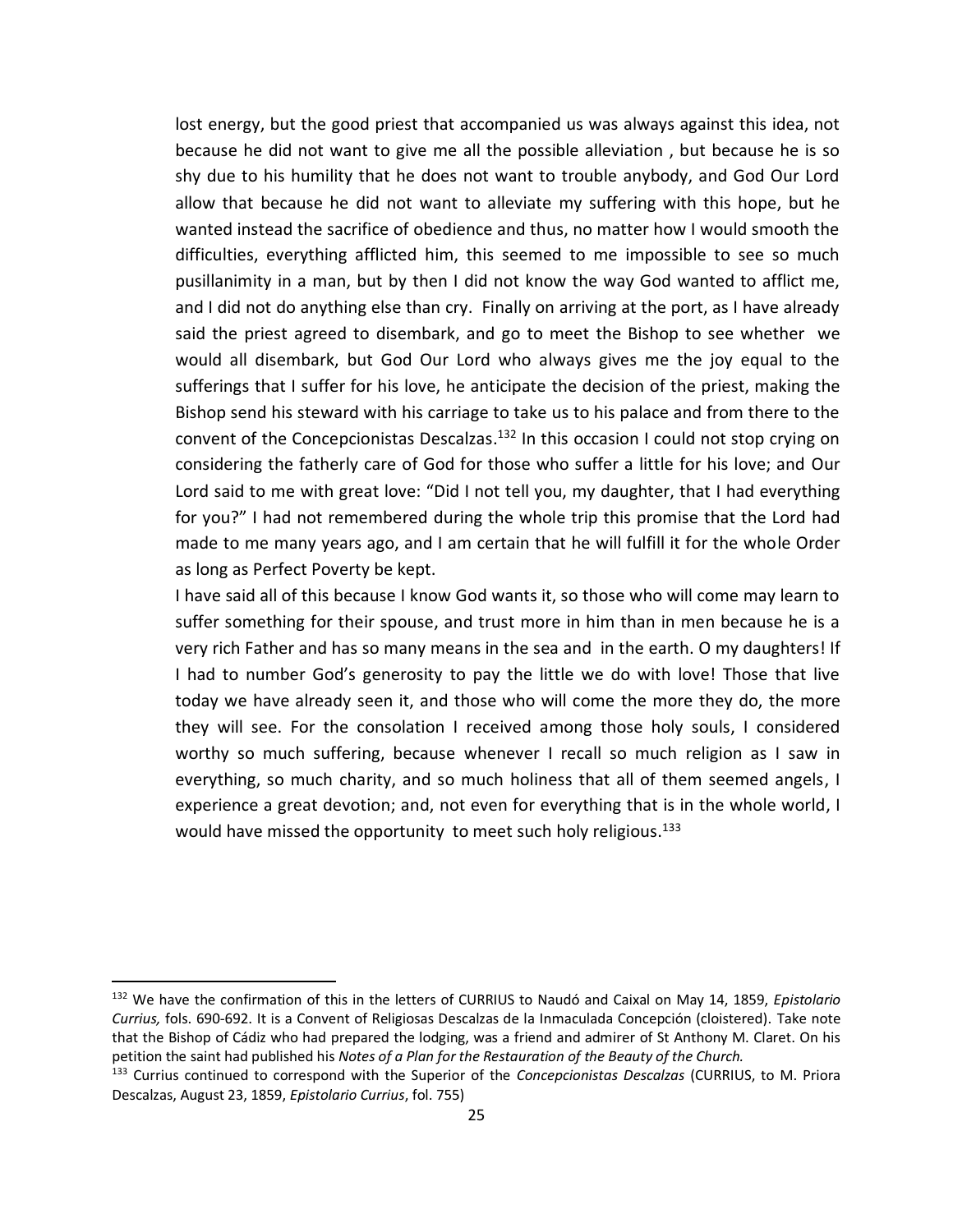41. September  $3^{rd}$  of the same year<sup>134</sup> as I was in prayer His Divine Majesty said to me I still want to betroth you to my Church, I said "Lord I am betrothed to you through my religious vows" then He made me understand that he wanted a unique betrothal.<sup>135</sup>

November 12

42. His Divine Majesty revealed to me the great eagerness he has for his work;<sup>136</sup> the anguish of our mother the Church: the near death of  $1^{137}$ : the affliction that oppresses him (and now that I am writing this I think in the presence of God that His Divine Majesty keeps his precious life until he begins his great work in order not to take from him the great reward he has promised to him)<sup>138</sup> I saw with great terror the nearness of the last times.<sup>139</sup> I saw clearly how the great luminaries of the Church do not think it is so near... I saw the great desires that God has that the angels<sup>140</sup> of his Church may convince them... I saw all of this with great sadness in the Heart of Jesus<sup>141</sup>because he says that judgment day is near!!!! Alas! I am so frightened, and terrified that I am unable to make known what I see, and understand……….<sup>142</sup>

<sup>&</sup>lt;sup>134</sup> He writes from Tremp. At Cadiz they embark again to Barcelona, where they arrived on May 24. The members of the household of Saint Anthony M. Claret, who had arrived the day before to the city of Barcelona. Currius to the habitual health crisis of the Superior, suffered during the navigation from Cadiz to Barcelona (CURRIUS, to the Bishop of Cadiz, May 24, 1859, *Epistolario Currius* fol 695). On June 6 they had left Barcelona to Tremp, where they arrived on the 11<sup>th</sup>. The inhabitants of the town gave them a triumphal welcome (CURRIUS, to Claret, June 17, 1859, fol. 699).

 $135$  The author has erased the whole paragraph, leaving it incomplete, maybe fearing that she had said an absurdity. It was not so. She understands here the betrothal meaning the complete donation of herself to Christ with the religious profession. The graces received that day would only be the consequences of such a donation. In reality there was more than that: the Mother purified in her spirit through harsh trials, she had foretasted the transforming union during an experience which shows all the traits of the spiritual betrothal. Now Christ makes the promise to betroth her to the Church. And the Mother understood the deep meaning of this promise. In fact Christ was promising her to take her very soon to the transforming union with Him, which she had to live it as an identification with the Church. If whoever persecutes the Church, persecutes Christ (*Ac* 9:4) whoever is betrothed to Christ, is betrothed to the Church. In fact, since that moment we can observe in Maria Antonia a process of a sorrowful identification with the Church.

<sup>136</sup> The renewal of the Church.

 $137$  Pope Pius IX. By the words that follow, it is clear that it is a conditioned prediction, not an absolute one. Remember that in the code of Currius number 1 is the Pope.

<sup>&</sup>lt;sup>138</sup> Some years later Pius IX called the First Vatican Council. One of the main themes prepared for the Council with the approval of the Pope was the life and customs of the clerics, with profoundly renovating ideas on the spiritual level. Exactly how Maria Antonia was hoping.

 $139$  The eschatological meaning of the renewal of the Church (she renews herself continuously in order to be prepared for the definitive encounter with Christ) had been translated by Maria Antonia, since the vision she had of the last judgment *(Aut* 50-57. Rc 5-7) into the conviction that she was already living in the last times.

<sup>140</sup> The bishops. Name inspired on the Book of Revelation *(Rev* 2-3).

<sup>&</sup>lt;sup>141</sup> Once more the images of Christ and the Church overlap in the experience of the Mother: she sees Christ and she understands the Church or she sees the Church in Christ (Cf *Aut* 6 and 16. Pr 78-80).

<sup>142</sup> We have here an echo of the dread produced by the vision of the Last Judgment. Cf *Aut* 57, Rc 6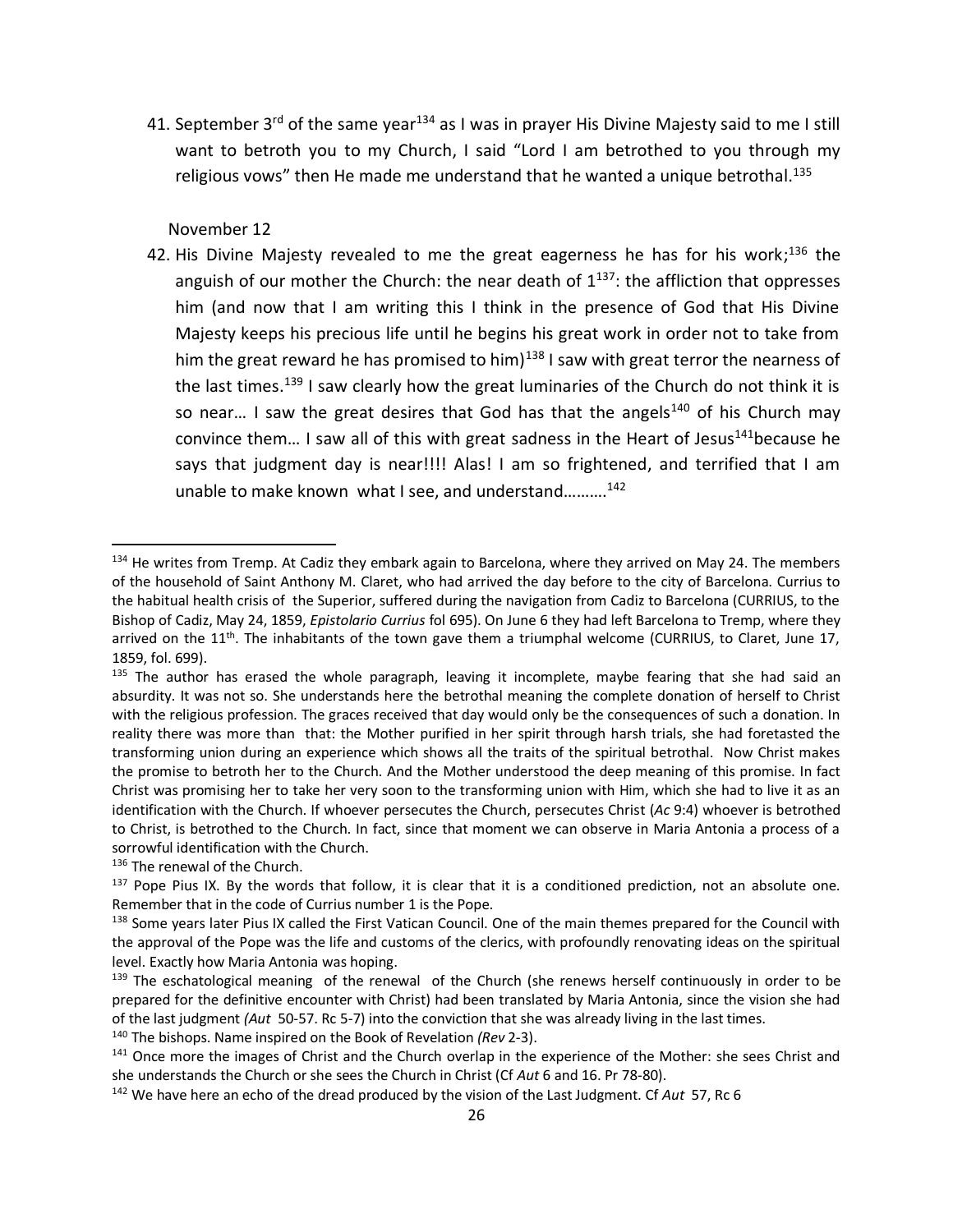- 43. Since five month ago I perceive that Our Lord is greatly displeased, because 4 is neglecting to fully take care of his Work,<sup>143</sup> and He was strongly threatening him if he had not taken the decision with full determination to do it as the most urgent thing among his responsibilities. I think it would be useful to bring the letter I wrote to him on November 13.
- 44. By the end of October or on the first days of November, sometimes I do not remember the exact dates, because I am almost never prompt in the obedience imposed on me to write punctually what may happen, because I dislike it very much, and thus when those who govern my soul obligate me again, I have to write the dates as I recall them.

Thus I say that by that time as I was one day at mass, I think it was after the consecration, the Lord showed me a heart, and it seemed that he put it within my hands, and I understood, I do not know how, that it was the heart of  $4^{144}$  that God was giving to me because His Majesty wanted through me to take away from him a passion which displeased very much His Divine Majesty, and it was depriving him from great graces, very great graces… a few days later Our Lord said to me: tell him that he displeases more by his lack of humility than he displeased me 30 years ago by his vanity; because that is typical of youth; some of the notes<sup>145</sup> I gave to  $4^{146}$  may be added.

November 1859

45. One day,<sup>147</sup> having a very strong headache and aches in my face, cheeks and mouth and with so much pain in my whole body that I could hardly move, and with such an oppression in my heart that I breathed with difficulty, and the heart seemed to melt due to affliction finding comfort only in suffering, Christ Our Lord appeared to my side, on the other I had a sisters that was giving me a little bit of tea, which is the only

<sup>&</sup>lt;sup>143</sup> Number 4 in the code of Currius corresponds to Bishop Caixal. The Mother met him after disembarking in Barcelona on the first days of June. The five month she mentions here went from June to mid November. It seems that she asked her spiritual director (Caixal) to promote the renewal of the clergy and religious men and women (called by her the Work of God) and he (Caixal) revealed some resistance to put into practice some suggestions of his spiritual daughter. Caixal, however, wrote a Plan for himself and his household inspired on the *Points for the Renewal of the Church* written by Maria Antonia and on the *Notes for the Restoration of the Beauty of the Church,*  published by his friend Saint Anthony M. Claret (Cf. Introduction to the Points of the Renewal)

<sup>144</sup> She understands that God puts into her care the spiritual progress of her director and bishop, Most. Rev. Caixal. <sup>145</sup> *Some of* added between lines

<sup>&</sup>lt;sup>146</sup> We will not be surprised about those notes on Dr. Caixal, if we have in mind that this Dairy was addressed to him and that the Bishop itself had ordered her to tell him everything she might understand in prayer about him. Mother Antonia refers here to some advise she had already given to him. It is possible that she is referring to the *Relación a Caixal.*

<sup>147</sup> *One day* between lines.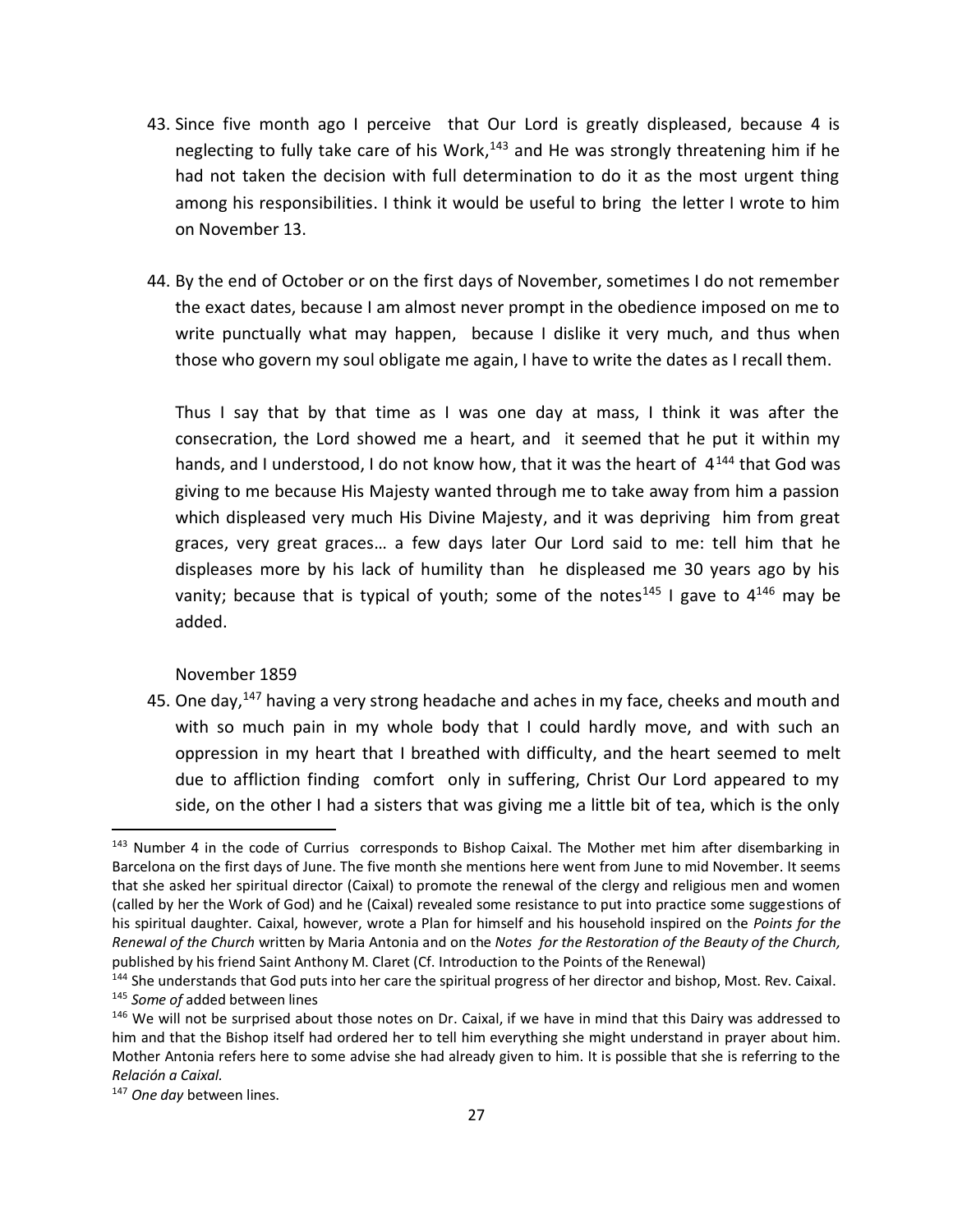medicine when I suffer this strong pain, and Our Lord said to me with great love, "Daughter!", this word gave me so much consolation, it comforted me so much that it seemed that I was not suffering anymore, but when the Our Lord said to me after a while: "See daughter, I had already wept these your pains, and afflictions, in the garden of my agony. Consider the pain I would suffer in my face with so many blows and slaps".

46. I do not remember if it was this same day or another day that I was suffering from the same pain, I suffer this very often, when Our Lord said to me "See my daughter the mystical body of my church suffers these same pains and thus there is no healthy part in it." 148

#### **Jesus**

1860 day 13th149

47. I woke up  $(5)^{150}$  very happy thinking that the day that  $4^{151}$  had said he would come back was near, and Our Lord said with great assertion: Do you not see how 4 gives me the last place, having to give me the first?<sup>152</sup>

Day 15

48. In prayer  $5^{153}$  Our Lord: for  $4^{154}$ , tell him this is not a business to be solved with so many meetings, but with prayer in solitude; for this reason I did not want him to fill his head with so many distractive ideas. This is why I told you that he did not do what he was called to do, because I knew before you his reluctance about staying; and thus he did not understand my will when I told him to establish the day of his departure.

1860 day 5

<sup>&</sup>lt;sup>148</sup> We have already said that from the moment Christ made her the promise to betroth her to the Church, her process of painful identification with her was increasing, this is already visible since the beginnings of 1857. <sup>149</sup> January

<sup>150</sup> Number 5, in the code of Currius corresponds to Mother Antonia.

<sup>151</sup> Caixal

<sup>&</sup>lt;sup>152</sup> On these days Currius had gone back to Tremp from Madrid, to get in touch with the Mother and the Bishop Caixal, before leaving to Rome taking with himself the *Fundamental Rules* of the Institute and the *Points of the Renewal* which he had to hand over to Pius IX. He arrived to Tremp on January 1<sup>st</sup> and he left on the 22<sup>nd</sup>. Caixal was in Tarragona, not feeling well. Currius went there to meet with him and the Bishop gave him a letter of recommendation of the Institute similar to the one S. Antony M. Claret had given him, (Cf. CURRIUS, to Claret, February 2nd 1860, *Epistolario Currius*, fo. 807)

<sup>&</sup>lt;sup>153</sup> In the prayer of Maria Antonia

<sup>154</sup> For Caixal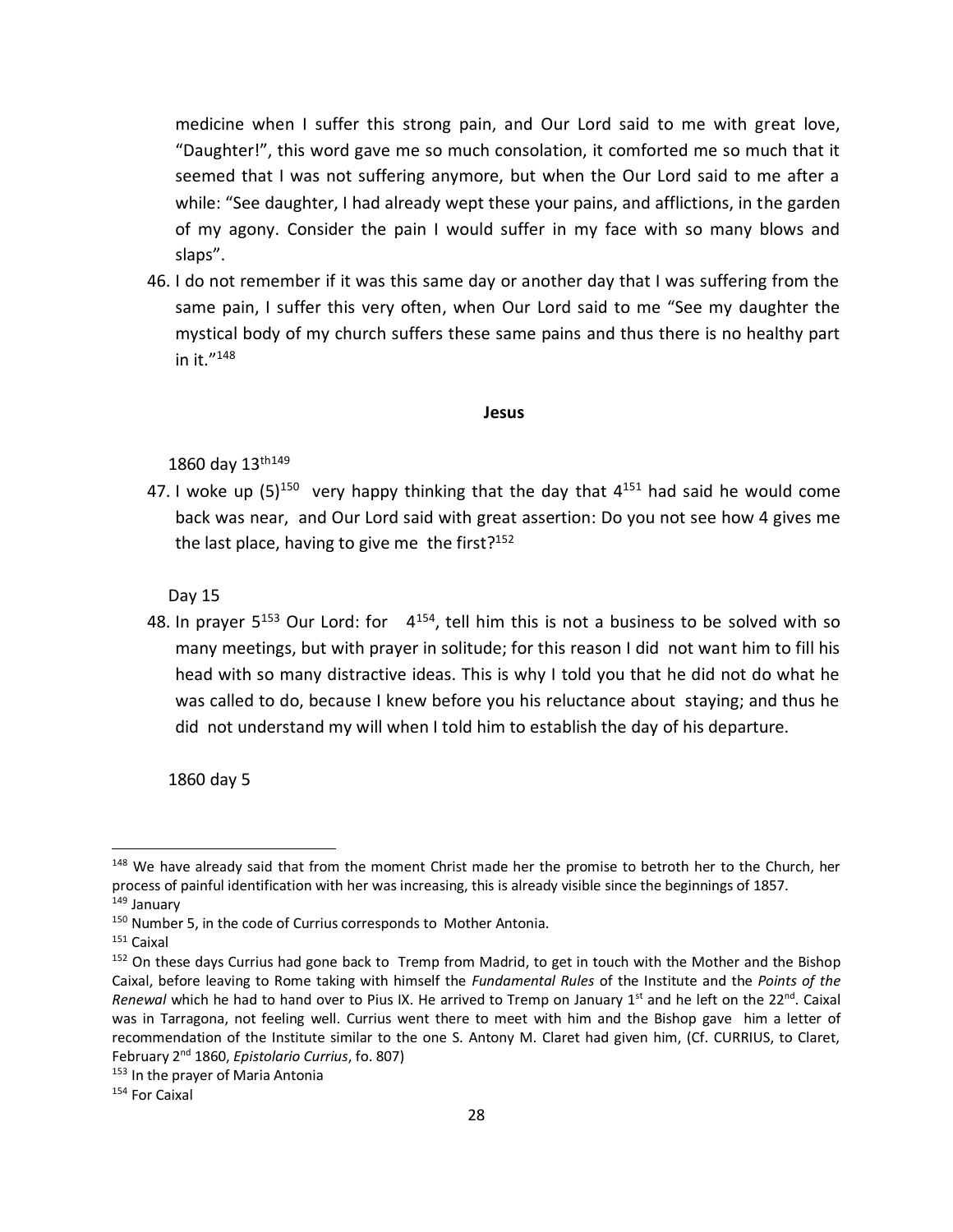- 49. Night prayer, 5 seen as those fields full of so many piles of wheat that had to be cultivated by 4, this was the time to cultivate: in this.<sup>155</sup>
- 50. Because of what I have seen, I am frightened considering the great patience of God. Consider attentively, my father, the words that have been repeated to me so many times: "See how he gives me the last place when he should give me the first.<sup>156</sup> This words have so much weight for me and are so heavy on me that my heart feels as being put into a press experiencing a great suffering; trembling because I feared a mortal blow!, and what will happened to us if God gets tired to wait so long! No, my father, no! Let not redemption of the last times , so much waited for, be lost because of us…. the time goes faster than a messenger; and thus do not stop for us, not for a day but not even for an hour; I find this demand so strong in the Heart of Jesus!!! $157$ That he does not spare any means! Or accept any excuse… each day is a century…. I believe that we are going to weep not only for one single day it is postponed, but even for an hour, such is the urgency that God has!... The days are numbered!!... and few are remaining!!!...

### January 17

51. As I was in prayer Our Lord said to me:"tell them, write and say, the Doctors of my Church are not the ones who destroy the Law, thus leave them alone, they are well in my Kingdom. Do what I command you in my Law because I will test you on it as I have given it to you, and woe to the one who does not keep it!!!<sup>158</sup>.

And I give the power of understanding when it is convenient and to whom I want to give it to. 159

January 22

 $\overline{a}$ 

159 Absolute freedom of grace.

<sup>&</sup>lt;sup>155</sup> María Antonia sees herself as a field that Caixal, her spiritual director and bishop, had to make fructify.

 $156$  Considering what she writes the Mother had not understood that her bishop was giving the last place to Christ, turning around the order of charity, but that he was postponing the accomplishment of the spiritual renewal of the clergy , and this, according to what the Mother understood, was the will of Christ.

<sup>&</sup>lt;sup>157</sup> She felt impelled by God to promote the renewal of the Church, not by herself but through her spiritual director, Bishop Caixal, through the Archbishop of Cuba now confessor of the Queen, St Anthony M. Claret and through Paladio Currius her former confessor in Cuba. This is a fact. The connection of this one with the proximity of the lasts times may be a latter translation of Maria Antonia, in the sense we have already explained.

<sup>&</sup>lt;sup>158</sup> We have here an expression of respect for the diverse charisms and functions within the People of God. Maria Antonia Paris, does not only profess love and respect for the Pope and the Bishops, but here she shows a profound respect towards those who have received the mission to enlighten the faithful (the bishops in their magisterial function and the theologians in their subordinate function). The prophetic charism that any Christian may receive, it is not the only charism by which the Holy Spirit enriches the Church.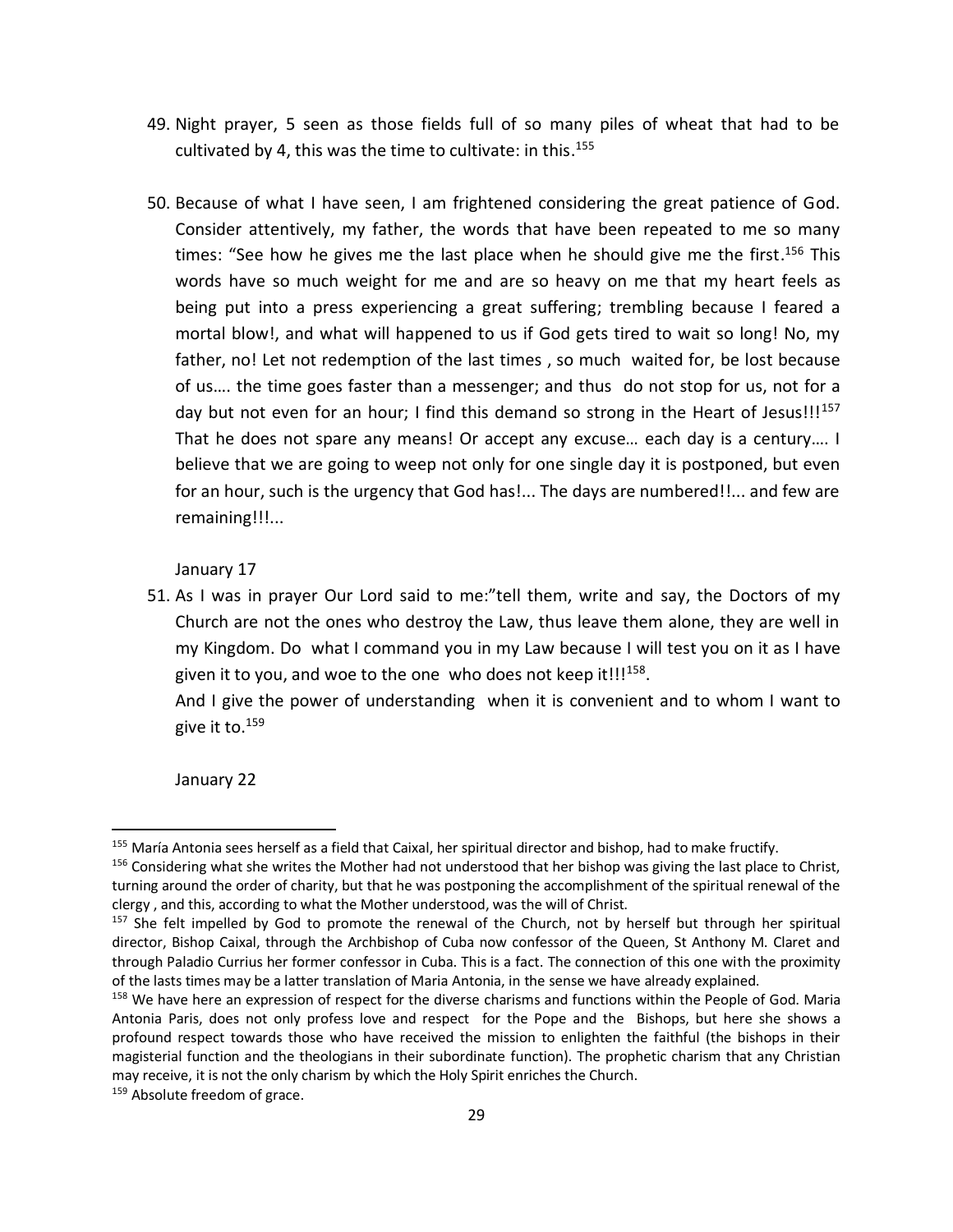52. Our Lord to 5 for  $4^{160}$  during her prayer, and repeated more insistently after communion, tell him to receive  $3^{161}$  as an Angel that I sent to him who will tell him the warnings I have given to him, and with them he will teach him how to understand my Will, according to my eternal disposition and not according to his own, and the worries of his soul will calm down. 162

53. Day of the Conversion of Saint Paul;<sup>163</sup> after Communion as I was asking God to give Paul;<sup>163</sup> after communion as I was asking God me the grace to write what His Divine Majesty had made me know last Sunday, 164 because my confessor had asked me to sent it confessor asked me to sent it to him on to him written on a small piece of paper;<sup>165</sup>l writing;<sup>165</sup> I was very much afraid, because was very much afraid because due to the little due to the little willingness to write that I had, willingness to write that I felt I had almost forgotten it: at this point God Our Lord put in our Lord put in front of me the vision that he front of me the vision that he had shown to me 6 years ago, during one whole year,<sup>166</sup> year,<sup>166,</sup> seeing the three Divine Persons with seeing the three Divine Persons who were planning with great solicitude the means to repair the very great damages of his Divine Majesty said to me with great love; Church, 167

Bis. Day of the Conversion of St. to give me the grace to write what he had made me known last Sunday<sup>164</sup> and my it seemed that I did not remember: but God had shown to me 6 years ago, during a whole great solicitude planning the means to help his Church keep his Most Holy Law, $167$  than His write and do not be afraid<sup>168</sup> did you

<sup>160</sup> To M. Paris for Caixal.

<sup>&</sup>lt;sup>161</sup>To welcome Currius. This same day January 22, Currius left Tremp; to have a meeting with Bishop Caixal, who was sick in Tarragona. Currius was on his way to Rome to bring to Pope Pius IX the *Fundamental Rules* of the Institute and the *Points on the Renewal (Plan for the Renewal of the Church).* But before his trip he had to discuss all of these matters with Caixal.

<sup>&</sup>lt;sup>162</sup> These words confirm our conviction that Caixal was somehow confused not on the authenticity of the lights received (he had approved them in many occasions) but on the opportunity to bring this matter to the Pope. (This is understandable.)

<sup>163</sup> January 25 1860. This very same day Currius arrived in Tarragona, to have a meeting with Bishop Caixal Of this meeting we have two communications written with almost the same words and put together in the Dairy one next to the other. We have them numbered 53 and 53bis.

<sup>&</sup>lt;sup>164</sup> She is referring to the communication received on January 22, Sunday.

<sup>&</sup>lt;sup>165</sup> She is referring to Paladio Currius who had just left Tremp.

<sup>166</sup> She is referring to the communications received during the year 1854. Cf. *Aut.48*. They reached their climax on November  $1<sup>st</sup>$  of the same year with the revelation of the divine will, to promote the spiritual renewal of the Church. Cf. *Aut. 49*.

<sup>167</sup> In the first account 53 she had written *to repair the great damages of his Church.* In the second 53bis *to help his Church keep his Most Holy Law.* Translating the typical vocabulary of the author, this means to renew the faithfulness to the Gospel in his Church. The Mother has in mind specially the keeping of poverty by the religious and the clergy. From the

<sup>168</sup> In the first composition she had written between lines: *because I have confided to you my secrets.* In the second one, fearing probably to appear with a halo by these divine communications she has omitted this sentence and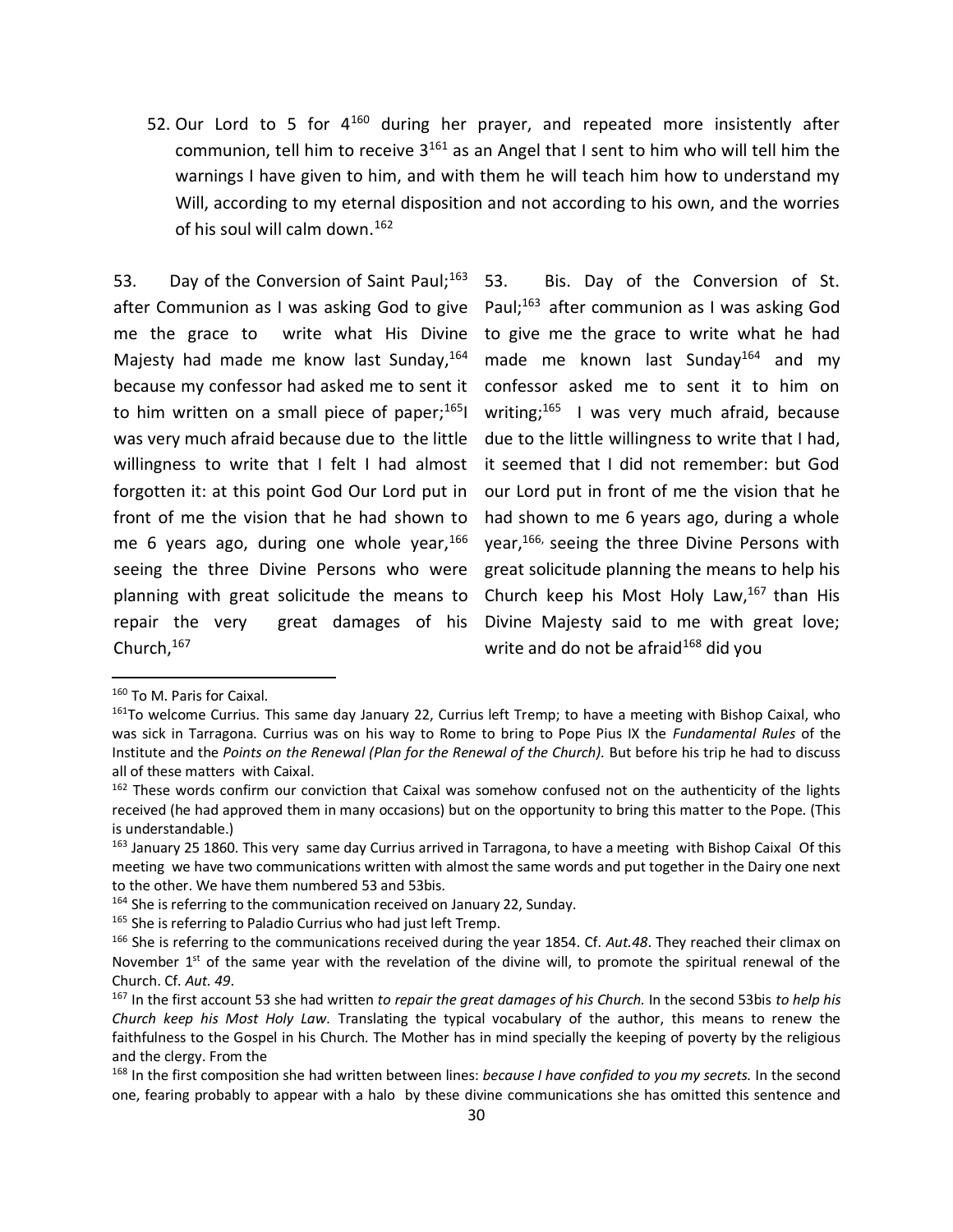and His Divine Majesty said to me with great love: "write and do not be afraid because I have confided to you my secrets; <sup>168</sup> Did you not see, my daughter that, even being the infinite wisdom, I wanted to resemble the father of a family who has his whole fortune in bad shape with great debts, how he seeks everywhere the means and solutions to leave them at peace before the coming of his last day? All of this for the love he has for them. In the same way being the infinite wisdom I could give to you instantly the means, and nevertheless I wanted like a father the most loving of his children to teach you during a whole year how I was planning the means, and remedies for the restoration of my Church, because my last day is coming!!!!.......... and it will not delay!!!!!... tell them that it is closer than what the great men think. What else could I do? Look my daughter all the prudence that the great men of my Church will use to hinder my purpose will be as many more charcoal which will fall, and I will throw out on their heads!!!... because there is none wiser than Me, and I am prudence itself: the time has come. 169

 $\overline{\phantom{a}}$ 

not see my daughter that like the father of a family who has his whole fortune in bad shape with great debts, how he seeks everywhere the means to leave them (his family) at peace before the coming of his last day? And this for the great love he has for them: in the same way being the infinite wisdom I could give you the means instantly and nevertheless I wanted, like a Father the most loving of his children, to teach you during a whole year, how I was planning the means and remedies for the restoration of my Church, because my last day is coming!!!..... it will not delay…..tell them that it is closer than what the great men think! What else could I do! Look my daughter all the prudence that the great men of my Church will use to hinder my purpose will be as many more charcoal which will fall, and I will throw out on their heads!!!... because there is none wiser than Me, and I am prudence itself: the time has come. 169

replaced it with: *that I have filled you with my spirit.* But again this translation of the light she had received seemed to her out of proportion to her humility and she erased it. From this corrections it seems that she was going to send to her confessor Currius the second composition.

<sup>169</sup> Whenever Mother Antonia communicated her lights to those who had the responsibility to put them in practice, she clashed with the objections they presented to her, telling her the need to proceed with prudence. Hence in the *Plan for the Renewal of the Church* and here she insists in the distinction between supernatural prudence and purely human calculations.(Pr 14).Since she has in mind the demands of poverty, it will not hurt to see the difference between what she had asked in the Plan for the Renewal of the Church and the way in which her bishop and confessor Caixal had translated it in the Plan he had prepared for himself and for the members of his household. Caixal put his possession in the hands of the steward to administer them and he had established some sort of community life with his household, in the organization. But he did not dare to ask them to renounce their possessions and salaries, not even to put what they received in common (*Plan for the Palace of the Bishop of Urgel II.* Particular duties of the steward, art.1). Archives S.I. San Cugat, Barcelona; fondo Obispo Caixal.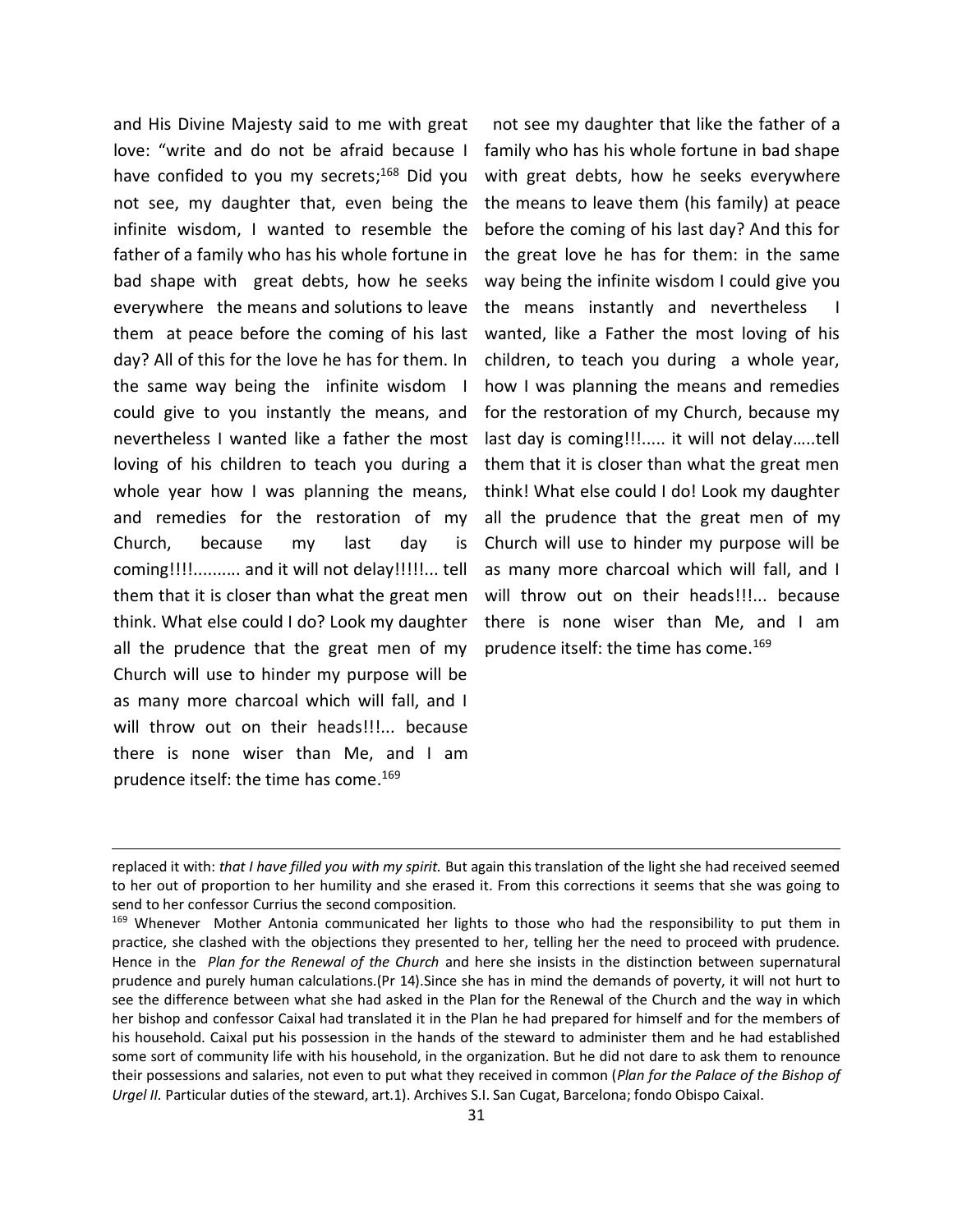In regards to the title of the Order, today after receiving communion, it has seemed to me , like it had seemed in many other times, that it will please very much Our Lord that His Holiness, dedicate it to the Immaculate Conception, because Our Most Holy Mother wants this gift from His Holiness, since through His grace she has given birth to this Order in the same year as her immaculate Dogma, however do whatever seems best.<sup>170 171</sup>

## February 6

54. As I was at Mass Our Lord said to me; the furious storm which is now threatening will quiet down with the renunciation to the temporal goods. On giving away their riches the luminaries of the Church will terrify and surprise the kings and monarchs of the earth. 172

### February

 $\overline{\phantom{a}}$ 

- 55.  $1<sup>st</sup>$  will not remain long here; 4 does not deserves so much good $<sup>173</sup>$ .</sup>  $2^{174}$  I do not feel like writing the diary  $4^{175}$ .
- 56. The star has appeared many times<sup>176</sup> during the time that 3 was in the great city,<sup>177</sup> one of these days it could be seen with so much glare as never before.

<sup>173</sup> 4, means Caixal.

<sup>176</sup> Cf*. Aut.* 22. *Diary* 4 and 13.

<sup>&</sup>lt;sup>170</sup> She is speaking here about another light received this same day, on another theme: the title she had to give to her Institute. The Fundamental Rules that Currius just has taken to bring them to the Holy See, named the Institute with the same name the Foundress had given it in 1842 (*Aut* 7) "Apostles of Jesus Christ in the imitation of the Most Pure Virgen Mary." This title included two elements: the apostolic character (evangelization and poverty) and the name of the Virgin Mary. The Foundress understood on January 25, 1860 after communion that she had to dedicate her Institute to the Immaculate Conception. For this reason in the common Rules published in 1862 the title is Apostolic Institute of the Immaculate Conception of Mary Most Holy. In the new formulation we found the two same elements: apostolate (that is: evangelization and poverty) and the Virgin. Note that this is the same title that the Founder, St. Anthony Claret, had given to his daughters in the Decree of foundation of the first house (*Epistolario Claretiano* I, pp.1136-1138)

 $171$  Rev. Dionisio González has added here the following note: P.D. Mother Superior says that after making a copy of this paper please send it back to her. I am getting better. Many things to Fr. Pedro. Sincerely yours. El Montañes. The superior is the Servant of God herself. Fr. Pedro is probably Fr. Pedro Naudó from Barcelona. Rev. Dionisio González de Mendoza, author of this note, had been the Vicar of the Diocese of Santiago de Cuba during the last year of Saint Anthony Claret in the Island, and he had been appointed responsible of the Diocese when Claret left for Madrid, until February 1860 when the new Archbishop was installed. About the middle of the same year he already was collaborating with the Saint Archbishop in the Escorial. It is very probable that when he returned from Cuba he landed in Barcelona and spent some days in Tremp.

<sup>&</sup>lt;sup>172</sup> Most of the fights of the liberal government with the Church were for the political and economical power. Maria Antonia became aware of this in regards to the Church in Spain. She understood that the Church had not to fight in this battlefield, but on the contrary in the spiritual, showing herself before the powers of this world armed with the arms of the spirit.

<sup>&</sup>lt;sup>174</sup> This 2 has to be understood as  $2^{nd}$ ; correlate to  $1^{st}$  of number 55.

<sup>175</sup> *Diary 4*, means, the Dairy as Caixal had commanded her.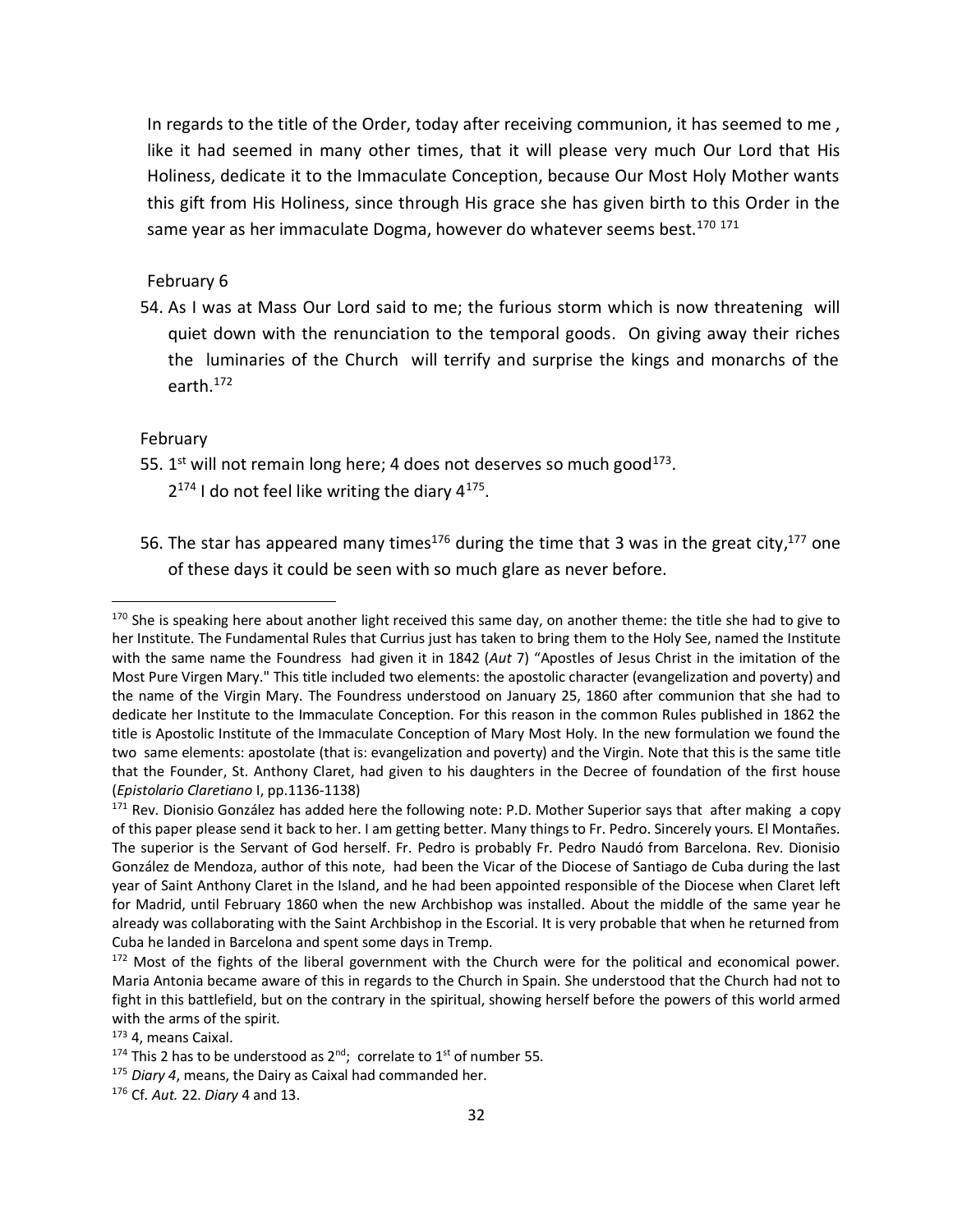February 29

57. A great sadness due to some sad event; everything will go wrong with  $4!!^{178}$  God Our Lord made me see with very great sadness of my soul how much the resistance of 4 displeased Him and how His Divine Majesty mocked all the plans 4 was doing during his resistance. I did not understand that the word "everything will go wrong with 4" would continue beyond the time he was offering resistance to the Divine Will. This causes me a very great bitterness because I know from experience that in our houses everything, everything is done by God,<sup>179</sup> and I was saying to myself with much bitterness, what is going to be of this Order my God if you do not govern it anymore?

April 5

58. 1<sup>180</sup> will die soon and he will regret very much not having begun the great work, or having waited so much.

April 20

59.  $4^{181}$  should teach poverty to you. I dislike in 4 any conversation about opinions.  $5^{182}$  I understood how much wrong does 4 do to himself and to the glory of God; I have heard that the opinions are born from the lack of self-knowledge of man, and thus he never fully understands that those who are opposed to my House<sup>183</sup> are the Ministers who avenge the rights of my justice;<sup>184</sup> Let 4 say to those who with religious zeal do not do anything else than speak of what is happening " let both of us try to reform our lives and everything will be ok." From what I understood I would like that not a word be spoken in the house of my father,<sup>185</sup> so that neither those from the inside nor those from the outside of the house might understand the taste of my father with regards to that matter.

April 23 and 24 and May 3

<sup>&</sup>lt;sup>177</sup> During the time Currius was in Rome. He had arrived to the City of the Popes between February 7 and 10, 1860. (ECPC. February 10, 1860, fol 811).

<sup>178</sup> To Caixal.

<sup>&</sup>lt;sup>179</sup> The very great trust of the Mother in the Divine Providence was continually reaffirmed through the ordinary or extraordinary events. Cf. *Aut,* 135-137; Diary 40

<sup>180</sup> Pius IX. Cf. *Dairy* 42

<sup>&</sup>lt;sup>181</sup> Caixal, her spiritual director and bishop. These words confirm us again on our opinion that the difference of opinions between Dr. Caixal and the Mother was on the practice of poverty.

<sup>&</sup>lt;sup>182</sup> 5, that is to say, me (the Servant of God herself), according to the code of Currius.

<sup>183</sup> My house: the Church, as the family of God. Cf. *Aut.* 3.

<sup>184</sup> God uses the enemies of the Church to purify her.

<sup>&</sup>lt;sup>185</sup> Several times she has already mentioned the many consultations that Dr. Caixal did about the theme of poverty and of the clergy's life.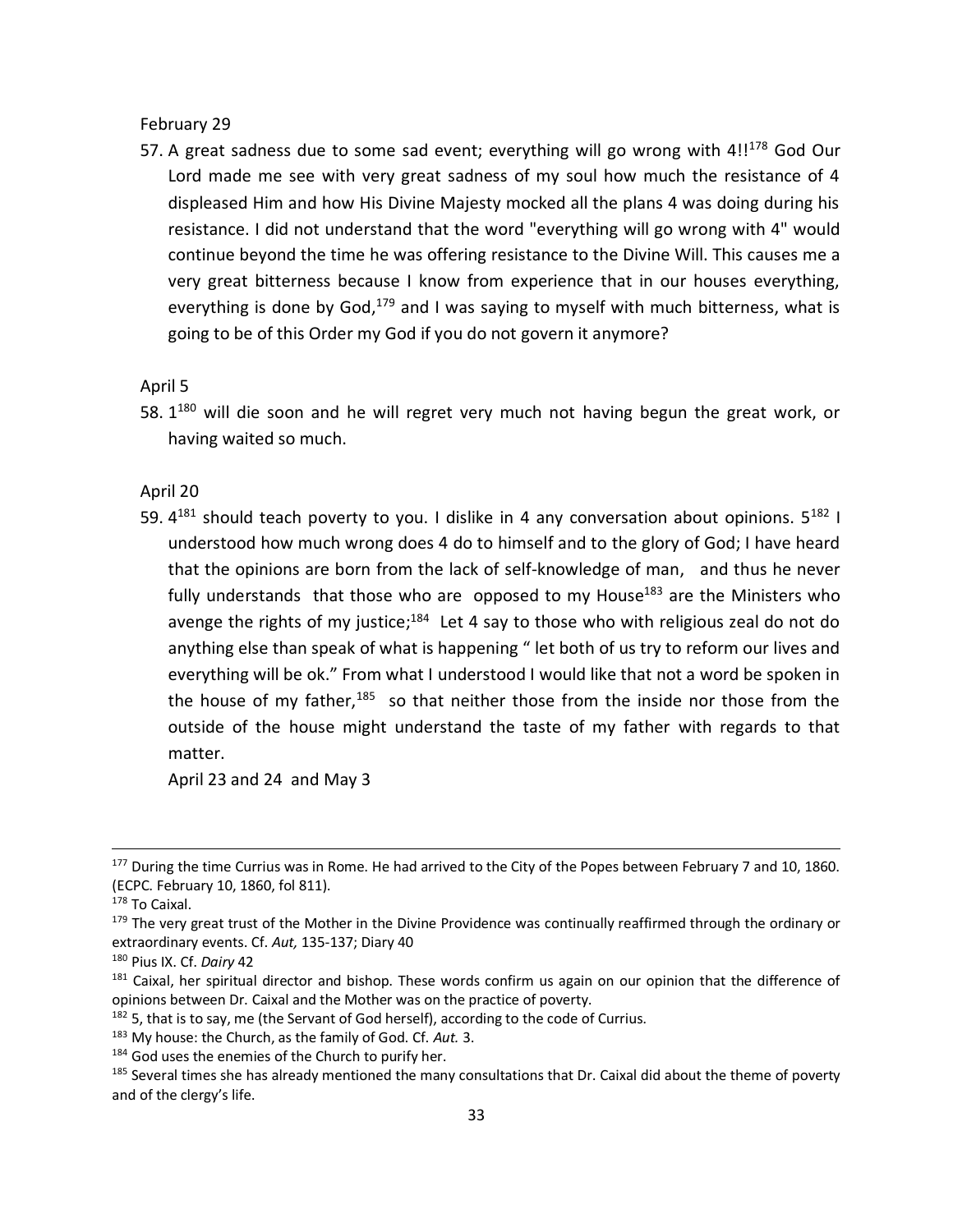- 60. I already taught Poverty to 4, and he still does not know its value.<sup>186</sup>
	- May 5

I have conceived a great hope that through the grace of Mary Most Holy  $1^{187}$  will begin the great enterprise.<sup>188</sup>

- 61. Day of the Sacred Heart of Jesus "leave them alone my daughter because they are men, and they do not know the treasure that has been entrusted to them..."<sup>189</sup> These words make me descend to the center of my sinfulness, and considering my nothingness Holy Obedience encourages me to continue writing the Diary as I have been commanded to, although finding it very difficult and using the less words possible, but by the grace of God never being unfaithful to the truth.<sup>190</sup> July 4th.
- 62. My daughter say to 4 to establish in the Holy Visitation the rules I have given to him in number 26 and 27 of the general notes. This will please me very mucho.<sup>191</sup> July 8
- 63. Number 2 will be 1 and he will convert the Jews in Jerusalem.<sup>192</sup>

<sup>&</sup>lt;sup>186</sup> He has received the same light repeatedly in three different occasions.

<sup>187</sup> The Pope

<sup>&</sup>lt;sup>188</sup> Of the spiritual renewal of the Church. Mother Antonia herself tells us in a letter to Caixal May 9 1860 the state of her soul in those days, sending him a portion of her Diary: I continue to be confused before God, so much that I do not dare to ask my Lord anything, only that he may have mercy on me, and forgive my sins, and anything else would be shamelessness so much childlike familiarity with my Father, whom I have displeased so much. See my Father, what you can get from the diary which I have attached, and only the holy vow of obedience can free me from so much confusion and from a superior force which drives me to burn it. Father: I am going to tell you now with simplicity an affliction that I have again since the situation with M. Rafael has happened to me, a thought that if you and P. Currius were mistaken in this situation, so painful for me, you may also make a mistake thinking that God wants me to write but instead it might be the devil, using good things for bad goals. Thus, my father I am very much afflicted by all the thoughts that disturb me against the direction of Fr. Paladio and Your Excellency, but my will is ready to do whatever you may tell me. Excuse me Father that I speak to you with so much familiarity, because this is what you want from me, and you always say to me to be sincere. (Historical Archive of the Archdiocese of Tarragona.) Let us remember that María Antonia was then in her dark night of the soul. A typical characteristic of the test is the feeling of a great shame before God. In this same context her doubt about her spiritual directors has a purifying meaning and the lights she had received show their authenticity. Thus her obedience is still more evident.

<sup>&</sup>lt;sup>189</sup> The treasure of the Church's life, whose renewal Caixal and his counselors had to work for.

 $190$  Very frequently we find in the Diary the difficulty experienced by its author to do it, and the responsibility she experienced to do it, by the command of his bishop and confessor, Caixal. Notice the care she has in choosing the right words so that she would not depart from the lights she had received.

<sup>191</sup> It means the *Renewal of the Church*, 26 and 27. Those number explain how the bishop has to be informed, through his general vicars, of the prayer life and ministries of his priests, and about the cleanleness of the sacred objects, especially those directly related to the Eucharist.

 $192$  Claret (2, according to the Currius' code) will be the Pope (1 in the same code) who will convert the Jews in Jerusalem. We have here with one of the rare instances (only three) in which Maria Antonia has attributed to God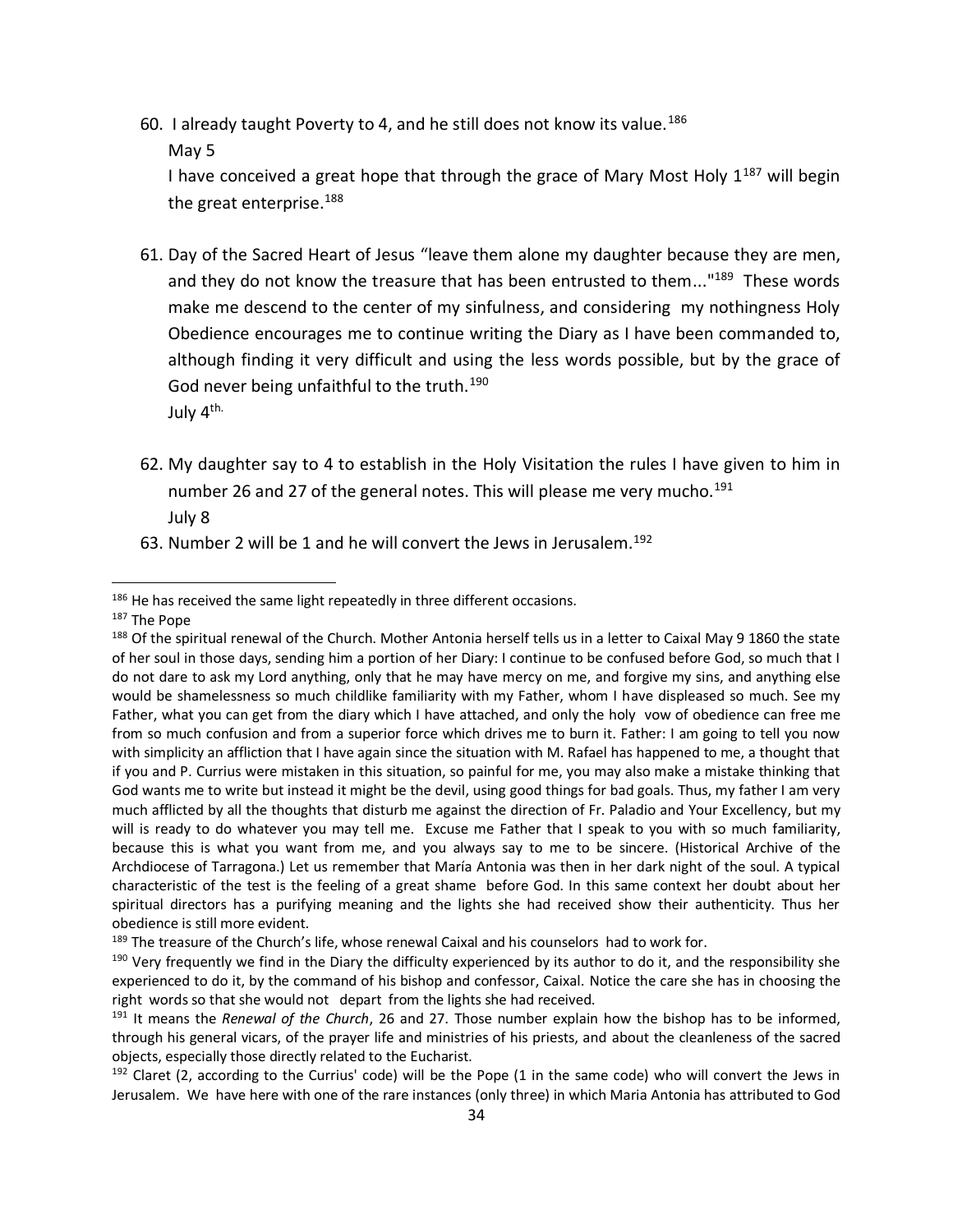64. At<sup>193</sup> 10 in the morning I went to the choir and enter into myself to rest In God, giving him part of the things that afflict me, which are many in respect with the construction of the convent, because even though my Prelate has appointed to help me a priest who knows about construction, $194$  however he does not understand too much about cloister, therefore sometimes we have arguments because being this priest more knowledgeable in art than me, he prefers the external appearance of the building than the cloister I want for the nuns, and since I am very happy for how much he tries to safe in the construction, I do not want to contradict him; this day I had a couple of things which I did not know how to do so that he would accept willingly to accomplish them, and as I have said I went to tell it to Our Lord. As I entered the choir I experienced a deep recollection (surprising because these last times I have very little recollection inside and many distractions, and great temptations)<sup>195</sup> and forgetting completely all the things that had brought with me, and I felt so strongly tied to the presence of God so much so that even if I tried two o three times to rise it was impossible for me to stand up I could only remain kneeling, and I was hearing a voice inside of me, but somehow a little faraway that was telling me "wait that I have something to tell you; then I kissed the ground and I greatly humiliated myself, and a great fear of the closeness of the Judgment overcame me, and I said to Our Lord whom I felt so near as if I saw him with my bodily eyes, but I did not see anything,  $196$  Lord if it is true that 2 has to be the first who has to convert the Jews in Jerusalem, this day is very close!!!!!!..... and

<sup>193</sup> She has erased the first words "being in prayer."

a prophetic announcement that has remained unfulfilled. In the other two instances (the near death of the Pope and the revolution that was threatening the Church from Spain) the announcements were conditioned. She herself understood it so, as we have proved in another place. The present case we do not think belongs to the group conditioned announcements, but to an erroneous interpretation of authentic lights, due probably to conversations with others (Currius) and under the influence of books which Currius had given her to read. María Antonia had received deep and true knowledge of the mission of St. Anthony Mary Claret in the Church. She had received these revelations in Tarragona when she did not yet know personally the Saint (Aut 30-37). In one of them she had understood that God had entrusted to *the free will of this holy soul the welfare of the Church*. He had to accomplish it through his life, his preaching and the foundation of his Institutes of males and females. Thus St. Anthony Mary was seen little by little by María Antonia as a main character in the spiritual renewal of the Church of his time. All of this has been ratified by history and the Church has made her pronouncement on this subject. Probably the idea that Saint Anthony Mary was going to occupy the pontifical throne came from what she understood in one of her mystical experiences when she was told that "the interests of the Church had been entrusted to the Saint." Her mentioning the conversion of the Jews, comes from the apocalyptic vein so dear to her confessor, Currius.

<sup>194</sup> After the word "construction" she had written and erased: *and gives me rest because he looks a everything as his own.* 

 $195$  She was in the deep night of the spirit.

 $196$  She had described in a similar way in her Ayutobiography the vision of Christ with St. Peter and St. Paul which she had had in Tarragona: *I felt so clear an real the divine presence, as if I was seeing them with the eyes of my body* (cf. *Aut. 36*)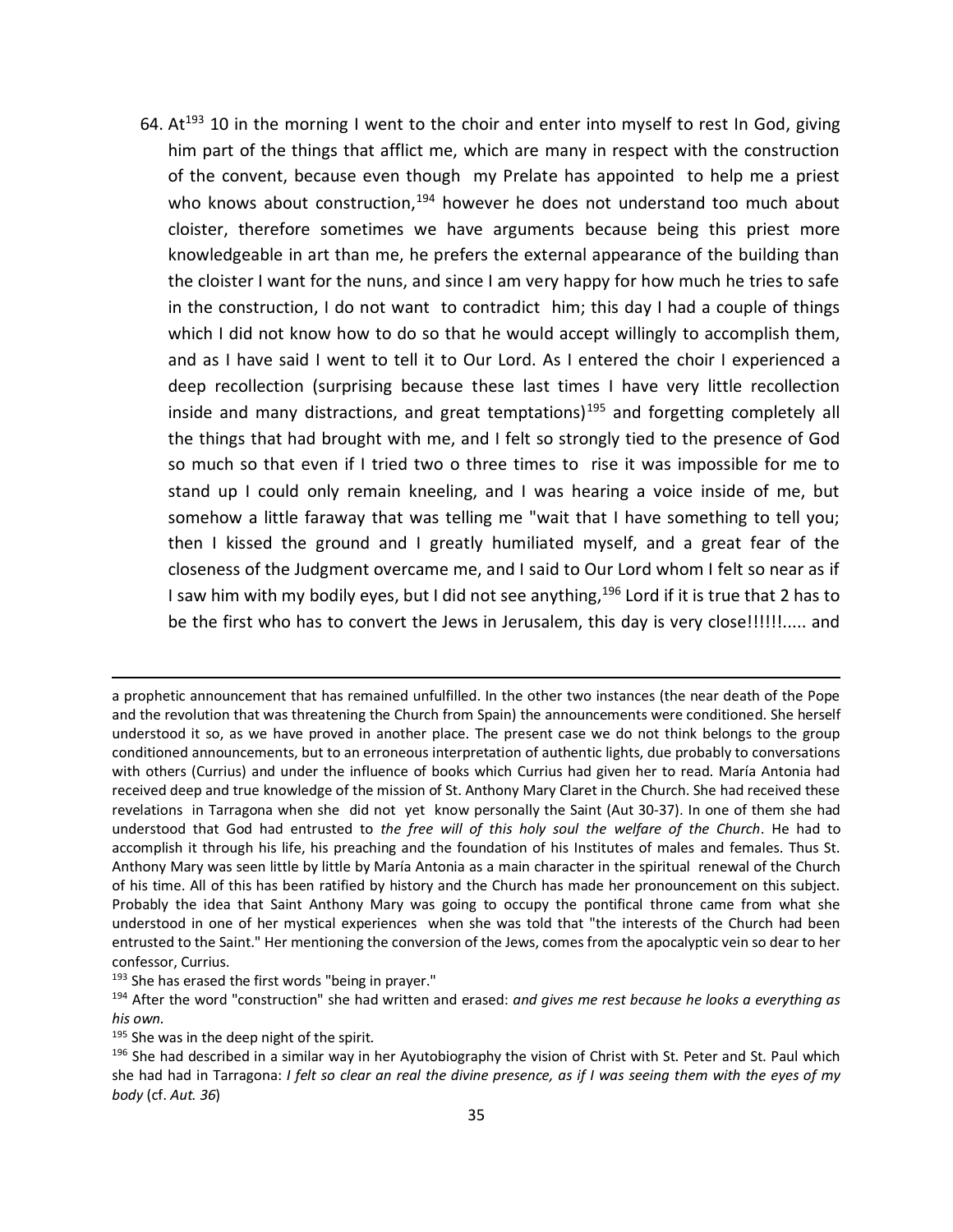His Divine Majesty said to me: Yes my daughter this day is near!!!!...... sooner than men think!!!!..... say it: Our Lord said this word with great authority.

Yes, 2 will be the first who will convert the Jews In Jerusalem. Here our Lord left me in my loneliness with a great desire to tell me many things, but I do not allow him due to my continuous infidelities.

## July 29

- 65. Being in prayer the Our Lord said to me: this is the day of my visitation.
- 66. On reading the meditation on sin I recalled the multitude of sins that I, miserable creature, have committed, and being very sorry because they are offenses against God I burst into tears. All the sudden the Lord distracted me from this ida and he told me "this is my daughter the day of my visitation for my Church great!!!!... very great!!!!... are the things that will happen in her, and thus the thunder she has to produce has to be as strong to be able to terrorize the great men of the earth, before the day of its destruction comes....."<sup>197</sup>

As I was frightened of the things I am writing, Our Lord said to me: "do not fear, I have already told you to write whatever you want without fear, because even if you would write continuously you would never exhaust what you have learned from me: you have to realize that everything in me is infinite, and thus the things I have revealed to you are infinite also, $198$  and everything...

## August 31

 $\overline{a}$ 

67. I was very much anguished by a doubt I had about whether it would be against Holy Poverty if I embroidered a dress for a statue of the Most Pure Conception which a nephew of our Prelate had given to us with great rejoicing among us: he also donated the gold and silver to embroider it,  $199$  and I was inclined very much to embroider it very pretty because I extremely like the good embroideries in the church and statues cloths. But I felt an interior repugnance that was taking away all the pleasure and I was very much afraid that through this would be the occasion to put in our churches clothed statues which is against the rule, to take away the vanity of the nuns. In this perplexity I took the resolution to really turn to Mary Most Holy so that she deigned to free me from my anguish, letting me know what would she like and how did she wanted me to do it; as I was doing that supplication during the Holy Mass I heard a very sweet voice in the depth of my soul, that was telling me: "I like to walk in this house with simplicity; I

<sup>&</sup>lt;sup>197</sup> Of the earthly Church, with the last Judgment.

 $198$  The divine enlightenment greatly surpasses the power of the human words.

 $199$  In the Constitutions she had forbidden the use of gold, silk, etc. even for the churches of the Institute (cf. *Constitutions* 1869, trat.I, chap.2, n.66)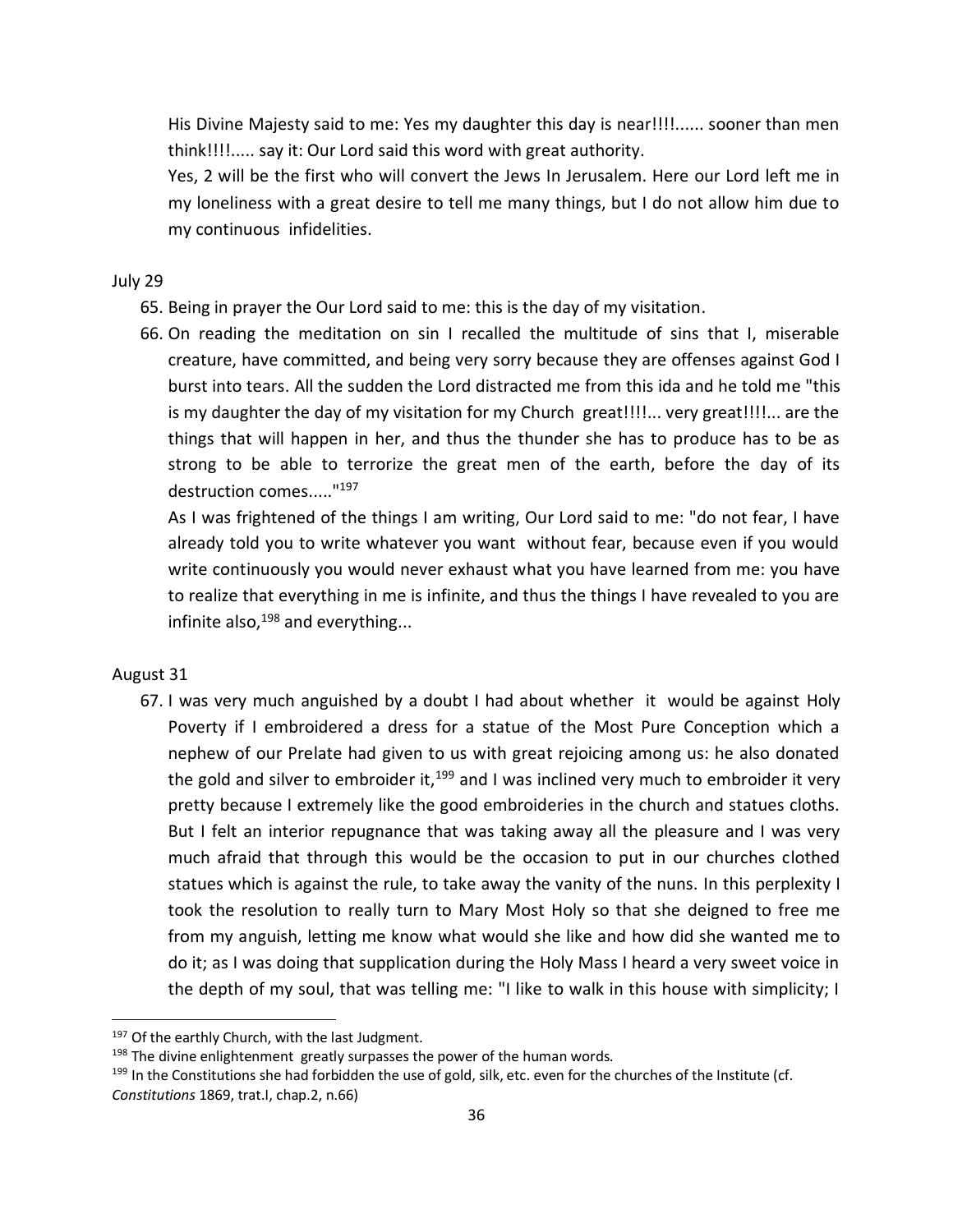prefer in these my houses that the beauty of the statues be admired than the riches of the embroideries." I was very much pleased with this answer and well taught so that I would not give in to my natural inclination toward expensive things for our statues, because I always think that all the gold and silver are nothing compared with what the sacred statues deserve; and I understood again what in other occasions Our Lord had told me, that neither Our Lord, nor Mary are displeased to be treated with delicate poverty in a poor house.<sup>200</sup>

## September 3rd

68. I was praying to the Lord Our God that he come back for his honor because the approval of the Rules and all the other businesses he had given me belonged to him, because his Divine Majesty had ordered me to write, he deign enlighten the Supreme Pontiff, since His Divine Majesty was seeing that if he did not do it nothing would be worth;<sup>201</sup> then Our Lord from the Tabernacle said to me with sadness "everybody is so blind my daughter!... let me rest in your heart my daughter! How come my father if my heart is filthiest than filth itself!... especially in this very days when I feel myself as in a cave of demons seeing and feeling the greatest evil!...<sup>202</sup> this alternative puts me in a sea of confusion, and I do not have the strength to write about the good things that by the grace of God I feel in myself, because truly nothing seems good in me because I only see evil.

### September 15

 $\overline{a}$ 

69. I experienced a great sadness like I had never felt in my life with an inner anguish that it seemed as if my heart was melting within me, it seemed to me that I was seeing in my

<sup>&</sup>lt;sup>200</sup> The Foundress of the Claretian MIssionary Sisters was very much inclined to manifest her love for God consecrating to him liturgical vestments and precious objects. Plus the natural inclination in every woman (especially of her time) to the good embroideries. But these natural inclinations were controlled by an intuition the love for poverty and simplicity which had to be manifested even in the liturgical objects. That would have a value as witness and as educational intention, especially necessary in a vocation, in which one of the main aspects was poverty. Something similar had happened in the Citeaux Reformation.

<sup>&</sup>lt;sup>201</sup> Curríus was still in Rome, working on the approval of the Fundamental Rules. Since April he had Mother Antonia know that the Pope had given a negative answer on the possibility to implement their suggestions in regards to the spiritual renewal of the clergy (*ECMA,* April 1860m fol. 211.) She is referring to this when she says *all the businesses that (God) had entrusted to her*. But Currius remained in Rome trying to get the approval of the Rules. He would live on the following Sunday September 9, carrying with him a closed envelope addressed to Saint Anthony Mary Claret. On the 22, once Claret would have opened the envelope, Currius would not communicate to María Antonia the negative answer from the Congregation for bishops and religious (*ECMA,* September 22, 1860, fol. 221). When the Servant of God was writing this part of the Diary she did not know yet, the answer to this case which was being discussed on those days.

<sup>&</sup>lt;sup>202</sup> Loneliness, dryness, temptations was how María Antonia felt on that period of time. She was suffering the night of the spirit, enlightened once in a while with some word of consolation.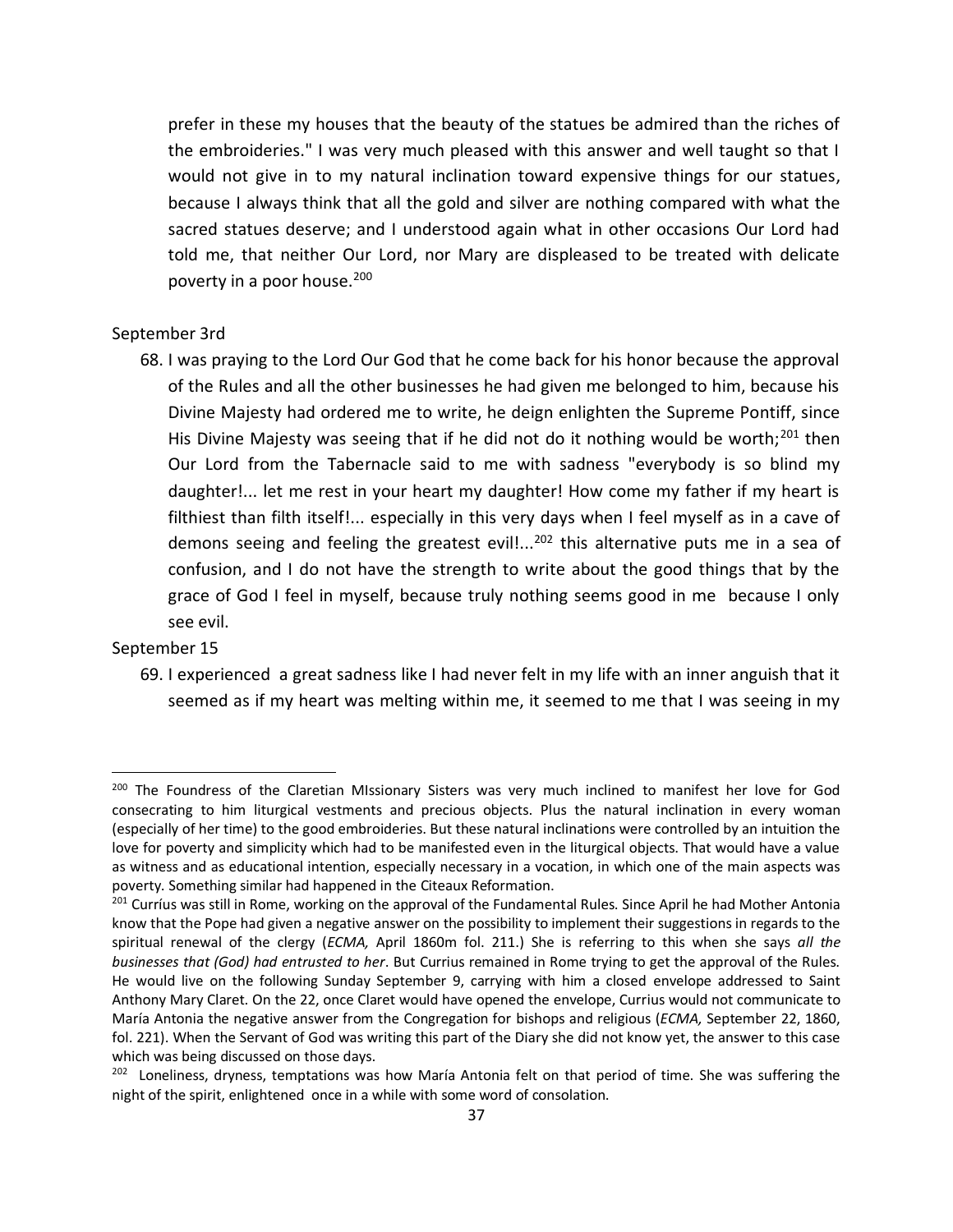agonizing heart the immense sea of sorrow that was oppressing my Holy Mother the Church<sup>203</sup> some unexpected accident besides the multitude that surround her.<sup>204</sup>

70. This<sup>205</sup> morning as I was at Mass after Communion, I remembered that I had to answer to 4 I planned to tell him<sup>206</sup> that everything had been said in my former letter, and I did not have anything new; then Our Lord said to me "tell him to be more careful, not to so easily believe any spirit and thus he will be free from continuous dislikes which are unavoidable when everything, everything is not measured with my prudence."

Now that I am writing our Lord insists in it more and more. May Holy Obedience excuse my boldness<sup>207</sup> my father; how much humiliation does the simplicity you demand causes to me.

September 15 and 17

71. As I was praying with great recollection of all the powers of my soul and of my senses (I do not remember at what time) I saw Our Lord from the Tabernacle as if he was looking for a person in whom he wished to rest: his heart looked like if it was impatient but very patient and peaceful, and His Divine Majesty<sup>208</sup> said to me "I look for a heart where to rest, my daughter let me repose;" I was greatly moved by pity and humiliating myself to the ground I offered him the smallness of my heart because in that divine voice I understood what he was asking for. In that moment I saw His Divine Majesty more anxious of another heart and here he showed me the heart of 4 more dispersed in external things than concentrated in the interior ones, and I saw his soul as being in a large room, full of a very beautiful light, but this room was full of thin little veils, so thin that as I saw them they cannot be compared with anything else than to spider webs of many kinds. By the large size of the room I understood the nobleness of heart that God has given him to accomplish great things or the glory of His Divine Majesty; by the radiance of the light that enlightened everything I understood the gifts and lights with which God had enriched his mind to comprehend the divine writings as well as the divine attributes: of this I saw great comprehension... great intelligence of the incomprehensible works of God... I saw his soul as an eagle flying to the throne of the Divinity... and all of this many times. In the little veils I understood the multitude of passions that when they are untamed<sup>209</sup> they darken the radiance of that very beautiful room and very beautiful light<sup>210</sup> and thus deprive the soul to see what it touches. I saw

<sup>203</sup> *To my Holy Mother the Church:* between lines.

<sup>&</sup>lt;sup>204</sup> She continues to suffer in communion with the Church.

 $205$  This entire number is written in a separate little paper, which has been glued.

<sup>&</sup>lt;sup>206</sup> To her director, bishop Caixal.

<sup>&</sup>lt;sup>207</sup> It hurt her to give advises to his Prelate. But she was under this obligation due to a precept from Caixal himself.

<sup>&</sup>lt;sup>208</sup> S.D.M. (His Divine Majesty) between lines.

<sup>209</sup> *that when they are untamed*: between lines

<sup>210</sup> *very beautiful light*: between lines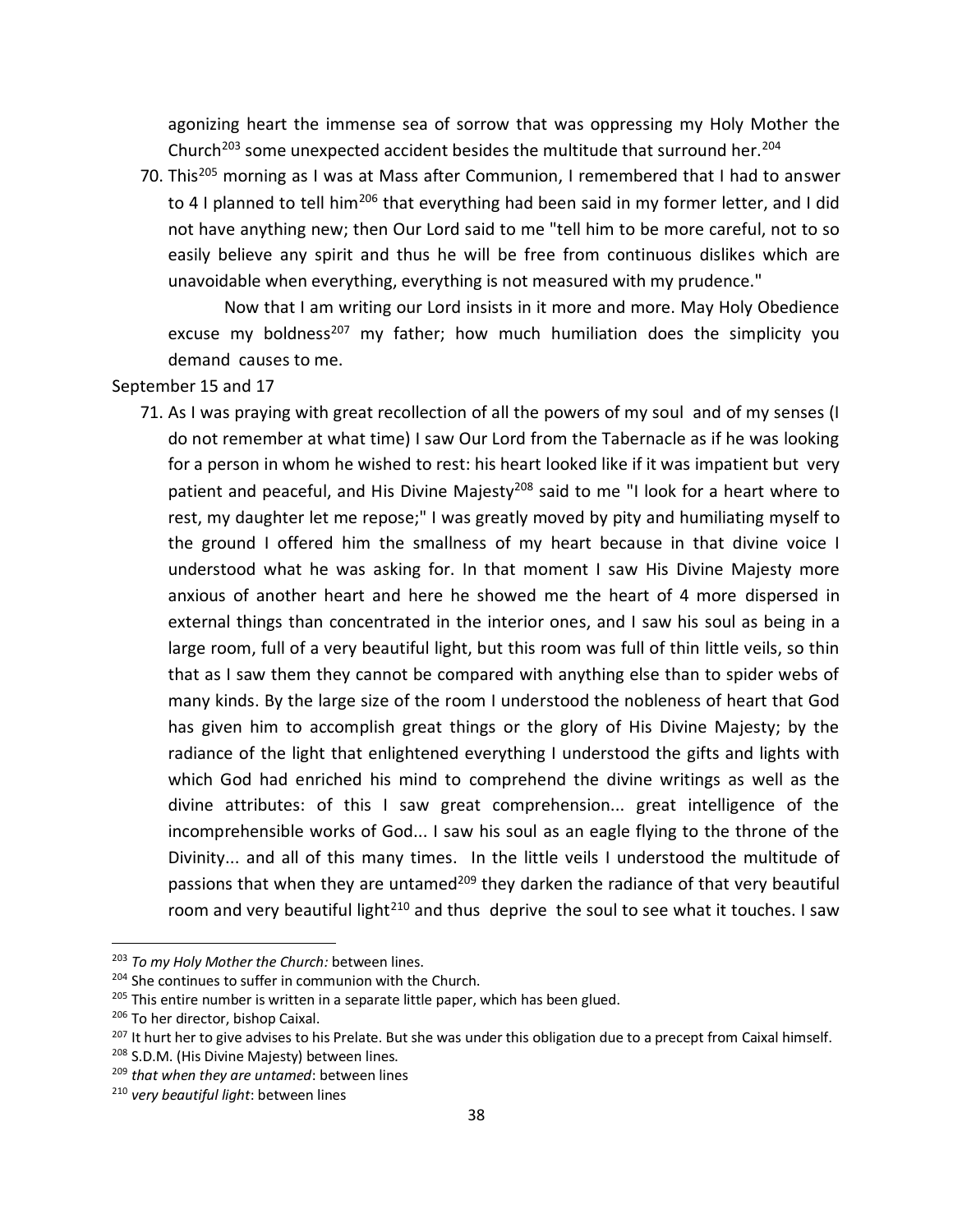the soul behind all these little veils, but none touched it, they only deprived it from the light some more than others.<sup>211</sup>

### **Year 1861**

### January 19

 $\overline{\phantom{a}}$ 

72. As I was hearing the Holy Mass I felt called to enter into my heart and pray for the needs of the Holy Church, and suddenly I had again the vision of that first judgment which I had seen some time before with so much fearfulness!!...<sup>212</sup> Alas! to see how the men walking through the streets were being paralyzed from horror and pain! produces in me such an impression that it seems as if my bones are disjointed and my blood curdled. In this fearfulness I was praying God intently that he might have a little more patience; in this prayer I burst into sorrowful tears, strongly begging HIs Divine Majesty (whom I was seeing as present in the Sacred Host as if I was talking to him face to face) He may deign to make 1 understand his divine will, $^{213}$  and thus spare the Church from his most just indignation: in this supplication my prayer was interrupted by sorrow, and I burst again in tears in the midst of a profound silence, as God was introducing me into his divine resolutions I did not stop crying for so many evils, and the Lord said to me (with a voice of great consolation which seemed to come from the Sacrament of the Altar) "I still want to give a kiss of peace to my dear Espouse for Pious IX: tell him, my daughter, to look at the Prophets and he will see the clear truth: he must not doubt that this is the time of my visitation!" Alas, my father, how many things I saw here!!!... but I am not able to explain them. $214$ 

<sup>&</sup>lt;sup>211</sup> These lines help us to appraise de spiritual advises that María Antonia was transmiting to her bishop. Caixal was a great and noble soul, completely dedicated to the service of the Church. He was gifted with a great knowledge of the divine things. But María Antonia understood that his many occupations as a bishop were distracting him from his inner life, and that he was disturbed by somo little passions. This will not cause any surprise to those who know the doctrine of St. John of the Cross on the impossibility to be completely purified until God may take care of the soul in the night of the spirit.

<sup>212</sup> She is talking about the apocalyptic vision of november 1st 1855 (*Aut*. 54-57; *Rc* 5-7). She was still impressed by that vision.

<sup>&</sup>lt;sup>213</sup> To the Pope (1). María Antonia had accepted with docility the negative answer of the Pope to her suggestions in relation to the spiritual renewal of the clergy. Her reaction could not have been more exemplary. To BIshop Caixal who was somehow confused by this answer, she had comforted him with the following words*: I thank very much the Our Lord that the Holy Father granted us so kindly the authorization to found in Cuba, by means of an Apostolic Bull, and now authorize another house here; because Our Lord could have allowed that His Holiness order to suppress both houses as a punishment for my sins (To Caixal March 1st 1863).* Later she wrote to another prelate: *with the help of the grace of God I must not fear; I have always wanted only what the Pope order. And I think that by the goodness of God no one beats me in the complete adhesion I have to him.* (To Ofrberá, May 23 1880). However, on reliving the experience of the apocalyptic vision, María Antonia is filled with worries for the Church and, since she had understood that the remedy against the evils that threatened was the renewal of the religious and of the clergy, she was asking God to illumine the Pope on what he had to do.

<sup>214</sup> On her life and her soul on those days she informs Currius on February 6 1861: *How poor I am! So cold in my prayer and with evil thoughts and distractions which occupy all my time. I am always the same, and thus I suffer a lot of anxiety in my conscience.* On March 2 she wrote: *I am still very much unfaithful to God in all that you have*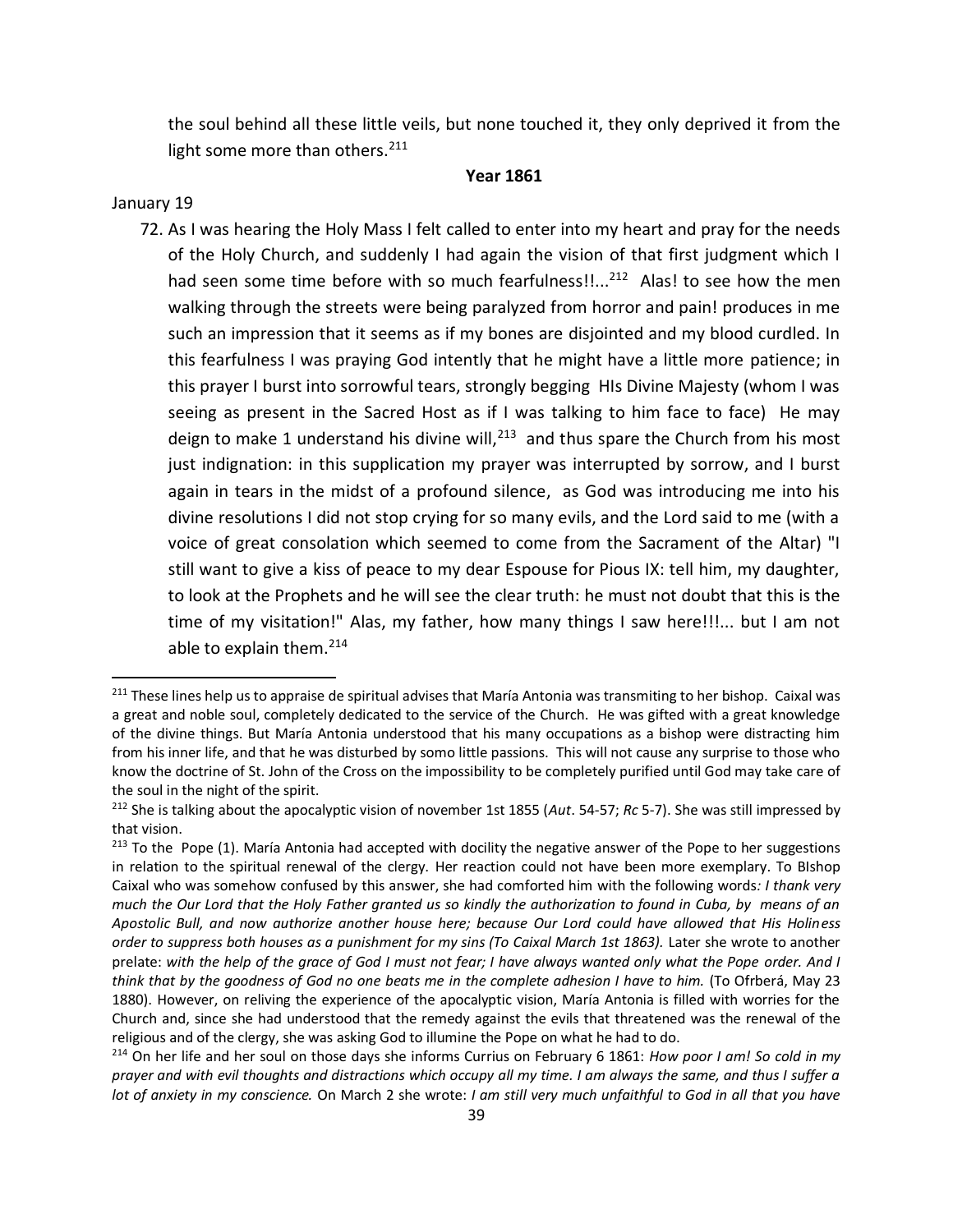#### March 10

73. Why does 4 (Caixal) worry so much?<sup>215</sup> Does he not remember what I told him on February 29 1860?<sup>216</sup> Am I not worthy to do so with my Servant? Tell him that I will be with him.<sup>217</sup>

August 26 and September 10 [1861]

74 As I was in prayer before the Most Holy Sacrament, with much recollection, Our Lord said to me: "my daughter tell  $4^{218}$  that I do not like him to write with this style: if he were cooler his writings would come out warmer." At this point Our Lord made me understand what he has told me other times, that His Divine Majesty, with much desire, has wished and still wishes that he take more care of himself, without stopping to work more and more in the sanctification of every creature. One day, Our Lord said to me, with much sorrow: "my daughter about the sorrows and fears<sup>219</sup> that 4 has for his sufferings in the guidance of certain souls; tell him that until he does not pay attention to the warnings, he will not avoid such tribulations; there is nothing from you in them but everything is mine. Why does he close the door to my grace? He does not know the many graces that he retains in my hands.<sup>220</sup> I want his writings to be sweet, not that they sour the bad."<sup>221</sup> This phrase that His Divine Majesty deigned to say to me, admire myself a lot, because for a time, when I was accused for the many faults that I have committed against obedience, $222$  I asked Our Lord with much humility, Lord, what do you want me to tell him of the many things I have omitted due to my pusillanimity?

*asked me to do, and maybe Our Lord, as a punishment for my infidelities allows the angel of Satan to strike me day and night.* 

<sup>215</sup> Caixal

<sup>216</sup> It may allude to the warnings in *Dairy* 57

 $217$  On the condition of her spirit in the months that followed, we had a wide explanation in a letter of María Antonio sent to Caixal on June 3, 1861. She says that she suffers lewd temptations. Caixal had begun to delay answering her letters, but on April 11 he had written to her that this was due only to her many occupations. Sometime earlier, sensing that some disagreement was beginning to appear between her and her Bishop, Maria Antonia wrote to her confessor Currius asking him to help her, with his advice, to endure what she calls her martyrdom: *It is a martyrdom what I feel when I have upset my Prelate and father, and not knowing why, and that he does not want to speak a word to me, I have not been able to give any other more adequate name to that than martyrdom.*[To Currius, April 3 1861]

<sup>218</sup> To Caixal

<sup>&</sup>lt;sup>219</sup> Sorrows and fears in between lines.

<sup>&</sup>lt;sup>220</sup> From "why does he close..." in between lines

<sup>&</sup>lt;sup>221</sup> Dr Caixal had a very energetic temperament and this blew up steam in his apologetic and polemic writings, in defense of the Church. Mother Antonia understood that it was necessary to proceed with a greater serenity: two diverse personalities and two different ways.

<sup>&</sup>lt;sup>222</sup> On communicating to Caixal, due to pusillanimity, everything she understood of him before God, according to what he had ordered her.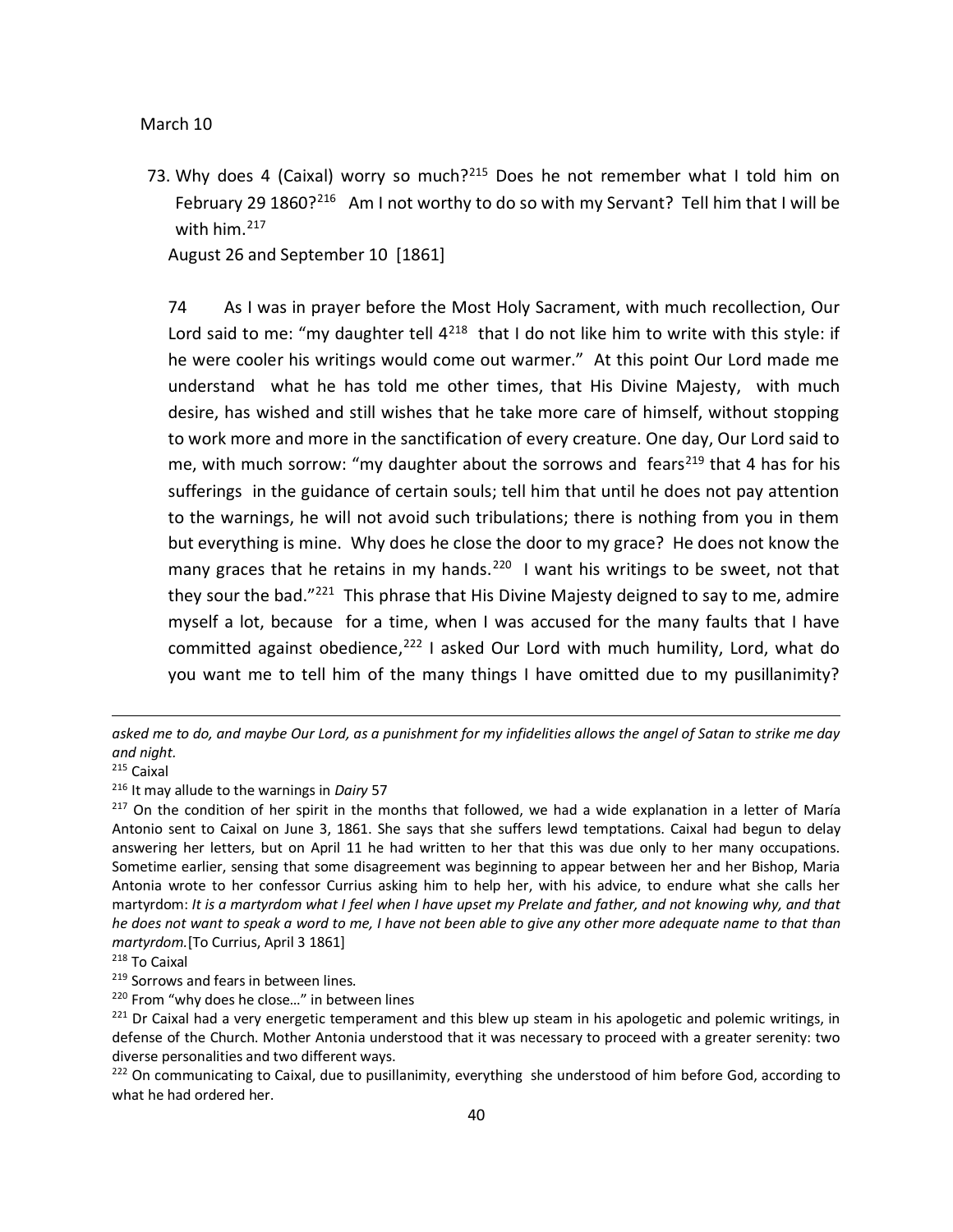Our Lord always answered me: Do you not see, my daughter that he pays attention only to what he wants? Then I forgot everything and only one hazy idea remained from all the may warnings that Our Lord had communicated to me, bearing in mind<sup>223</sup> the many graces that God wants to put in his soul, and he did not allow him: this causes me much suffering.

September 30 [1861]

75 I was very much afflicted this day and the following one for the great harshness that my Prelate [Caixal] manifested in the talk that he gave us at the conclusion of the Holy Visitation: he was upset by the little love for the work of hands that he discovered in almost all the young sisters; because at home there are no other faults of inobservance, the rules are fulfilled in all their parts; thanks to God, be it enough to say that whole weeks and even month elapse without opening the parlor.<sup>224</sup> I hope it will continue to be so; but because this Father of ours [Caixal] is such a hard worker he was so displeased by this fact that he gave me a penance in the public Chapter for the excessive leniency that I had had with them; and in this he is right, because it is so hard for me, to give penances to stimulate them to work, that I prefer to do it myself instead of asking them to do it. This makes me suffer, because the virtue of many pious women is a virtue of convenience, and nothing of work, only confessing and receiving communion many times makes them believe that they touch heaven with a finger. Going back to the rudeness that our Prelate [Caixal] manifested to me, my soul was pierced, and I was so ashamed that I did not even have the strength to say a Word of consolation to encourage the sisters that were so afraid with the penance that he gave to me. I did not do anything else but, weep before God, feeling that I was the stumbling block of this Holy House, but the penance was the least of my sufferings; because even though the Cross he commanded me to carry was very large, and I could not carry it myself alone, one of my sisters helped me, this did not make me suffer because by the grace of God I have always been friend of the Holy Cross; and I think it was God's permission that I had so little strength to carry it that I needed a Cyrenean, as it happened to Jesus Christ our Lord. What stressed me out was to see so much sufferance in the first Visitation<sup>225</sup>, and thus I was saying to Our Divine Majesty. My Lord and my God! You witness all the tears and hardships that this foundation costs me, do not allow that I destroy with my bad example what has with so much work I have built with your abundant grace; dot not allow it my Lord please, instead take my life, because

<sup>223</sup> From *the warnings* in between lines*.*

<sup>&</sup>lt;sup>224</sup> Remember the importance that the Foundress attached to the cloister and recollection. Here she remembers the closing of the parlors, as a clear sign of the religious spirit.

<sup>&</sup>lt;sup>225</sup> On September 1861 Caixal had just finished to do the visitation to the community.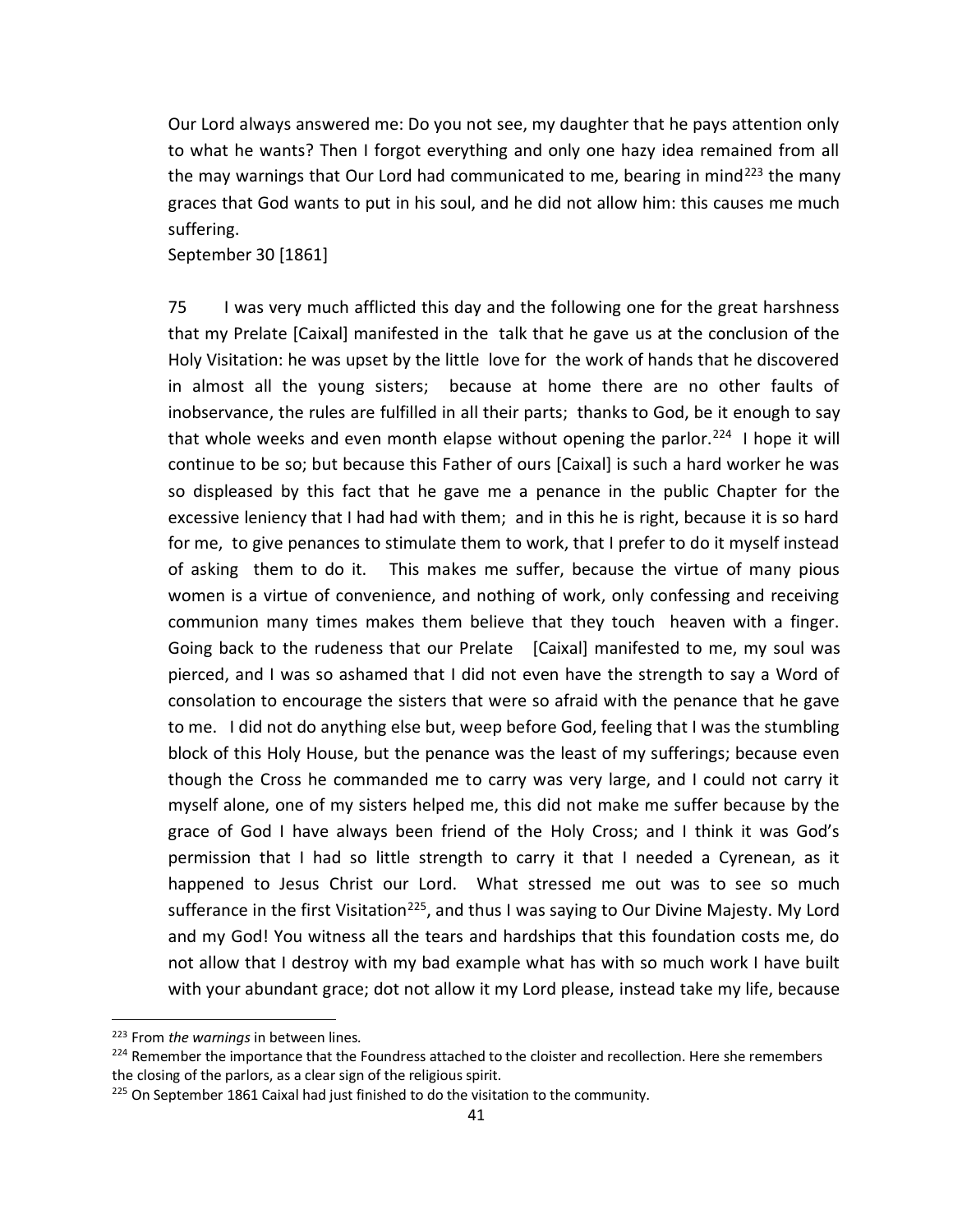I do not want it if it is not to serve You. In this supplication so much felt from the depth of my soul, since these foundations cost me so many tears, Our Lord deigned to console me with the following word: «My daughter you know that you have to be like me, embrace the Cross with all your soul; I carried the Cross with the fault without fault, humiliation always takes you closer to me, but I want you to tell 4 [Caixal] that I advise him for his guidance, that he must be more careful before giving a public penance to a Superior. I want him to watch his temperament looking at my example,  $226$  I teach him that he has first to warn the person alone, afterwards before others and the last thing the penance if the person does not mend her/his ways.

This warning causes a lot of suffering to me because I love very much this my Father [Caixal], and I respect him very much, and since this warning seemed to be on my advantage, I dissolve into tears, and I fear it might be the evil spirit to upset still more this my Father who had just given me more precepts of obedience to write everything<sup>227</sup> to him, so I waited until the next day so that, if it was Our Lord, he granted me strength to write it, and after receiving communion I asked Our Lord, with great humility and tears, Is this warning coming from you?<sup>228</sup> And I felt in the depth of my soul "yes my daughter and as a proof to the truth he will tell you if it suits him. Have I not said to you that I receive as done to me the humiliations that you suffer? And this is true that Our Lord has said that to me many times, and it caused me always great confusion and shame to say it.

76 Explanation of a vision of Purgatory. As I was meditating the sufferings of the souls in Purgatory,<sup>229</sup> suddenly I heard a voice that said to me, with much gentleness, as if he came closer to my ear, my daughter these are those sufferings that N. will endure (making me understand of whom he was talking about) for those that you call little things, and do not want to tell him my warnings; look if your love could see your dear father Caixal suffer such torments. Then I saw a chair completely smoked and it frightened me, and Our Lord said to me, tell him that I do not want him to use the kneeler, my kneeler was the Cross. I was very much worried because precisely<sup>230</sup>in

 $226$  We have already said that Dr Caixal had a very energetic temperament. He had a fast temper.

<sup>&</sup>lt;sup>227</sup> Her director Caixal had renewed to her his precept of communicating in writing all the lights and motions that she would receive in prayer.

<sup>&</sup>lt;sup>228</sup> She reveals here an exquisite prudence respect the things of her own spirit. Since the divine warning favored her and came to rescue her in some way, that she had been humiliated in public by the bishop, María Antonia feared that this warning might come from her pride. Once she received the confirmation on its divine origin, she had enough strength of character to communicate this divine reprimand to the Prelate who had humiliated her. She was bound to do it by the obedience imposed on her by the same Caixal himself.

 $^{229}$  This entire paragraph has been written after the one that follows. But the Mother has written at the beginning of it: *This number has to be the first ,* that is , it has to be copied as the first, of the notes from the Holy Exercises. Thus Currius switched the order of both paragraphs.

<sup>230</sup> *Precisely*: between lines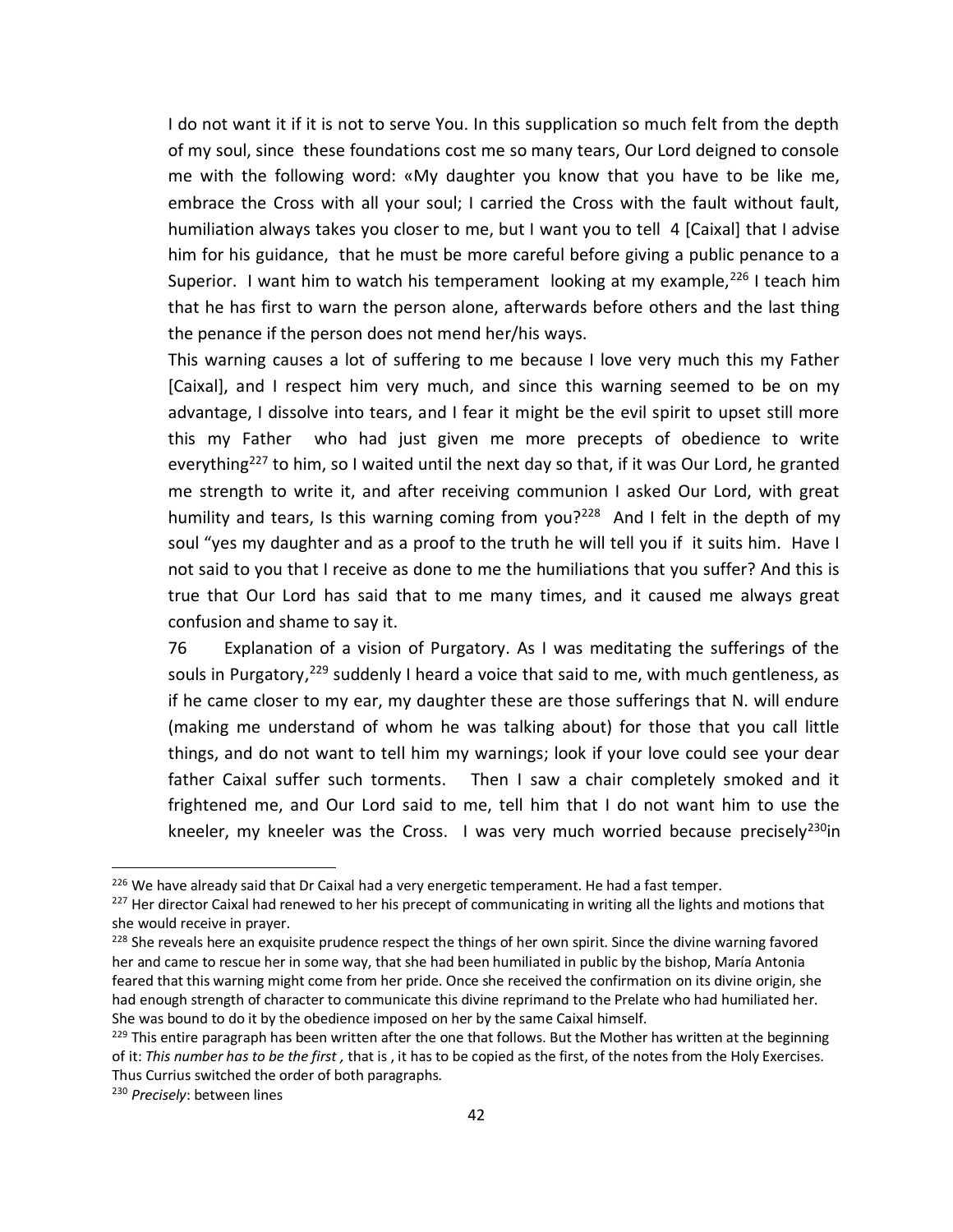those days I had ordered a chair of respect but very simple, only that it be descent and, thinking that the Lord was not pleased with it, I asked him with much humility,  $231$  you do not want it my Lord and my God? Our Lord answered me: yes, I want it to be there for him because he is entitled to great respect and veneration, but it is not suitable for him to use it, only in the most needed occasions, and tell him not to turn into something necessary what he can avoid; in such a way that I prefer him to be at fault for not using it than for exceeding himself. Our Lord said to me also that the darkness of the chair is the suffering he will endure as a punishment of the light that His Divine Majesty has given to him through so many warnings, if he does not want to profit from them. Alas! What will I become since I do not take advantage of the warnings from God!

I spend the whole day with so much sorrow that, during the night, it seemed as if my heart was choking within my chest taking my breath away. All of this for the great sorrow I felt on writing this notes, but during the night prayer when I wept salt tears, our Lord wanted to console me and it was in this way: I saw myself kneeling before  $4^{232}$ [Caixal] and so much humiliated that I saw myself less than an ant before him. This humiliation that I saw in myself increased without comparison my affliction and our Lord said to me: do you think that the grace I do to you is small? I do it this way for the great love I have for you. I will know how to soften his sorrow that you think that this warning may cause him, and so he might love you more, instead of becoming upset. With this I was very much consoled because to give to him the warnings that Our Lord gives to me, make me suffer a lot.

77 Notes from the Holy Spiritual Exercises 1861.

1st To tone down the voice when preaching, because with such impetuosity he manifests that he is not yet the lord of himself. I am sorry...

2nd God our Lord has taught me, in a very gentle way, that D.J.S. is very much of his pleasure as confessor of this his House.

3rd To tone down the Holy Exercises. How much the Lord wants him to be lord of himself even in the devotional practices and talks!

4th Answer of His Divine Majesty to the excuse given to previous advice.<sup>233</sup> Not all the Jesuits do everything well. Something is good for some and not good for others.<sup>234</sup>

<sup>231</sup> She had written and then crossed off: *I said to him with much fear*. She has written between lines: *I asked with much humility.*

 $232$  It is clear that the vision of Purgatory was about her bishop and director, Caixal. It is a threatening warning. Mother María Antonia, who had just finished to do a especial chair, to be used when her Bishop would come to visit the convent, understands that it is good that she does it being aware of the respect that a bishops deserves, but that it would be better for him to leave aside the use of external signs of dignity, when they would not be necessary.

<sup>233</sup> *Previous:* between lines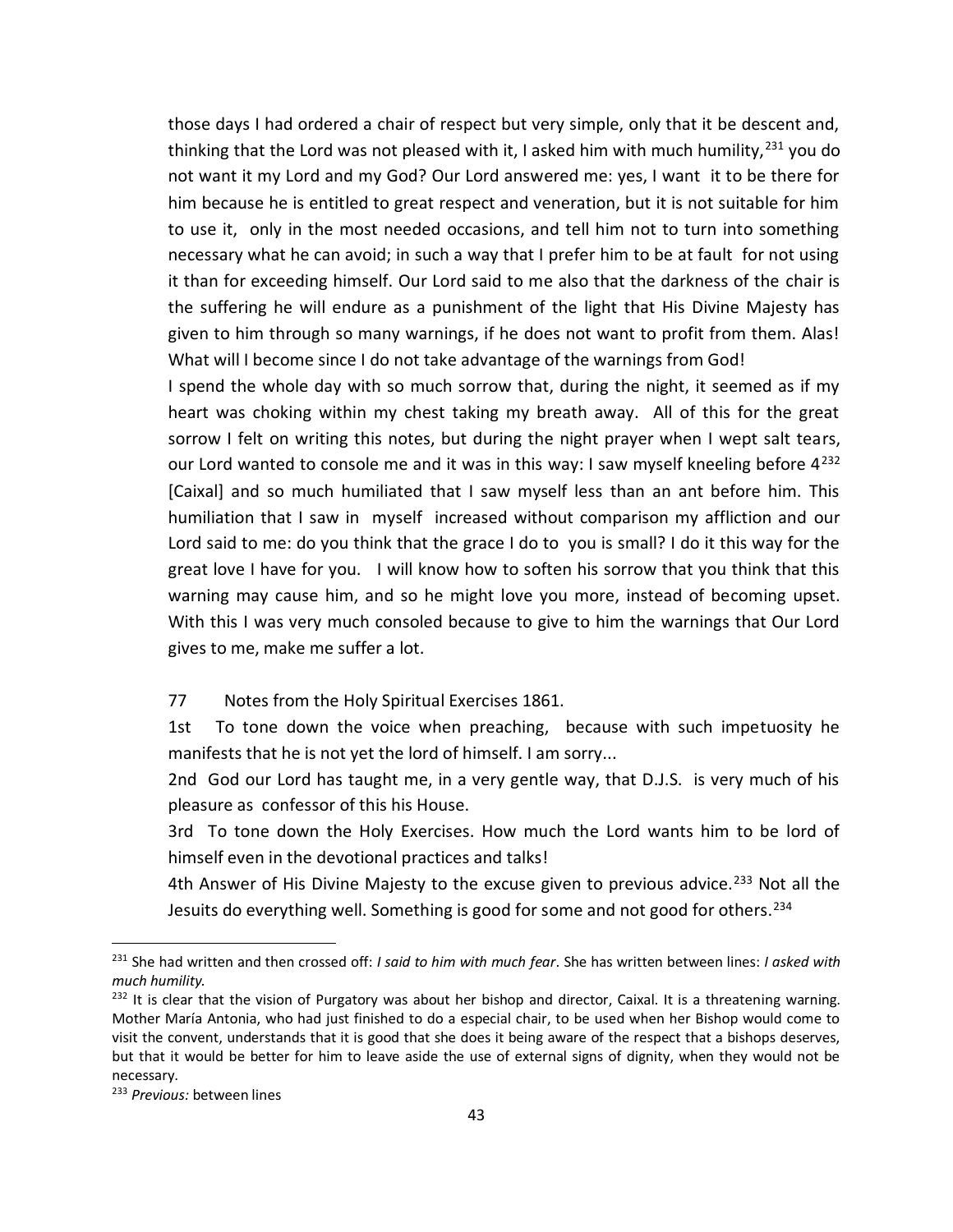December 2 [1861]

78 Being all my attention in Christ Crucified, today I heard deep down in my soul a voice that said to me: Look my daughter to these knees so emaciated, how far they are to be using a cushion.<sup>235</sup>

Year 1862

January 1 [1862]

79 On the first day of the New Year, after receiving communion, His Divine Majesty told me. Tell him 4, my daughter, why does he depart from what I have showed him.<sup>236</sup> Ask him if he knows better than me what is appropriate. By means of these words Our Lord showed me great displeasure because your Excellency does not act according to his warnings.

January 6 [1862]

80 Night of the Holy Kings of 1862 the star appeared to me with great radiance.<sup>237</sup>

81 Tell him my daughter, as much as he does not want to trust in my health warnings that he does not know, that if he does not want to drink the poison in golden vase, he has to leave the direction and any communication with the person I send to you, because her wound ask for such remedy if he does not want to be infected himself. February 14 [1862]

82 On this day I was quietly in my cell because I felt sick due to my constant sufferings and for four days I had not left from my cell, suddenly I felt an inner force that pushed me to go to visit the Most Holy Sacrament; I went and after a little while I sat down because I could neither be standing nor kneeling; with so much headache that I could not even thing, and with sorrow I was telling Our Lord very much confused: Did I not tell you my Lord, that I would not be able to do anything good in your Divine Majesty presence? But, how much is the kindness of Our Lord Jesus Christ! This poor creature was before her Creator as a little ant not being able to praise him and His Divine Majesty deigned to communicate so many favors to her that, if His Divine Majesty would not comfort her she could not resist such an abundance of gentleness. O, my Lord how generous you are in rewarding a little that for you we suffer! Here, I felt Our Lord very close to me, and he told me: My daughter (this word said with so much

<sup>&</sup>lt;sup>234</sup> These warnings seem to be for the person who had directed the Spiritual Exercises to them at the end of the year 1861. We do not know who he was.

<sup>&</sup>lt;sup>235</sup> The theme of the use of external signs of social prestige, comes back. Mother María Antonia feels the distance between the spirit of the world, friend of prestige signs, and the spirit of the Crucified Lord. <sup>236</sup> Caixal

<sup>237</sup> Cf. *Aut*. 21,45-47,49. *Diary* 4,13,56.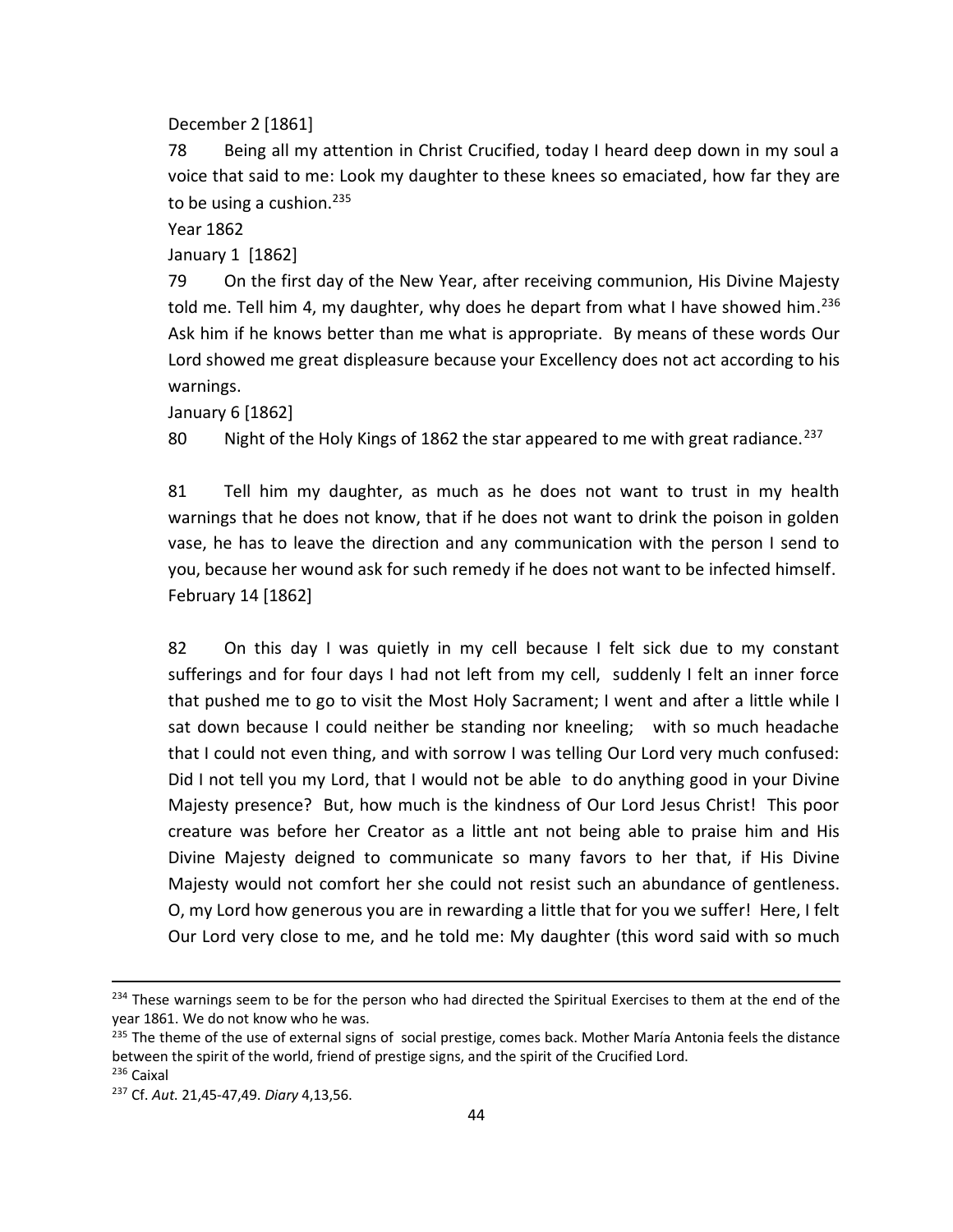love as it was in this occasion, gave life back to me in such a way that immediately when His Divine Majesty pronounced them,<sup>238</sup> I had the strength to kneel listening attentively to my Lord who, with the sweetest words "my daughter "I understood he was asking it from me.) Because this is the power of the words of Our Lord that they make us understand what they entail.<sup>239</sup> Tell 4 [Caixal] that I do not like what he tries to do, because for me it is a deceit: without any doubt this is precisely the beginning for all the orders that were founded with my evangelical poverty,<sup>240</sup> like the one I pointed out to you, to live off of investment; and that I do not like this either for me or before men, does he not remember that my aim in founding this Order, is to give a public testimony of my evangelical poverty?<sup>241</sup> Since us unfortunately we see with great sorrow religion destroyed because men have put their trust more in to live off of investment than in my promise!<sup>242</sup> Here I saw the Lord with the face full of patience coming toward me, to comfort himself giving me part of his sorrow for the damages of the Church and, felt complains about  $4.^{243}$  Here he renewed for me the vision of His Most Holy Law as he had done in another time, showing me again those most beautiful flowers, that made up the beauty of the divine law, but all of them with dark spots<sup>244</sup> caused by the failure in the fulfillment of the charity precept, and this due to the greed<sup>245</sup> of the favorite  $children!^{246}$  Does  $4^{247}$  remember!...<sup>248</sup>

I was falling apart in tears, because, although I was paying much attention to what Our Lord was presenting to me, but I do not know why, I could not stop looking at his divine face so full of anguish. Than His Divine Majesty said to me: Ask him, my daughter, how

<sup>238</sup> *Pronounced them*: between lines

<sup>&</sup>lt;sup>239</sup> She gives here meaningful details on how some of the mystical experiences were produced in her. 1)Above all she feels an interior strength that leads her to the chapel, in spite of being in bed for several days. 2) She is not able to formulate any idea, she sits down. 3) A short word, *My Daughter,* transforms her; she feels strengthened and calm. 4) The divine words makes her understand more than what those words say in their human translation.

<sup>&</sup>lt;sup>240</sup> Bishop Caixal, worried about the especial vocation of María Antonia and of her daughters to poverty on one hand, and on the other side he was worried about the requirements of the canon law (dowries and incomes from interest), he was trying to find a solution to serve both. María Antonio on her part understands that is the way through which the practice of the radical poverty would be eventually lost.

 $241$  In the Foundress mind, poverty is in an especial way the central part of the mission of her Institute in the Church.

<sup>&</sup>lt;sup>242</sup> She is in some way living again the experiences of the initial experience, in which she discovered her vocation as Foundress. Cf*. Aut. 11*.

<sup>&</sup>lt;sup>243</sup> And of 4 (Caixal) between lines.

<sup>244</sup> Cf. *Aut. 27-28*.

<sup>&</sup>lt;sup>245</sup> Greed, in Mother María Antonia vocabulary means, that the attachment to the earthly goods is an obstacle to put into practice the commandment of God's love over everything else.

<sup>246</sup> From an

<sup>247</sup> Caixal

<sup>&</sup>lt;sup>248</sup> The vision of the most beautiful flowers, but with dark spots, had ended with a word to María Antonia and her director Caixal: *in your heart and in that of your confessor I want to imprint my Law.* Thus it is easier to understand the invitation to remember such vision, addressed to Caixal [4]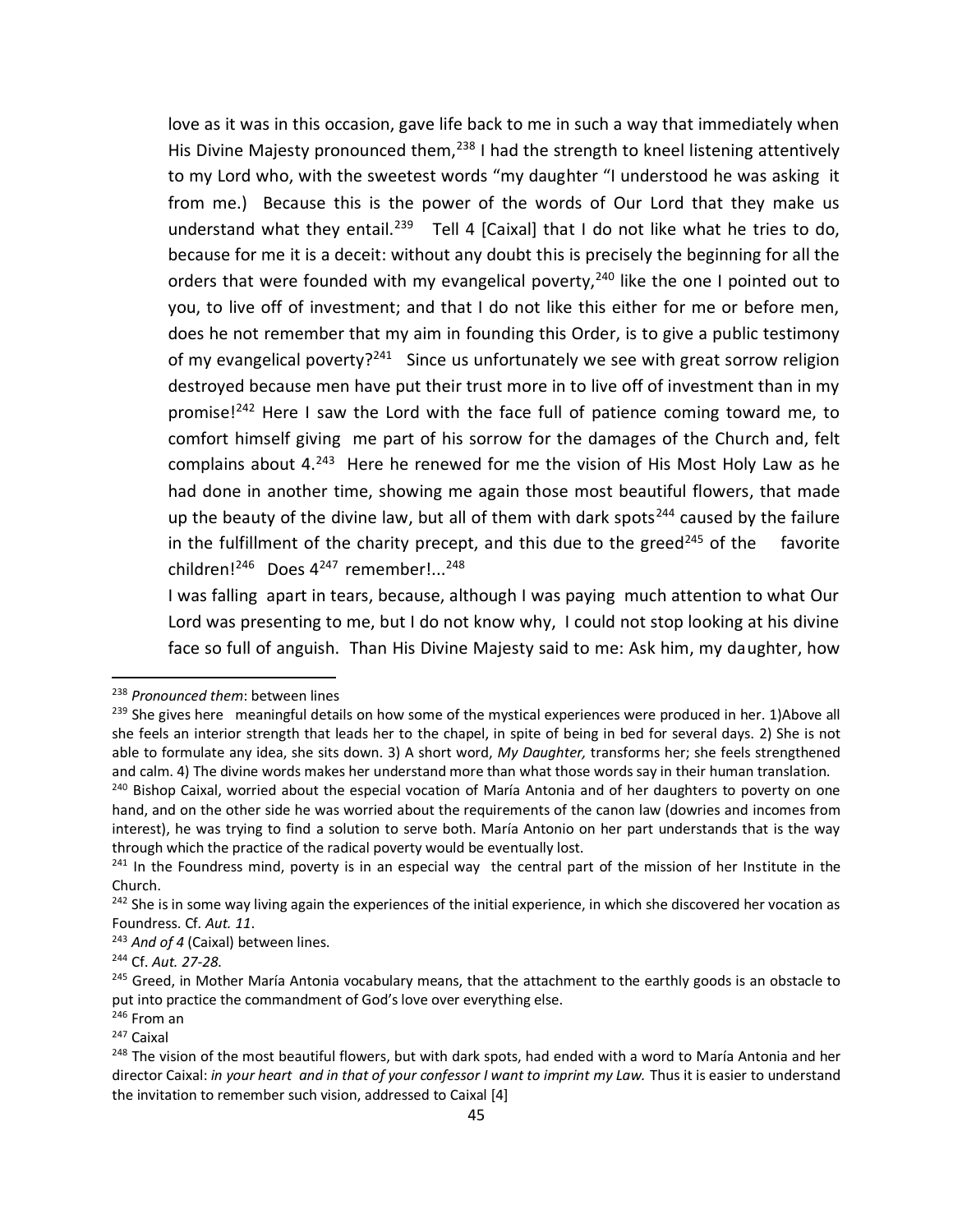come that he 4 [Caixal] does not remember when I promised him that I wanted to imprint my law in his heart and in yours? I did this magnificent promise because I wanted to make, of you both, guards of my Most Holy Evangelical Law, which I founded with so much poverty, that the world did not want to acknowledge me as its Lord (I saw him so much present, as if I would see His Divine Humanity,  $249$  so worn out in his preaching and, I saw the paleness of his most holy face,<sup>250</sup> like written the sorrows of his most holy soul.) And he said getting closer to me: ask whatever you want my daughter, because I want to reward your tears which you have shed with so much love and suffering to defend the treasures of my Church.<sup>251</sup> Here I saw as if that divine Heart dissolved itself in desires of communicating the treasures of his Holy Poverty to all the Prelates of his Church, and he reprimanded  $4^{252}$  because he does not moderate the bad use of his lordship. The seriousness as His Divine Majesty was coming to me, and the meekness of his divine words, stop the torrent of my tears in which I was submerged, and as in ecstasy because of the admiration I said to my Lord: My Lord, I do not want any other reward tan the restauration of the Holy Church, and if I could my Lord, with tears of blood become guarantor for so many evils, you well know, my God, how eager I am to shed it up to the last drop as You shed it for me on the holy tree of the Cross. The consolation that my soul felt in this occasion it is not easy to explain, I say only that if God did not comfort me, I could not experience so much joy, because in these occasions Our Lord fulfills what David said, that according to the multitude of sufferings is the joy of the Holy Spirit.<sup>253</sup>

July 9. [1862]

83 I was praying very intensely to God, that his Divine Majesty deigned to solve the need we have of a spiritual confessor as, this newborn community [Tremp] needs to tackle the world and the devil that send their shots to ruin it, and Our Lord said to me: «Do you not see, my daughter, that I do not have anyone who serve me without pay? O! How great is the greed of the human race that it insults in such a way my providence thinking that everything will be lacking to you! If I reward the lifting up of a straw for my love, how will I not reward taking care of my beloved spouses? Ask the confessor why he abandons you, because I will not abandon him. » I was very much admired of this and, Our Lord said to me with sadness. «Do you not see how the Prelate is more

<sup>249</sup> *As if I would see*… that is, with the eyes of the body. It is a familiar expression of the author to manifest the certainty of the divine presence in the supernatural communications. Cf*. Aut. 36*.

<sup>250</sup> From *in the paleness* …: between lines.

<sup>&</sup>lt;sup>251</sup> Evangelical poverty.

<sup>252</sup> Caixal.

<sup>&</sup>lt;sup>253</sup> She is referring to Psalm 126 [125]. From February 26 to March 8 the nuns had the retreat in preparation to the election of the Prioress. Mother María Antonia was re-elected for another triennium. Cf. *To Caixal*, February 17 1862.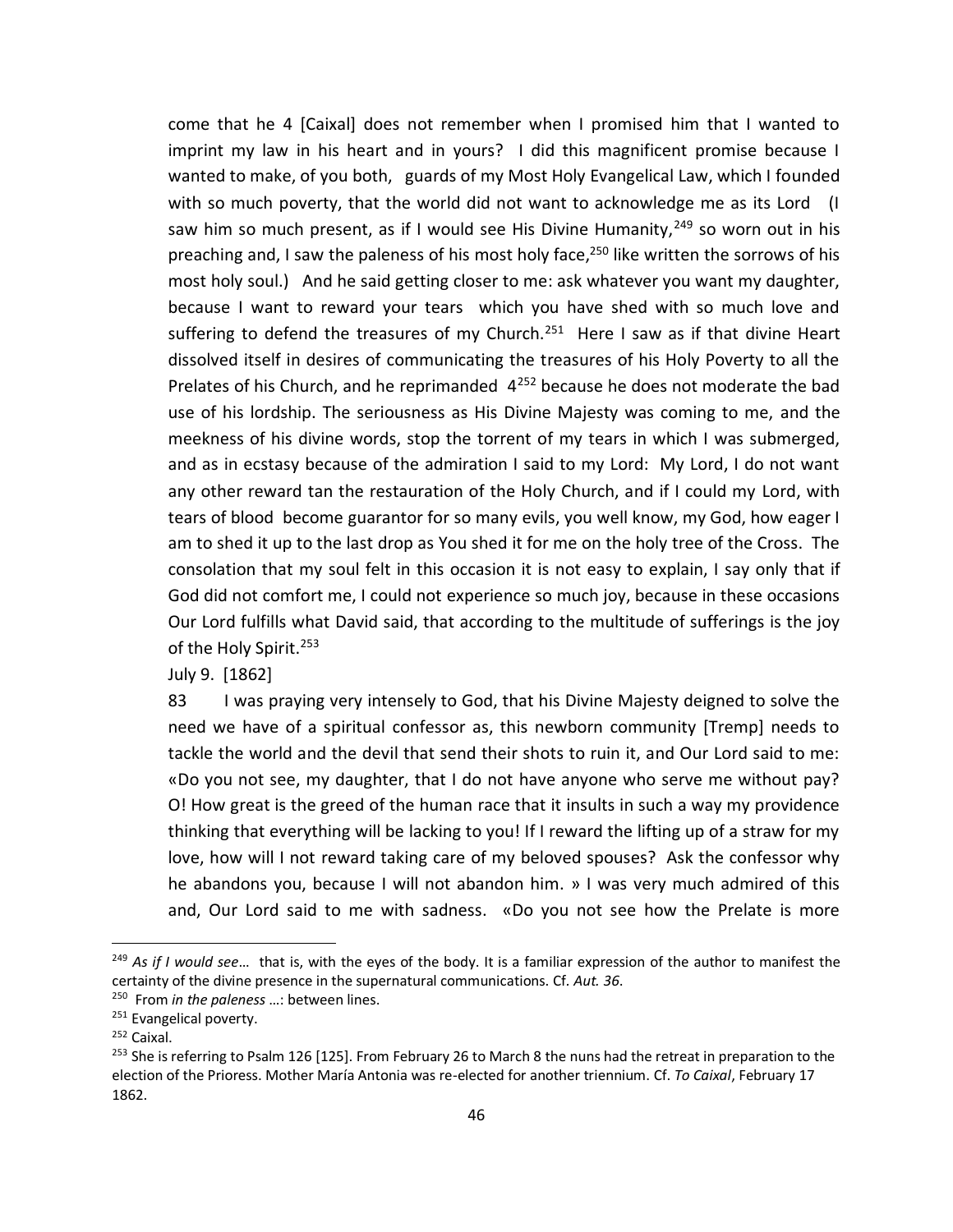solicitous for what is temporal than for what is spiritual, which should always be first! And against my eternal ordering it is the last! I had already resolved not to write any of this, due to the great repugnance that I feel about these things, but today, after three days that this had happened, Our Lord has repeated it again, threatening me of unfaithful to his grace if I do not do it.

July 10 [1862]

84 As I was extremely anguished before the Most Holy Sacrament, because I did not know how to please both Our Lord and my Prelate [Caixal], because His Divine Majesty was saying to me that what the Prelate [Caixal] proposed to me was the same means by which the monasteries that had begun with a perfect poverty like us,  $254$  ended having (rentas), and thus, with great humility, I had to tell the Prelate all that His Divine Majesty was teaching me. I was doing nothing but cry because I had already told him, in the best possible way, but without telling him that God commanded it to me, and he was so displeased that in the first letter he answered me saying, that he thanked me for the great honor I was giving to him in making him the doorkeeper of Hell.<sup>255</sup> Words that horrified me every time I remember them, at the same time that they tortured my soul! And afterwards he said to me that he had already washed his hands and that I could do whatever I wanted. I was doing nothing but cry because it is very hard for me, to act contrary to the will of the Prelate,  $256$  and much more for me being this Prelate the first father of my soul [Caixal] who help to grow the first rudiments that God planted in my soul,<sup>257</sup> of his Holy Evangelical Law, ordering me by the force of Holy Obedience to write the same<sup>258</sup> Rule<sup>259</sup> that now I am forced to defend with so many heartaches! If that clash would be with a strange person or someone that was not so close to me! But with the one God signals to help me in his work! This is the most terrible thing for a soul faithful to the orders of her director. Thus I was very much afflicted and was doing nothing but cry because of fear to disobey, since God was saying something different to me, than Our Lord said to me: "Do not fear my daughter, and tell him that this washing

<sup>254</sup> She relives the illuminations received on February: *Diary 82*.

<sup>&</sup>lt;sup>255</sup> We are witnessing the first clash of points of view between María Antonia and her director, bishop Caixal. He reacted with his typical hot temper.

<sup>&</sup>lt;sup>256</sup> She always felt a great affection for her first director. These ties had never diminished not even during the years she was in Cuba far from him.

<sup>257</sup> Cf. *Aut*. 3-6, 17-18.

<sup>&</sup>lt;sup>258</sup> : in between lines

<sup>259</sup> *Aut*. 20.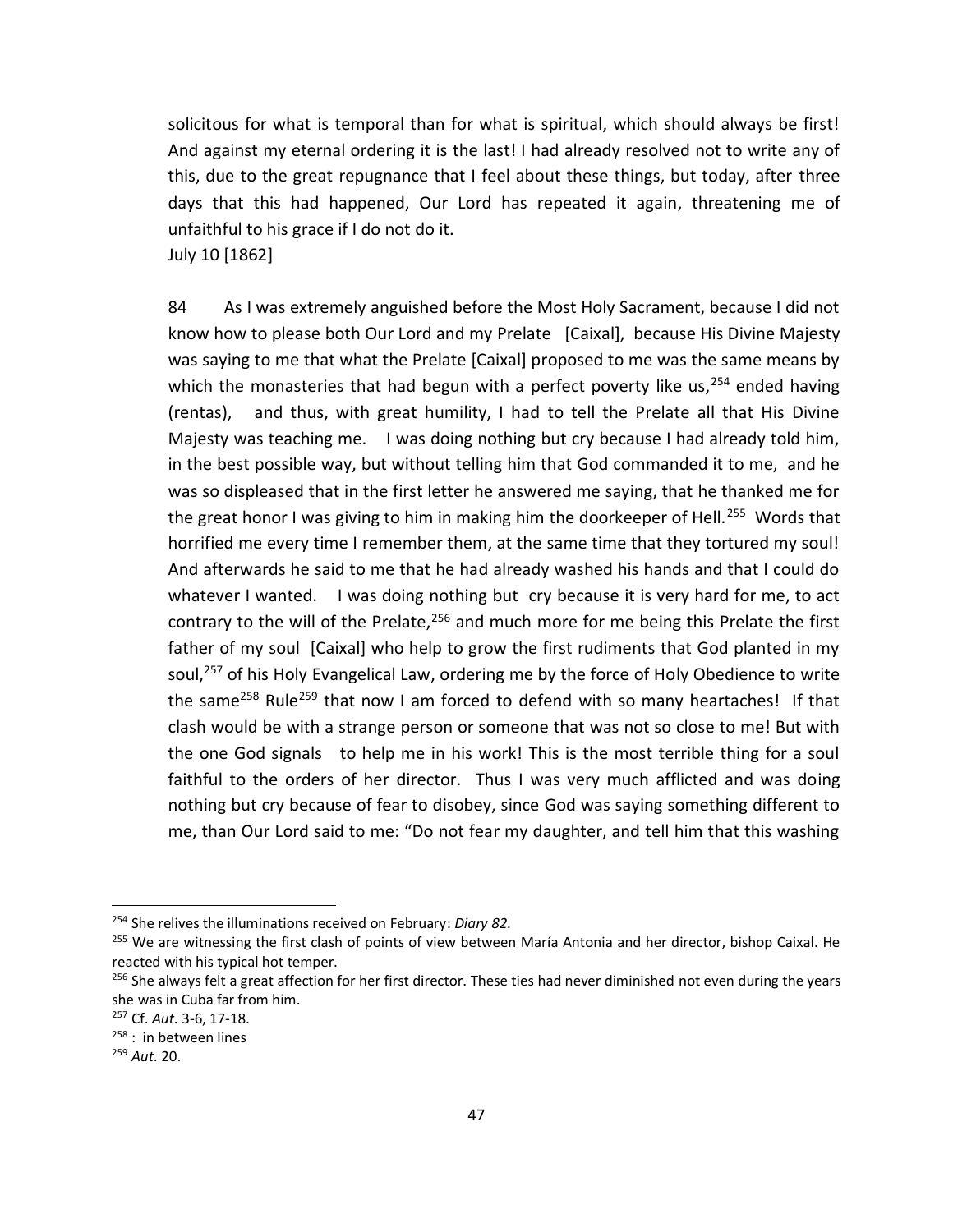does not justify him, on the contrary it tarnishes the robe of humility with diverse effects contrary to my grace."

85 Reading one day a letter that my director  $4^{260}$  a paragraph where he told me that what he had said to me in his previous (letters) were pebbles, and I was making of them mountains, Our Lord said to me "tell him, my daughter, if he will be satisfied with these pebbles, instead of the gems that I would put in his soul."

9 Octubre [1862]

86 After receiving communion I was praying His Divine to manifest to me again if he wanted me to write what He had commanded to me in relation with my director  $4^{261}$ because it repulsed me very much to do it, and I was crying a lot for fear of disobeying if I did not write it, and then our Lord said to me: «Did I not tell you that he stands because of you?» In hearing this I felt my soul so deeply humiliated that it seemed that it was melting of pure confusion and I was saying from my nothingness, Poor little me!, because I am the cause of so many sufferings! ... here I feared if I had loved my confessor with a messed up love, because I suffered much when he was upset acting against the warnings that God sent to me<sup>262</sup>... Then Our Lord said to me: Do not fear daughter, do you not see how your heart is so intimately united to mine? And I saw, I do not know how, my heart attached to that of my Divine Jesus (the same that I had seen another day) and thin threads that had tied the heart of 4 [Caixal] came from it and Our Lord said to me: «Do you not see this thin threads? Whenever 4 [Caixal] acts contrary to the warnings I give to him (that you give him) he twisted this thin threads and this is the sorrow that pierces so intensely your heart, to show you how much my Heart suffers every time that my beloved twist the straight lines of my infinite providence for them… With this love all men should love, but it not given to all.»

87 Being very much worried because I did not know what to do with my confessor who was very much upset and, did not answer one of my letters, whose answer was very much needed for the governance of the community, I prayed His Divine Majesty, He may deign to let me know what I had to do, to get it right without upsetting my

<sup>&</sup>lt;sup>260</sup> Caixal [4]. He had hurried to calm her, after his first reaction somehow too strong.

<sup>261</sup> Caixal.

<sup>&</sup>lt;sup>262</sup> We perceive here the human side of the relationship between the Servant of God and her director, Caixal. María Antonia, from her youth, had leaned, with feminine psychology, on the clear intelligence and on the firmness of her director, the young cannon Caixal. She was related to him with natural ties of complete trust and affection. Thus we cannot be surprised that on writing to him she uses a tone of greater surrender and affection than those used with Saint Anthony Mary Claret or with her other confessor, Currius. The wound produced by this first clash with Caixal makes her see this so human side of her relationship with him. She did not lack psychological perspective. But in her finesse she is moved on the possibility that anything disorderly had been infiltrated. God himself calms her.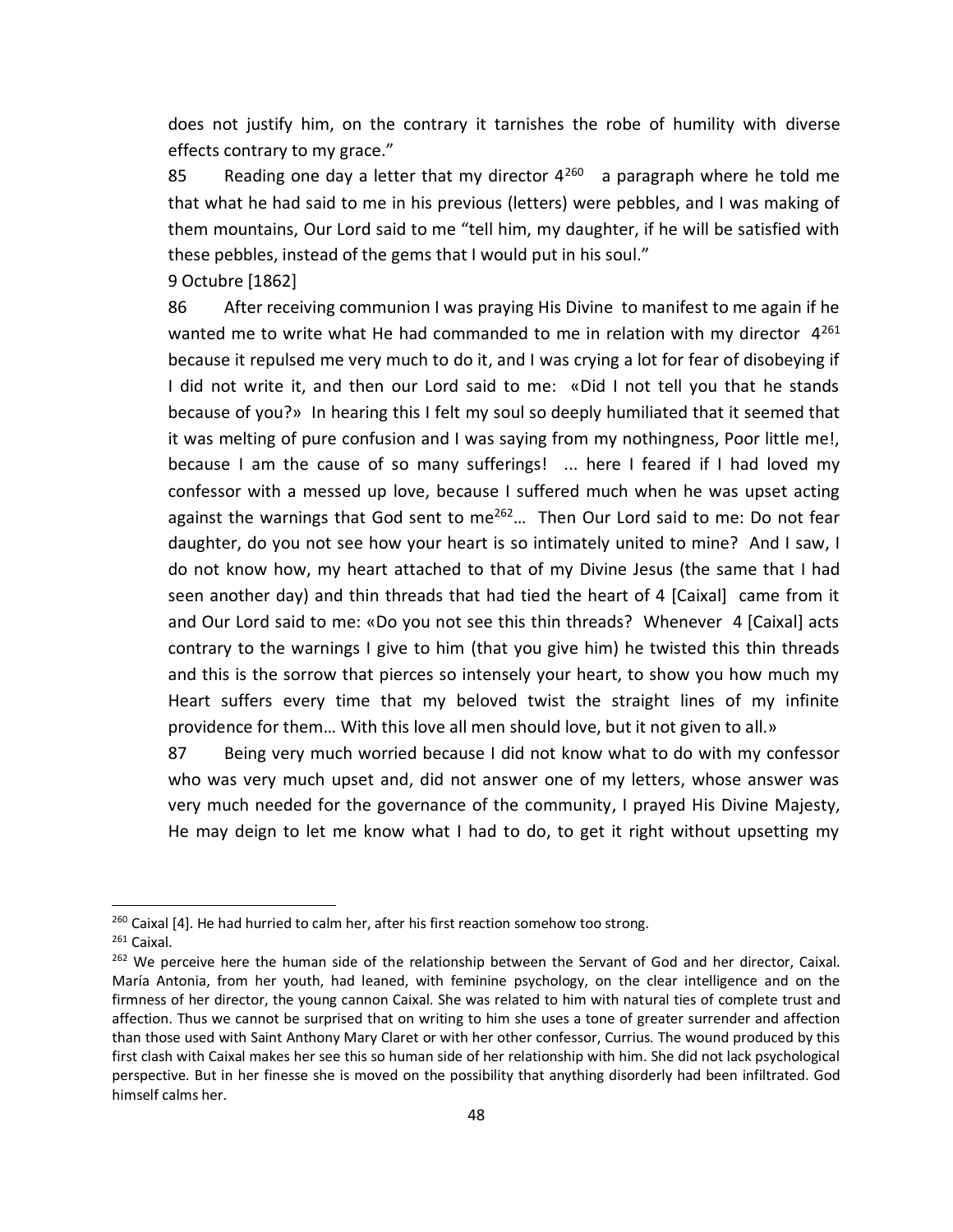confessor who was at the same time also my Prelate [Caixal]. And being very quiet in prayer Our Lord said to me<sup>263</sup>.

Year 1864

 $\overline{a}$ 

October 28 [1864]<sup>264</sup> Jesus

88 At the beginning and mid of this month, for many days the rays of the star appear to me very bright, afterwards I remained in my natural way, this is, always dissatisfied of my little fervor in the service of God, Our Lord. Being, one day, in prayer with much fervor asking God, Our Lord to give me the graces I need to serve Him as He wants to be served by this poor creature, all the sudden, I saw myself so very poor ... that I was before Our Lord naked, lacking all the virtues. What I felt in this occasion it is impossible to explain: my soul was annihilated before His Divine Majesty… and I was astonished to see myself naked before My Lord… and being like a stone, unable to move, I felt as if my soul was getting closer and closer to His Divine Majesty, driven by an inner force that was pulling her getting ready to clothe her<sup>265</sup>. From that day on my prayer is a flood of tears asking God Our Lord to be willing to dress me with his most holy graces and, that He might not allow, in his infinite mercy, my downfall. Here I heard a voice that said to me<sup>266</sup>: what value does a virtue have before the Lord of virtues?

89 Another day, as I was praying, a great grief invaded me for seeing me so alone in the Work that the Lord had entrusted to me, and I was saying to Our Lord: My God, you see that I am ready for everything, but what will a poor woman do alone… very much alone, without having anyone to give her a hand in this corner of the world… Then the Lord deigned to console me, and He said to me with a heavy heart; I also was alone, in the greatest need my friends abandoned me in the hands of my enemies!... and what is worst, my daughter, Our Lord said to me(with a huge love tap, as if He wanted to

<sup>&</sup>lt;sup>263</sup> The paragraph is interrupted. Its author must have left it so, on being called for some occupation and later on she forgot to finish it.

 $264$  Two years had passed by since the last annotation. The annotations became less and less frequent. To understand this we need to consider two events: 1<sup>st</sup> Caixal, responding less frequently to her letters, had stopped encouraging her with his orders to write her Diary and she did not feel the slightest desire to do it.  $2^{nd}$  María Antonia was suffering one of the most difficult phases of the dark night of the spirit. We know it through her letters to Currius. On the letter from July 5, 1864 she writes to him: *For my part, poor me, I continue to feel as I told you last year, when you came here; wanting always to love God very much, and loving him very little. In my prayer I am like a log, I only feel the presence of God when I find a fault, which His Divine Majesty takes me to task strongly, feeling much sorrow in my conscience for having offended or displeased such a good Father worthy of infinite love… Then I cry very much and I want to erase my faults with my own blood, if this would be possible. But afterwards I go back to my dryness, being like a log in the presence of God.*

<sup>&</sup>lt;sup>265</sup> This illumination has a clear purifying intention, proper of the night of the spirit which she was going through. <sup>266</sup> *Here I heard a voice that said to me:* between lines.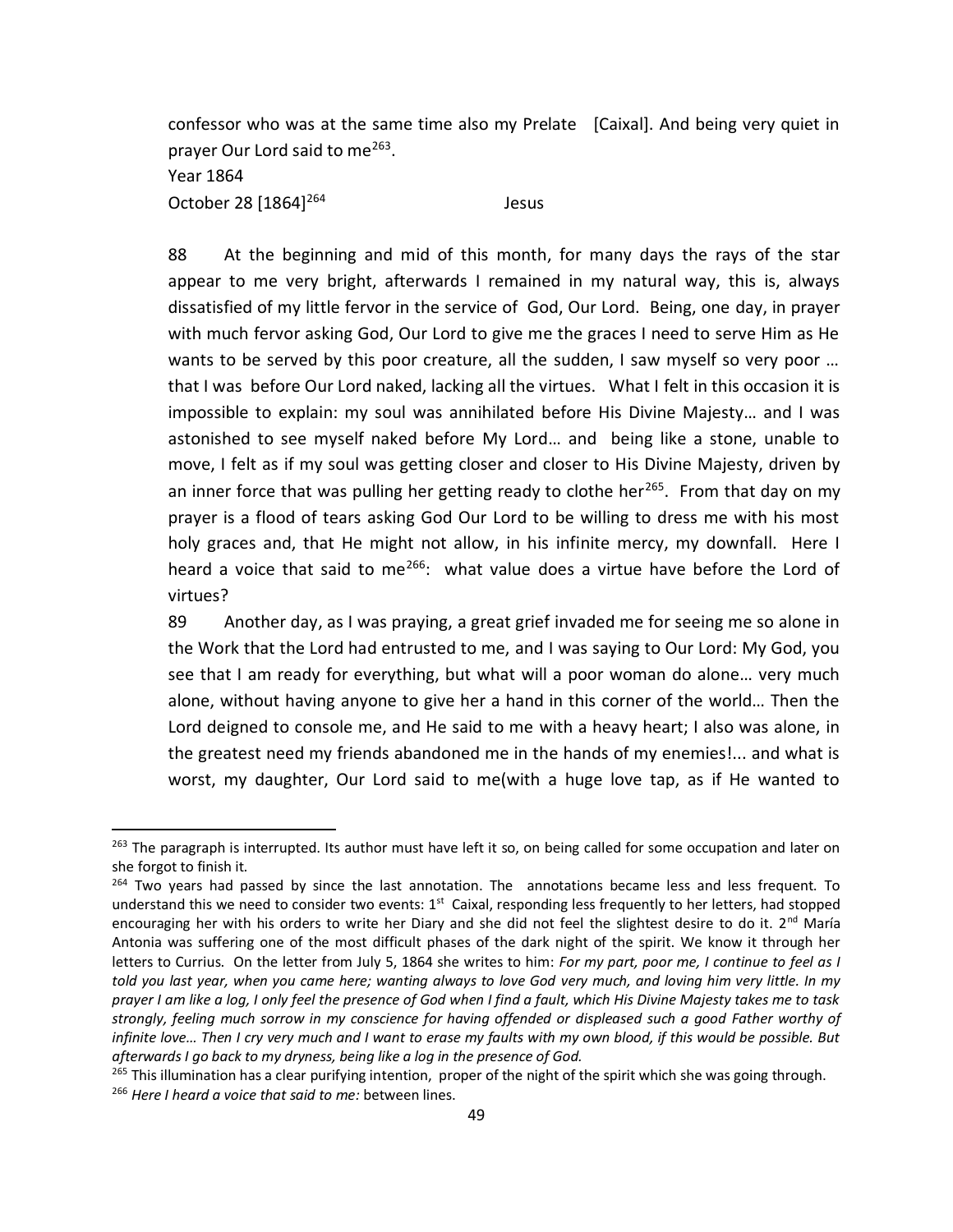console himself with me) with a loud exclamation!!! Now I am so alone that I do not find a man that follow me...<sup>267</sup>

December10 [1864]

90 This<sup>268</sup> is only to delay the plans of God upon his Excellency, why so many difficulties? Why does he not begin his mission with two or three companions, like you? Forming them in practice as I did with my Apostles, and thus the disregard for the wealth will be rooted in their hearts by the great delight I will give them for my Holy Evangelical Poverty, that I will not change for any of the monarchs of the earth and, after that, the fulfillment of the Work will come. Does he not see that this is the way I did it… to bring my Law, mi Holy Gospel in the whole world, beginning by one, two, three and four up to twelve companions. What else is needed….

December 11 [1864]

 $\overline{a}$ 

91 As I was in prayer in the same place where I saw myself naked from all the virtues, I was saying to Our Lord with many tears «Lord of my soul here I saw myself naked, here I await from your grace that you will clothe me». As I continued in my prayer filled with fervor, a doubt came to me whether I should adore my God as an Infant or as a Redeemer<sup>269</sup> and, Our Lord said to me «Do you not remember once I said to you that I wanted to rest in your heart as a child rests in its mothers arms?» With these most sweet words my poor soul revived, since it was agonizing by the continuous anxieties asking myself if I had lost my beloved God. Then I remembered of the many years that God had given me this grace, and filled with admiration I said to Our Lord: so

<sup>&</sup>lt;sup>267</sup> Loneliness is added to the conscience of her own unworthiness in the night of the spirit. María Antonia understands that her director will not help her through the road of radical poverty. The dissention between them had begun and it will lead them to a complete separation. María Antonia feels lonely, locked up in a cloistered convent, in a small town in the Northern part of the Province of Lerida, Saint Anthony Mary Claret and Currius were in Madrid, and besides it would have been difficult for them to intervene since the matter was completely under the jurisdiction of the Bishop of Urgell, Caixal. María Antonia gives an account of this agony to Currius in a letter of November 1<sup>st</sup> 1864. She was suffering continuous doubts and worries, without any one to give her some light: many times it seems that all my faculties have become dull, so that I cannot take care of my Beloved, neither *in my prayer, nor outside of it, but only many distractions that take away the peace of my soul and do not allow me to rest in God, as I wish. I want to rest in God in the measure of the afflictions that His Divine Majesty send to me, but instead I am in distress and I cry without any consolation. What saddens me most, Dear Father, is the loneliness that I feel in my soul: I feel so lonely!; Most lonely! I see myself in a dreadful desert, without any human person to give me a hand to help me out of so many doubts as I have on that roughed road. In my prayer I feel something, that according to obedience, comes from God, I will give you an example, and afterwards this same obedience reproves it, by so many sufferings, as you might have perceived in my last letter through the information that you already have, This contradiction tortures my soul* (the original letter has been lost. Cf. copy in CEPEDA, 110-111).

<sup>&</sup>lt;sup>268</sup> The whole number is written in a separate piece of paper that has been glued. At the beginning we can read a note: *Oct. 27 64; I have talked to 5(Mother Antonia) of the Posadella Plan.* 

<sup>&</sup>lt;sup>269</sup> The Christocentric orientation of María Antonia devotion, is revealed here again. She speaks to God, as she contemplates the Humanity of Christ.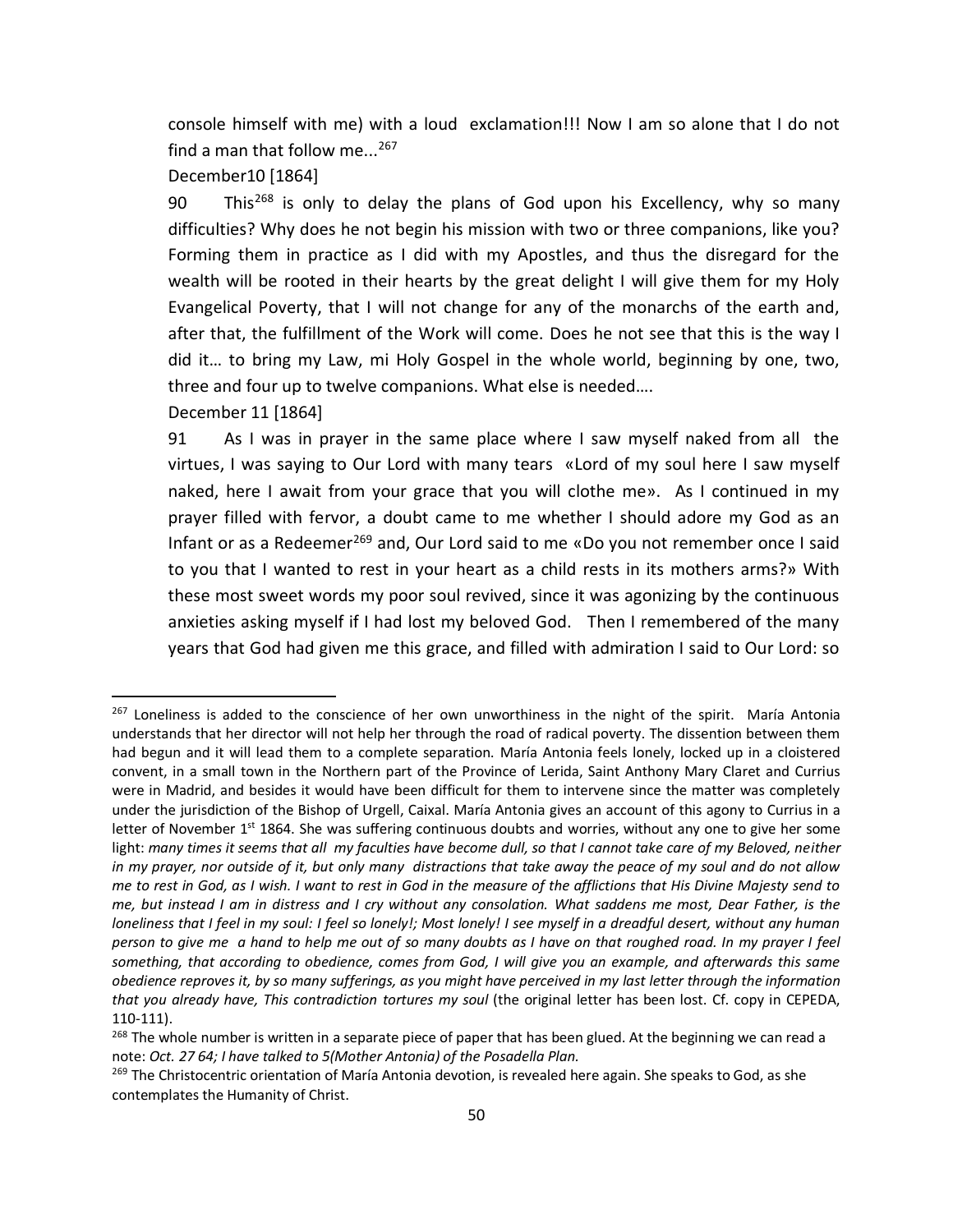many years you have been in my soul<sup>270</sup>, my Lord? And His Divine Majesty said to me «so many years I have been with you… and who has encouraged you in my works? But I wanted that you experience that every virtue is as nothing before the virtue of God». I was so much consoled in this occasion, only those that know the power that the words God speaks to the soul have. Oh, if they are of consolation they cannot be compared with all that has been created, and if they are of rebuke they humiliate to the deepest of the earth!<sup>271</sup>

# Year 1865<sup>272</sup>

 $\overline{a}$ 

August 1st. [1865]<sup>273</sup>

92 After reading, as I could, the Decree of the Holy Visitation<sup>274</sup> because the sorrow oppressed me in such a way that I was exhausted; I went before the Most Holy Sacrament to console myself, asking the Lord forgiveness for so many faults that can be perceived in the document, and full of confusion I was doing nothing else than shed tears, and I was saying to Our Lord «how come Lord, you show me so much contentment, that you have your repose in this your house because of its exact observance, and the Prelate denotes in his Decree decadence more than exact observance? Because in everything there is a yes and a no; how do I have to understand this My Lord of my soul? And why did the Prelate say after the Visitation that he was completely satisfied, if the Rule is not fulfilled? «I do not understand, my Lord, because it is a mystery for me, tell me my Dear what do I have to do and calm the anguish of my heart.» At that moment my soul was extremely humiliated, and Our Lord said to me «this rigidity, my daughter, is what I regret: this angelic demands are not to notice; be consoled my little dear, O beloved of my heart, these notes will be as precious pearls in your crown!<sup>275</sup>...»

<sup>270</sup> *Aut* 71. Eigtheen or nineteen years had passed by, since the grace had taken place on 1845 or 1846.

<sup>&</sup>lt;sup>271</sup> Once more she experiences here the sovereign strength of God's words to his creatures.

<sup>272</sup> The third part of the *Diary* begins here, written in twelve unbound paper pages; only six of them are numbered from page 79 to 89. Three written pages not numbered are included between pages 85 and 86, with a different format. This third part goes from August 1 1865 to the end of 1870, and after that there is another annotation without date.

 $273$  The last annotation is dated December 11 1865. Eight month had passed by.

 $^{274}$  Made by her Prelate and director, the Bishop Joseph Caixal and Estrade on July 18, 1865. It was the second pastoral visitation that he made. The first one had taken place on September 22 1861.

 $275$  These words of María Antonia surprise us, because on the decree of the visitation, the bishop is extremely pleased and edified of their excellent spirit (the sisters) and from the perfect observance of these our Daughters and he added: it pay it off all our care and sacrifices that we have done since thirty eight years ago, to have this holy institute born in the Church. In the decree he mentions only that they have not been able to give away, in matter of poverty, the vegetable garden next to the house, because it will be needed for the building of the house, and, the only complain from one of the sick sisters that assures they treat her too well. (cf. the decree in the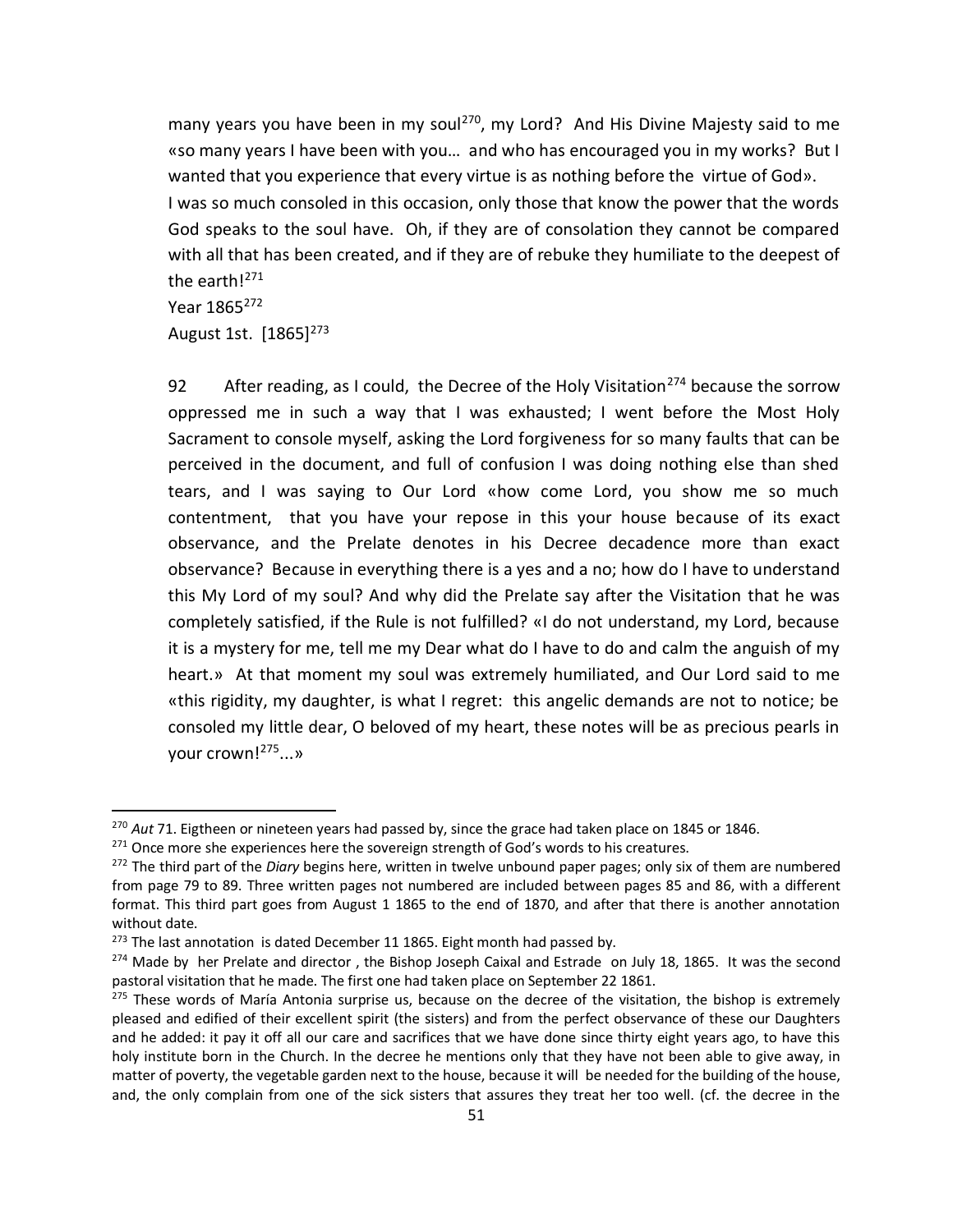93 Another day after communion, being extremely surprised for what was happening, Our Lord said to me: «O daughter, if men were judges how little will justice reign! Tell him! Why does he want to make me smaller in order to humiliate the creature? This work does not belong to men but to me!... Who else than him has best seen my finger in it…? And he still wants to doubt!...

Look my daughter, in the same way as a good husband takes part in the sorrow of his spouse, in this way I am the keeper of mine and your sorrow is my sorrow.»

O, my very dear Father! [Caixal] if it was another Prelate… but my Father!!!... Father who is the soul of my soul!... the soul of my spirit!!!... This wounds my soul and breaks my heart...  $\,$  iO, how I cry streams of tears...  $^{276}$ 

Year 1866

 $\overline{\phantom{a}}$ 

July [1866]<sup>277</sup>

94 It had been days that I was meditating on my sins; and one of these days as I was in prayer I was crying a lot humiliating myself before God because of my villainy, and saying to Our Lord «O, my Lord how much anger I have treasured in your heart! » I heard Our Lord saying to me, no my daughter, I have many graces in my heart to reward you! .

First days of November [1866]

95 As I was in prayer asking God he deign to grant means to the Most Reverend N.  $4^{278}$ to pay the building we had arranged for the foundation of Reus<sup>279</sup>, in those days I had given him three thousand duros (currency equal to 5 pesetas) for the purchase and he said to me that he could not give them back, Our Lord said to me with much displeasure «Why does he think such things in his mind.» I was very much afraid on hearing these words, because all the sudden I was unable to pray for him anymore, I was doing nothing else but to cry because I loved him much for Our Lord; and I saw a golden sheet that had a large cut and it was put between his spirit and mine and divided them, O, what a sorrowful sadness! $280...$  Our Lord told me: I do not want you to say any

 $279$  She was preparing the foundation of Reus.

Foudation Book of Tremp, Arch. Gener. RMI. Rome.) It is possible that the Bishop had made some oral observations to which Maria Antonia is referring.

 $276$  She is referring again to the dissention that had been developing between her and her Director, Caixal and, she expresses the suffering that this is causing her.

 $277$  A year passed by since the above annotation. The fact that the annotations were less frequent must be explained, without doubt, due to the fact that her director had stopped to press her to write everything.

<sup>&</sup>lt;sup>278</sup> Bishop Caixal. On October 11 1866 he had done the third pastoral visitation to the convent. Cf. Book of the Foundation of Tremp, Arch. Gener. RMI. Rome. During the visitation the Bishop and María Antonia talked about the foundation of the third house in Reus (Tarragona), foundation that was being negotiated since the beginning of the year by Saint Anthony Mary Claret. At the beginning of July María Antonia had received from the Nuntio the authorization to go out of the convent to found the new house.

<sup>&</sup>lt;sup>280</sup> She understands that the confrontation with her Prelate would end in a definitive break.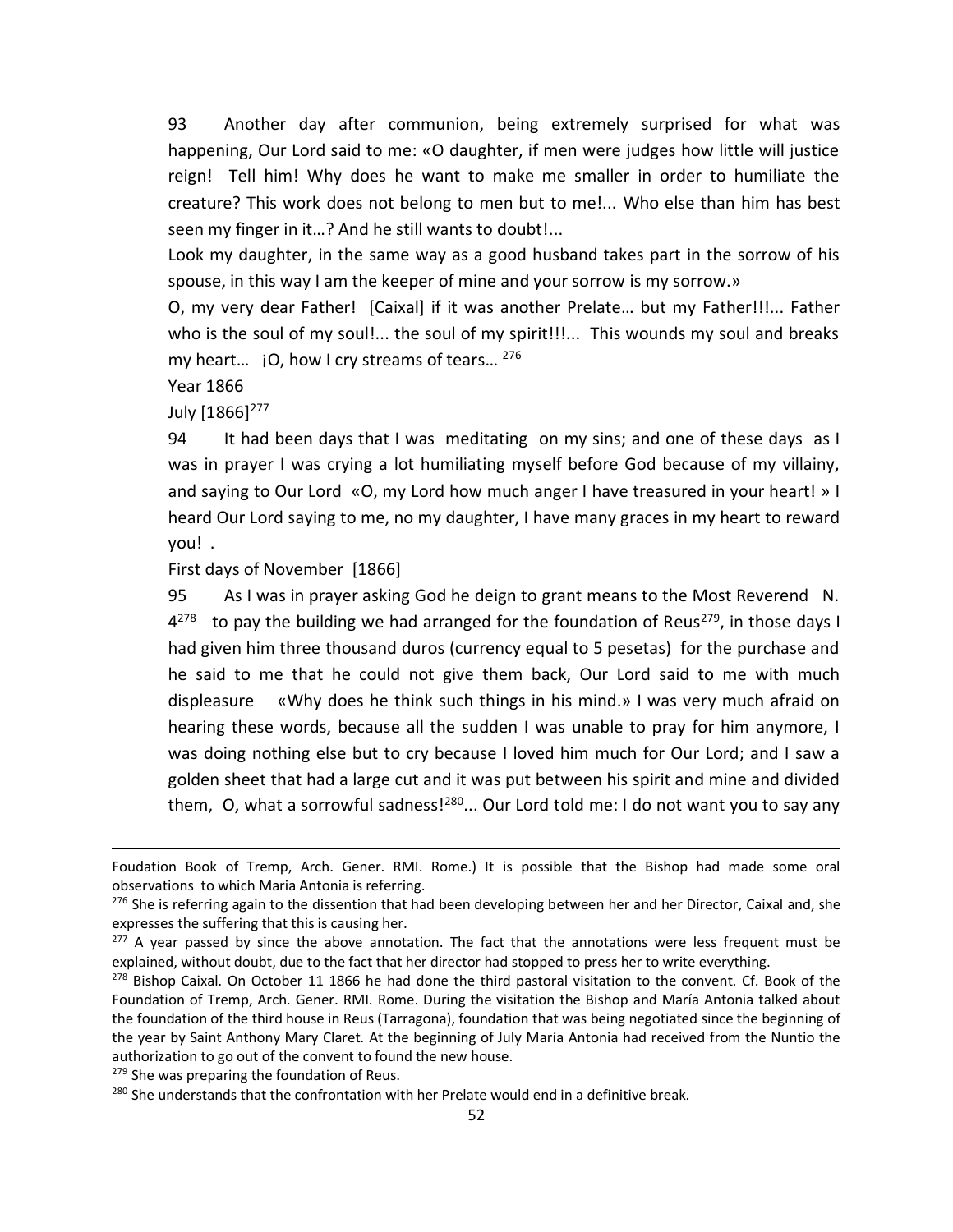of this to him, because I have given him so many warnings and he has not paid attention to anyone, he has wanted to follow more his own will than mine; he finds himself in so many troubles that are not worth of his sacred person, because he has contradicted my spirit!!!... making him look bad with such persons… this is what I most detest... and he has more responsibility in keeping it!! This voice of Our Lord pierced me to the bones and, since that day I am astonished of the inscrutable judgements of God!...

96 One day complaining with Our Lord because he gives me so much, He said to me: Because I do not have anyone to give…

97 Another day being fatigued by thoughts that distressed me very much, I said to Our Lord: My Lord, if the treasures of your poverty have to cause so many difficulties, why do you give them to me?<sup>281</sup> Our Lord said to me: Because I want, my daughter, that you make me the home, that the world does not want to give me; I have already said to you that I had everything for you; O, my father this cannot be endure without great confusion! God so good and myself so ungrateful.

Year 1867

 $\overline{a}$ 

Agosto [1867]

98 I was very much afflicted because a director, I had newly chosen because I had moved to another place,  $282$  did not want to give me permission for any penance of those the other directors had forbidden me too; and as I had much sadness because I felt uncomfortable accepting the new director, Our Lord said to me: «Leave it to me, you will see what I will do ». With this words I understood that the Lord wanted from me obedience more than penance, and I was very much consoled, because it seemed to me, that it was not me that had chosen that director but, the Lord had chosen him for me.

99 Another day of the same month of August [1867] I went before the Most Holy Sacrament to thank Our Lord for the greatest benefit he had done by liberating us from very grave evils that were going to fall on the whole Church of Spain<sup>283</sup>. I was

<sup>&</sup>lt;sup>281</sup> Let us keep in mind that the question of the poverty without rents had been the cause of the confrontation with Caixal.

<sup>&</sup>lt;sup>282</sup> On July 12 1867, María Antonia had left Tremp, for the foundation of the house in Reus. She was dwelling there since then.

<sup>&</sup>lt;sup>283</sup> Many years before, from August 1861, Saint Anthony Mary Claret had received supernaturally news that the Church in Spain was threatened by serious commotions. The prophetic light confirmed something that could be noticed easily. The Saint consecrated himself zealously to prayer and he shared the light he had received with María Antonia and with the Director General of his Missionaries. María Antonia began also to intercede and she invited her Daughters and her director Caixal to do the same. Now she understands in her prayer that God had liberated the Church of Spain from these evils. In 1868 she will undersands that it was only a postponement. Cf. *Dairy 106*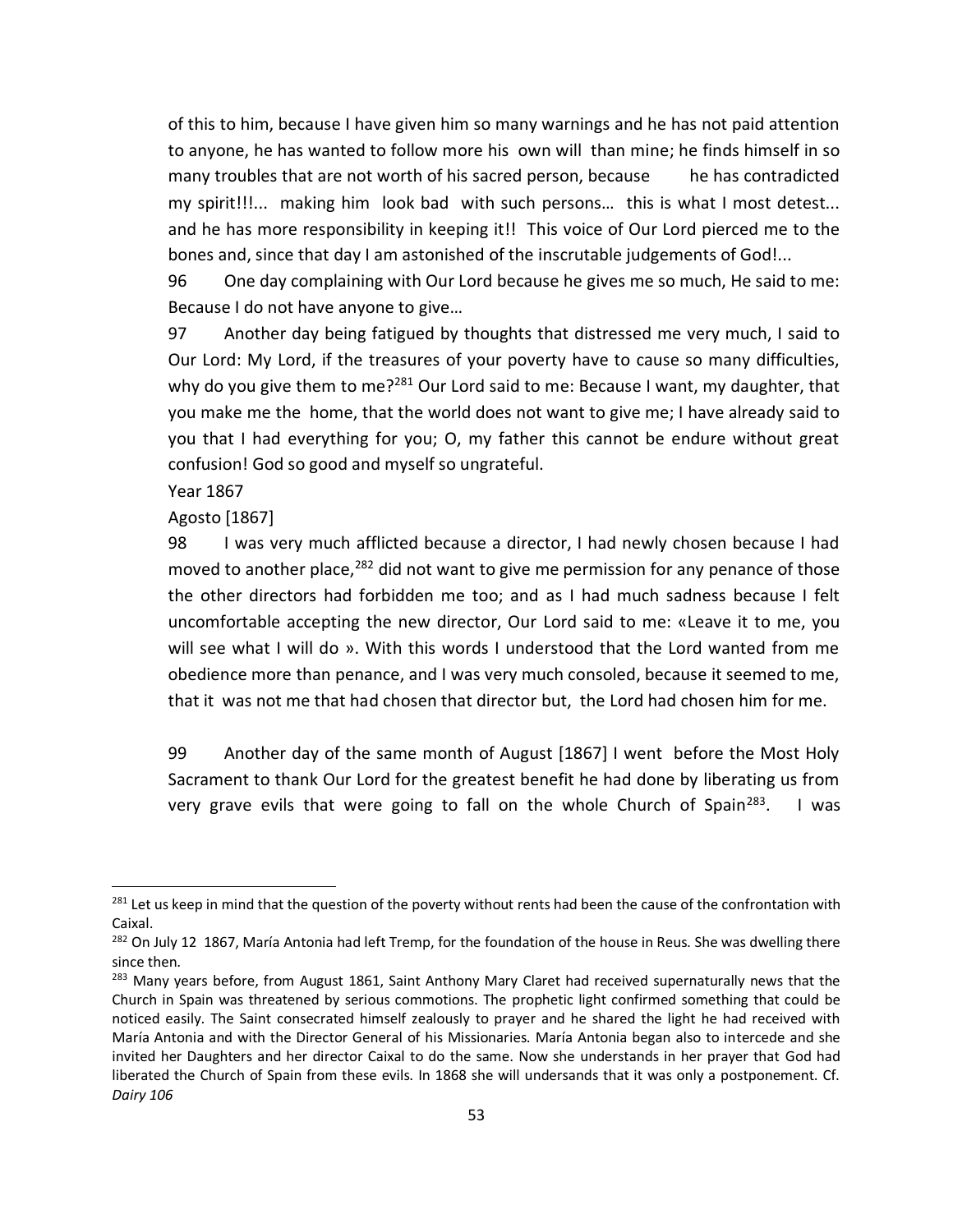touched<sup>284</sup> because I remembered that Our Lord had said to me that he could and wanted to give peace to the Church without shedding of blood;<sup>285</sup> that He only wanted that we always prayed to him. A thought came to me saying: by any chance do you think that you have achieved this yourself? This is great arrogance. Then I humiliated myself very much before my Lord, and I said: Alas! Lord of my soul you very well see, my most loving Father, how little worth my prayer has before Your Divine Majesty! How many souls pray with a more intense love and fervent sorrow. Then His Divine Majesty said to me with much sadness: «No one, my daughter, prays as it is due!... because all the prayers are infected with self-love, and without spirit.»

This complain of Our Lord anguished me much, because I understood that His Divine Majesty had it about the persons consecrated to his divine service.

Year 1868

February 23 [1868]

100 Carnival Sunday. As I was preparing myself for Sacred Communion I felt a great recollection with the most vivid feeling of the innumerable offenses done to His Divine Majesty during all those days, and with a heavy heart for so many offenses, I offered to Our Lord, that in each one of those days I would go to the four corners of the earth and I would offer for each one thirty three acts of adoration in reverence for the thirty three years that His Divine Majesty had lived, in reparation for so many offenses.

After having received communion a great recollection came to me with abundance of tears as I recognized my unworthiness, and I said to Our Lord: Alas! My Most Loving Redeemer, I the most unworthy of all your espouses I have had the joy to receive you and they have not!» Then as if Our Lord took the words from my mouth he said «Yes, today I will remain sacramentalized in your heart the whole day, keeping the sacramental species in reward for the adorations that you have offered me<sup>286</sup>, resting in it(heart) with pleasure as I rested in the arms of my Mother<sup>287</sup>; so much I like that you intercede for the poor sinners $^{288}$ .»

In that very moment I felt in the heart a new sensation which I had never heard of.

<sup>284</sup> From *I was touched* (page 83 of the manuscript) it is copied in clean form, without erasures. The handwriting seems to be from another person.

<sup>285</sup> *Diary* 72.

<sup>286</sup> Here the grace that had been given to her the week following her profession, is repeated. Cf. *Rc* 9.

<sup>287</sup> Cf. *Aut*. 71:I saw… God Our Lord as the most beautiful Child, sleeping in the arms of Mary Most Holy, and I was told that in the same way he rested in my heart; and truly I was feeling as if God Our Lord was resting in the arms of my soul, after receiving communion. Cf. also Diary 91.

<sup>&</sup>lt;sup>288</sup> The grace is granted to her, not only to intensify her union with God, but also to allow her to fulfill her vocation of intercession. Personal sanctification and mission go always hand in hand in the Church, but they are seen more clearly in an apostolic vocation and in a spirituality strongly ecclesial as María Antonia's.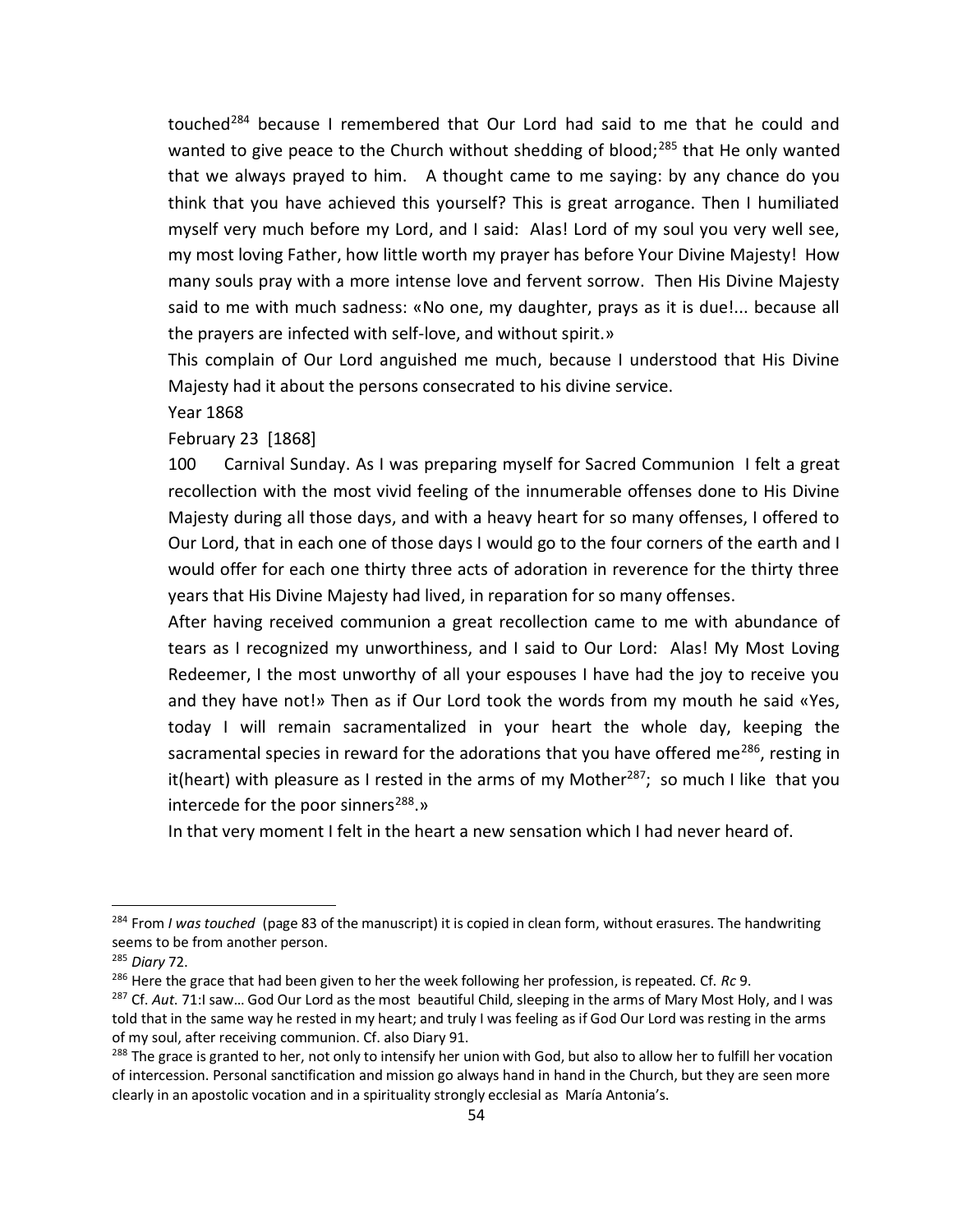I do not know how to explain the effects of this sensation; because in my way to understand they are to be felt more than to be expressed: because what happens between God and the soul, the creature cannot express it: nevertheless to fulfil the obedience to my directors I will say, with much simplicity, what, with the divine grace, I will be able to express:

The first thing I felt in the first heart sensation was a very deep knowledge of my unworthiness before the Majesty of God, whom from that moment on I saw him real and truly in my heart, this profound knowledge of my unworthiness stimulated the faith of my God real in my heart and this certainty made me shed lots of tears during the whole day, of pure confusion about myself, without being able to do anything else than humiliating myself before my Lord: That was nothing, since I carried humility itself in my heart!!!...<sup>289</sup>

It seemed as if my heart was within a bath of a precious liquor, and the sensation that I felt, I understood (it seemed to me) that it was bathing itself in the most precious Blood of my Lord<sup>290</sup>: O love without measure of my God!, if you do such finesses in this most unworthy creature of yours, who does not know yet how to correspond to your benefits, what will you do to those souls who are so grateful?

At that moment I began to feel this sensation in my heart (as if) I carried a most precious jewel of infinite value in the midst of my chest.<sup>291</sup>

The kindness of the Lord did note stop here, but wishing to communicate with this most unworthy creature, he made me feel, during the entire day, his bodily presence especially answering my doubts and consoling me in my sadness in the way I will say.<sup>292</sup> At mid-day I was recollected in my room waiting that no one be in the choir, to go and offer to his Divine Majesty the adorations that I had offered to him<sup>293</sup>, Our Lord said to me «why do you fear to do them here, if today you are the reliquary that carries me sacramentalized.» Alas, on hearing these words I did nothing but shed tears! I arose: kneel down! And prostrated annihilating myself then more than ever, saying to the Lord: «I, my Lord!!! vase of clay and indignation!» At noon as I was sitting at table I

<sup>&</sup>lt;sup>289</sup> This first effect, the feeling of the self-lowliness before God, is common to all the graces. Higher the grace more they make you see the distance between God and the creature.

 $290$  These notes are of great interest to help us understand the nature of the divine favor, that she understands as the remaining of the sacramental species in her. Even taking literally this expression (it is not necessary) it is clear that the conservation of the species will only be the material sign of a grace produced in the soul. María Antonia feels herself immersed in Christ. This is the deepest and real meaning of the grace.

 $^{291}$  In the second place, she acknowledges herself as the guardian of something of infinite value: the sacrament, sign and means of the presence of Christ. Through this perception the inner grace is objectified.

 $^{292}$  Finally she feels a great ease in communicating with Christ present, feeling his presence in dialoguing with him. <sup>293</sup> Since it was Carnival season, she had offered, in reparation, to do thirty three acts of adoration for each of the four cardinal points.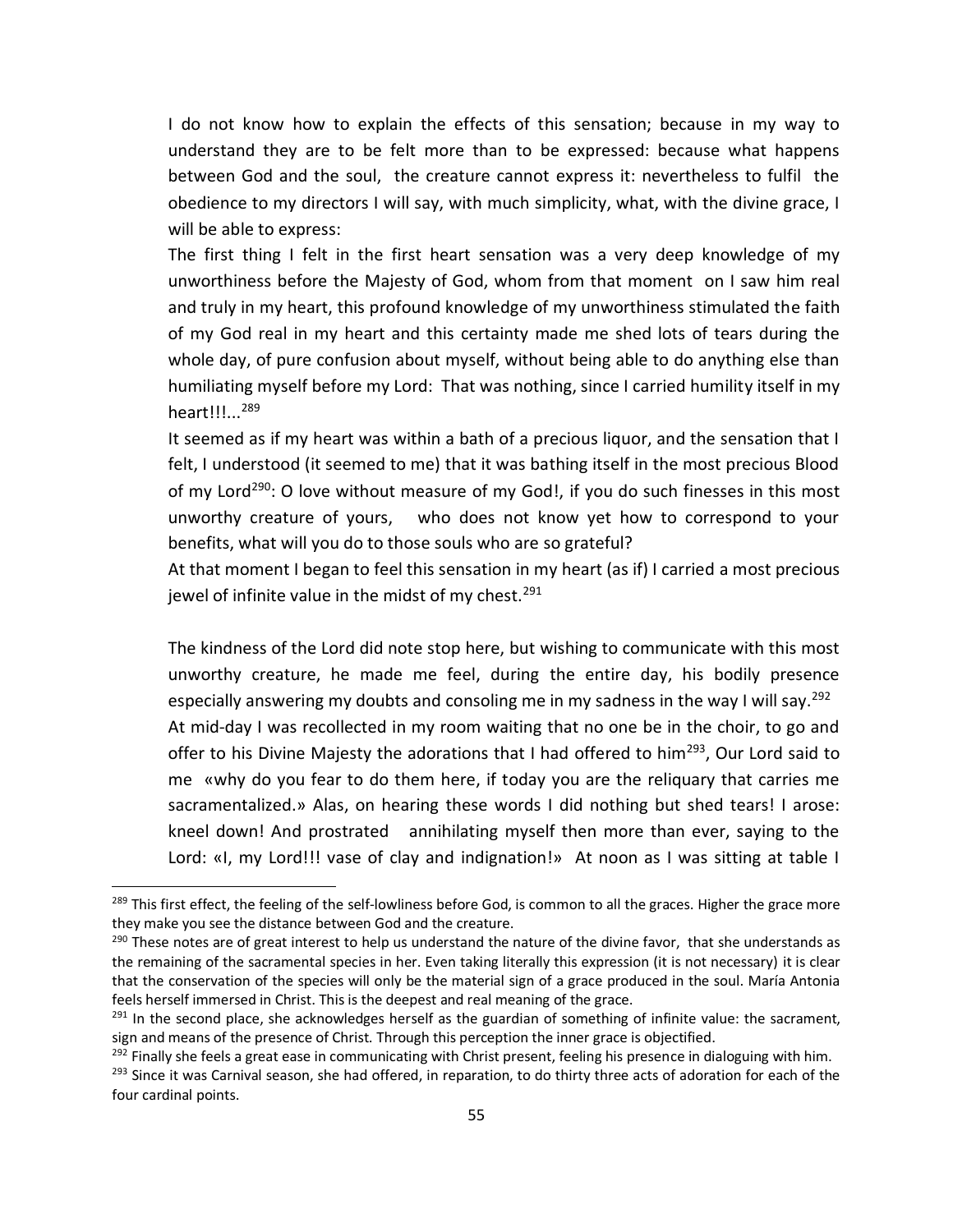exclaimed filled with admiration: « how will I eat, my Lord, the food, having in my heart the author of Life!» Than the Lord said to me: «My Mother ate also.»<sup>294</sup> I understood that His Majesty wanted me to take the food, and I took a little bit of soup, because my food was to be with my Lord: thus seeing, one of my sisters, that I was not eating, she left the table to look for something more tasteful, because I was sick those days and, I almost did not eat anything, and seeing that it would be in vain, I signal to her pulling a little bit the habit not to interrupt the silence of the table, but since she did not want to stop I pulled a little bit more, but with such a peace in me that I was not perturbed a bit, but immediately I stop feeling that most sweet sensation of the heart. After that I remained with a great sadness, not so much for not feeling that joy of the soul which will never be praised enough, because I knew well that it was given to the one who was so unworthy of such a high benefit but, my sadness was to think that maybe I had displeased my Lord in the very moment when he was doing in me such a high benefit, but I do not know either how to explain how it was, because that day everything was extraordinary, because I felt the sadness with a great peace in my soul, without stopping to feel the joy of my Lord within my heart. And at the time of Vespers my Lord said to me: «Do not anguish yourself daughter because I will be within your heart the whole day, but you will not feel my presence like you did up to now, so you will know that even a small movement of less sweetness in you, disturbs my repose in your heart: this was needed to teach you the sweetness of my heart. $v^{295}$ 

Afterwards I spend the whole afternoon, without being able to do anything else but, to adore my Lord within me until the sun went down; and then my Lord said to me: «Now you can do your own devotions.» And on saying that I remained in my usual recollection, not feeling anymore the most precious jewel, which during the whole day I had carried in my chest, because even if since noon I had stopped to feel the sensations of the heart, I did not stop feeling the most rich jewel that I was carrying in my chest.

Afterwards during three days in the communions this grace was renewed in me, and I did not know how to move around because, it seemed like if my whole body was a sacred thing, and other so holly effects that even now I have only to remember them to push away the temptations.

101 One day, as I was praying to God for one of my directors, who wanted very much to do the Will of Our Lord, and to help his brethren, His Divine Majesty said to me «Tell

<sup>294</sup> Of Our Lady M. Agreda writes in her *Mystic City of God* that she retained the Eucharist from one communion to another. This memory is referring to that.

<sup>&</sup>lt;sup>295</sup> This confession of María Antonia advocates in favor of her complete sincerity. Because at the first glance, the estate of union she is describing does not match too well with that defect (very small) the lack of peace and serenity. But the divine graces, more than rewards are means to obtain greater graces.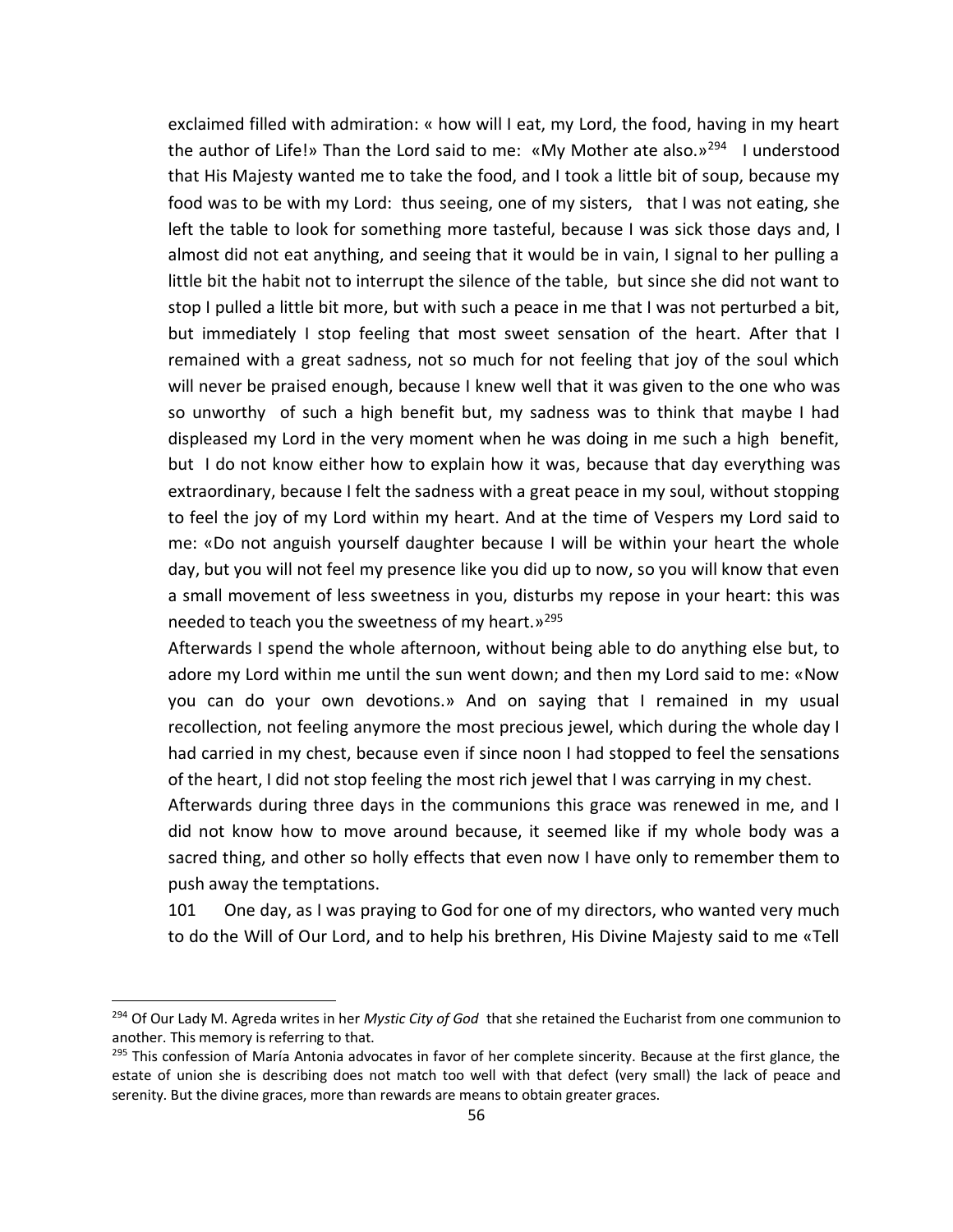him that my brethren are those who do the Will of my Father, as I said it to my Apostles. » 296

April

102 One day after communion, I lamented with my most sweet Lord for the little devotion I felt in holy communion and, our Lord said to me: «Daughter I am.»<sup>297</sup> This only words filled me with consolation and, with a recollection of all my senses in the depth of my soul, understanding that His Divine Majesty was saying to me: I am the same as that day in which I gave you so much! So that you will know that neither any creature nor the devil can produce such effects in the soul, and that such favors are not always convenient to the fragile nature.

103 Another day Our Lord strongly called me to prayer and he said to me at the momento I entered the choir «Tell him, he was referring to my director N…, who wanted to embrace a more perfect life, that they remove the enemies of the perfection they want, and they will live in peace as the angels do; because on removing the impediments the light enters into the soul and sweeps away it completely.» In that moment it seemed to me that he was saying nothing, and I felt great repugnance to write it, and my Lord said to me «Go, he will understand you.»

104 On another day Our Lord said to me: «Tell him, if it would be better for him to go to Heaven in the company of many secular clerics who will follow him in the reformation that I want, than to go to Heaven alone? »<sup>298</sup> Here the Lord renewed to me things about the situation of the Church and how easy it is to renew it with his help; and that His Divine Majesty wants him to occupy himself in this without sparing any means, works and fatigues; this is what enhances my Church, and everything else diminishes it.

May Jesus be with me. Year of the Lord 1868

105 She says that, $299$  by divine disposition, she was raised up to three regions so obscure and gloomy!!! Ascending by degrees, but that the first was not so dreadfully dark as the second, and the third one was so terribly obscure, that in comparison the darkest night would be as the clearest noon with respect with that mass of the most horrible darkness. She says that in that novelty never seen before her heart was pierced

<sup>296</sup> *Mt* 12:50.

<sup>&</sup>lt;sup>297</sup> God manifests himself, simply stating his presence. It is a brief and substantial locution which appears frequently the lives of the mystics.

 $^{298}$  Do not forget that she felt called to promote, through her directors, the spiritual renewal of the clergy.

<sup>&</sup>lt;sup>299</sup> The redaction is from another sister, her confident. On that day María Antonia on that day was unable to write.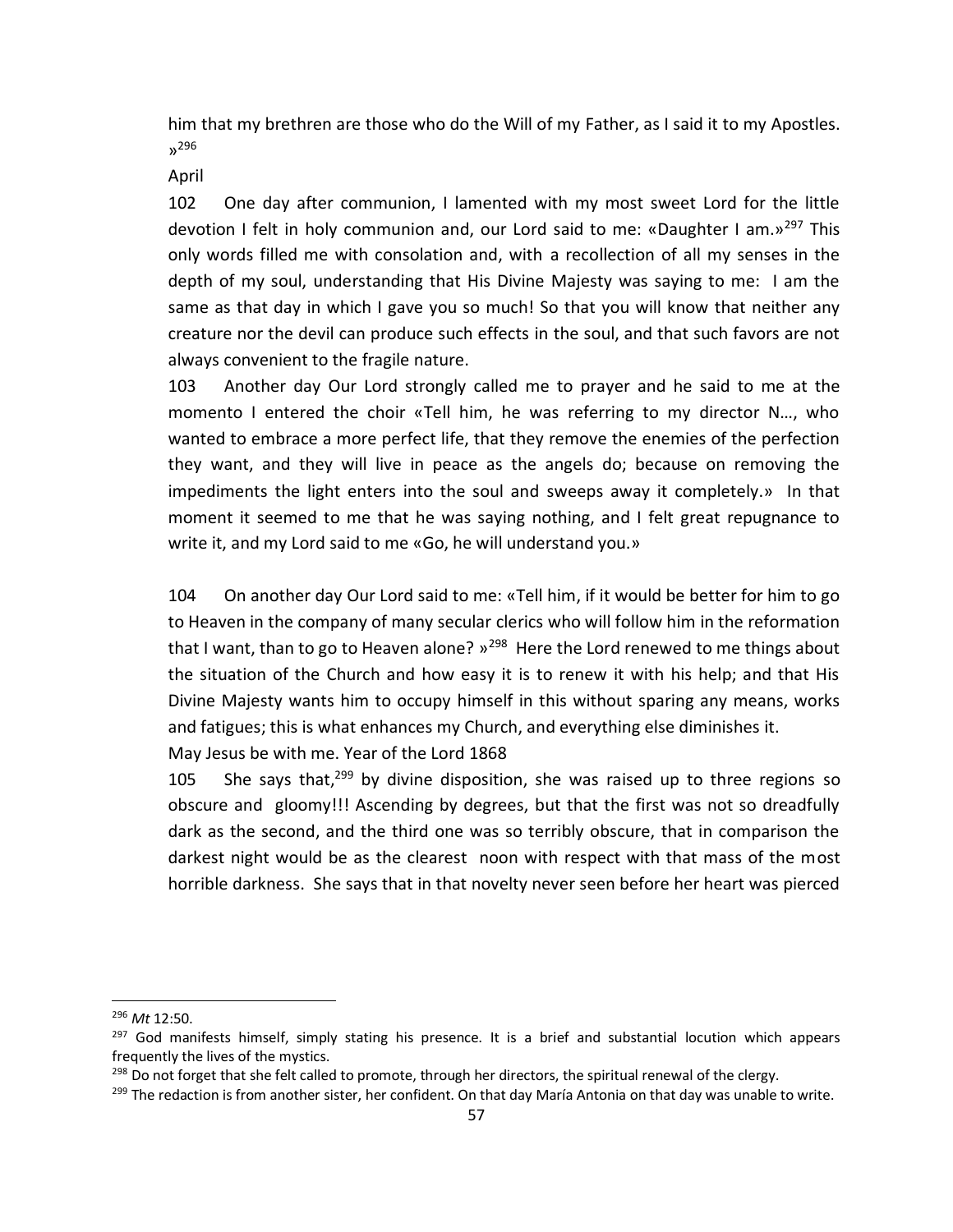by the deepest sorrow; on thinking that this frightening darkness meant the terrible situation of the Holy Church.<sup>300</sup>

This most frightening and excruciating darkness almost three hours, during this time I did nothing but weep so much that my heart almost drown. By the grace of God she did not die from pure sorrow on seeing the anger of God against his Holy Espouse, because her sentinels has profaned her by not keeping the law of her Lord!!!... Frightened by this news she remembered another letter that says $301$ :

New announcement of the proximity of judgment day.

On the year 1856 one of the days of September or maybe October, one night as in dreams, I saw the sky terribly frightening!! I heard a noise truly dreadful!<sup>302</sup> I saw a Crucifix coming down from Heaven, and the image of Christ had the hands separated from the cross and from the hands a little lantern gave<sup>303</sup> a very obscure light: How awful!! it was the symbol of the darkness of the Holy Church!!!

The following day after having received communion, being in prayer, Our Lord said to me: that even if he had given that vision in dreams, that vision was really a true sign that he wanted to send to the world, a sign of the proximity of Last Judgement, how awful!!!<sup>304</sup>

**October** 

106 Another day of the month of October of the same year 68 after having received communion I A said to our Lord , O my God! You said to me that you could and wanted to give peace to your church<sup>305</sup> without the destruction of the temples, and now you give so much power to the darkness of hell that it seems that they are going to destroy everything!!! This most sad consideration, the destruction of the Holy Church!!!... the most serious offenses that are before the Majesty of God, was tearing to pieces my heart and as I was weeping bitter tears Our Lord said to me «You have me kept years

<sup>300</sup> The last dated annotation is from April 1868 (*Diary* 102). The next one is from October of this same year. She explains an experience she suffered some days close to the September revolution that caused so many material evils to the Church in Spain. María Antonia feels herself identified with her, suffering in her soul what the Bride of Christ was suffering in her members and institutions. Had the promised of Christ to wed her with the Church been fulfilled already. We believe so. She was in the transformative union, united to Christ and wed to the Church. But, since she was a victim, her wedding was a blood union, in the way (keeping the distance) of the wedding Christ celebrated on the cross with the Church. She does not explain here the difficulties that she and her nuns experienced those days. The 1<sup>st</sup> of October 1868 a group of revolutionaries threw down the doors of the cloister and forced the sisters to go out. They took refuge in the Hospital until December 23, date when they were allowed to go back to their convent.

<sup>&</sup>lt;sup>301</sup> She recalled the symbolic vision she had had twelve years before. Her confident has copied it literally from the continuation of the *Autobiography.* Cf. *Aut.*242. We write down the few differences between both texts.

<sup>302</sup> Cf*. Aut*. 242

<sup>303</sup> Cf. *Aut*. 242

<sup>304</sup> Up to here *Aut*. 242

<sup>305</sup> Cf. *Diary* 72.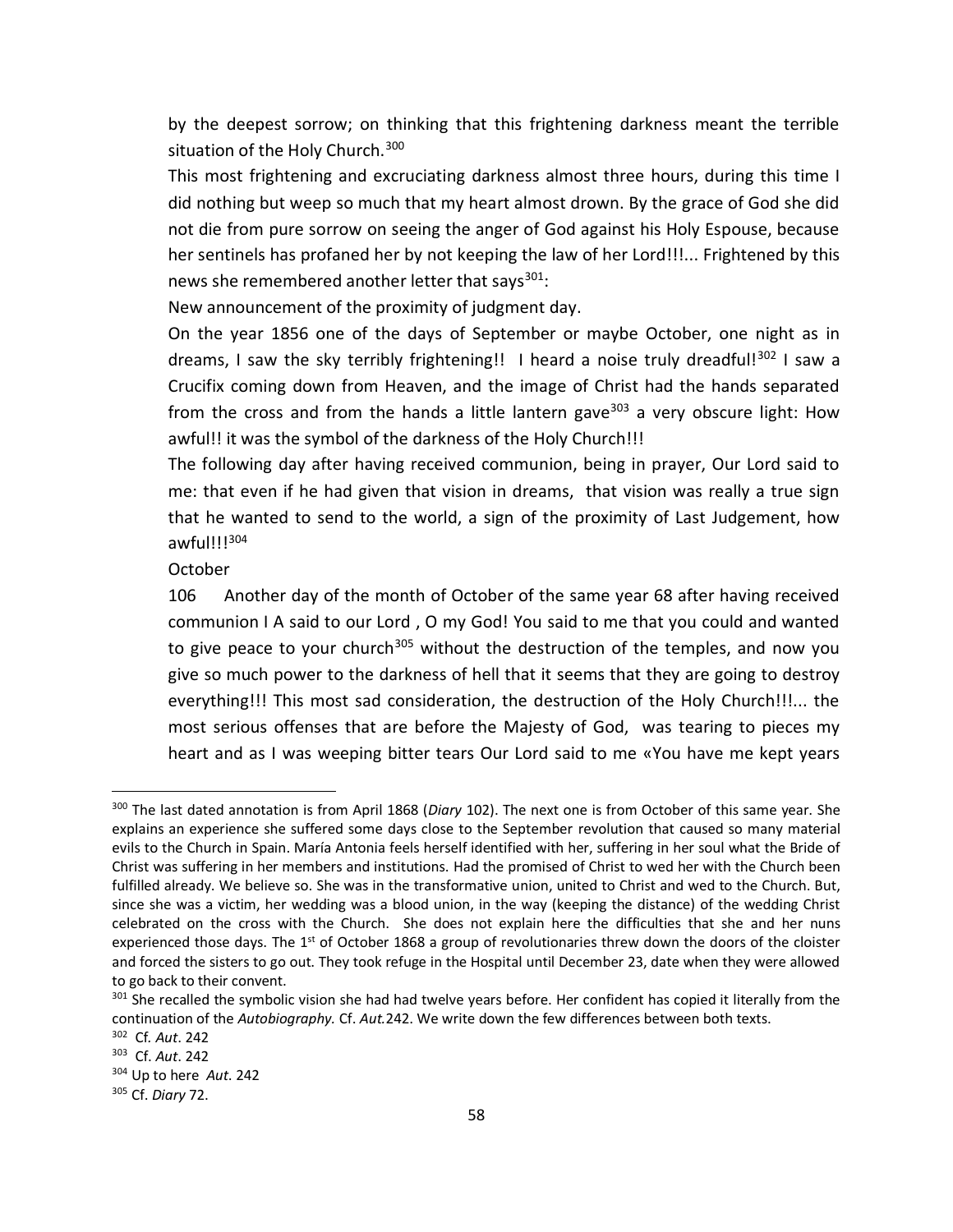you have kept me in suspense, and what kind of reformation of behavior I got from my followers? More greed and vanity, so much that it has flooded my House<sup>306</sup>!!! Thus, this becomes the abomination of the people, because my priests have forgotten my justifications!!!... Thus I do not give to you the spirit of prayer as before, so that your prayer might not prevent<sup>307</sup> the punishment they have provoked from my justice...» O, my Lord how pierced was my soul with this most heartfelt words; the one who knows the power of the Word of God will understand; this Word knows how to tie and untie, how and when he wants it, without the creature being able not even to have a thought. Thus my will remained so tied up with the Divine will, that in spite of mine, I had to accept the Divine will without being able to formulate a though to incline the Divine Justice to mercy.

December 4<sup>308</sup>

Before God I understood the punishment that he wants to send to men<sup>309</sup>; the following day being in prayer, all the sudden I felt a great recollection in me, and Our Lord said to me: Listen, daughter, my voice, because man does not fear not even the shedding of blood, he seeks it, because he has become more heartless than the wild beasts I will send to him a punishment never seen before on earth, I will fill him with terror and horror; and because the whole earth has forgotten my precepts and counsels, the whole world will participate of my justice.

Year 1869<sup>310</sup>

May Jesus be with me

108 That poor creature says,  $311$  that has been greatly terrified fluctuating between Obedience and fear for thirteen days, because being her soul as earth without water everything frightens her, and because every day it seems to her that God reproaches her cowardice so she says, only not to displease God.

Day of Pentecost. Being in prayer falling apart in tears, Our Lord said to me «Do not fear, daughter, who follows me does not walk in darkness $^{312}$ , obeying him you have obeyed me.

Tell him, why does he sadden me, breaking the charity that I have strengthened by grace?...

<sup>306</sup> My House: the Church as the family of God. Cf. *Aut*. 3.

<sup>307</sup> *prevent*

<sup>&</sup>lt;sup>308</sup> The entire number has been written on a separate piece of paper, which has been glued.

<sup>&</sup>lt;sup>309</sup> She does not say what will it be. It was not a test for the Church, but for the human race. Let us remember that a short time later the wars broke out in Europe.

<sup>&</sup>lt;sup>310</sup> Copied and signed by M. Gertrudis Barril, secretary of the Servant of God.

<sup>&</sup>lt;sup>311</sup> Her confident writes it.

<sup>312</sup> *Jn* 8:12.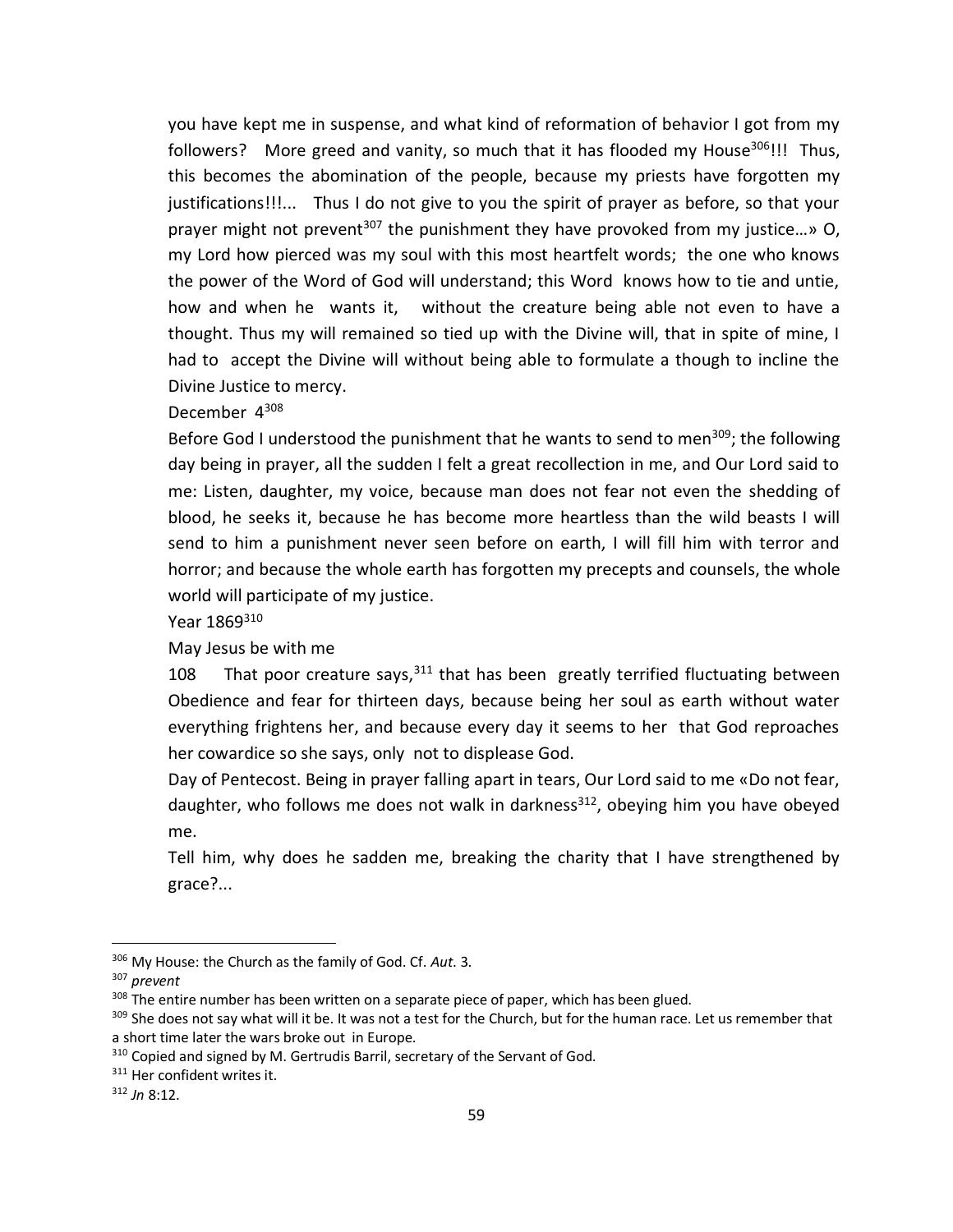I do not stop speaking to him, even although he has not reciprocated to my grace. Why does he not realize that all that fuss is the rage of satan, that is doing the last efforts to hinder or at least denigrate the great Work, which I have entrusted to him in a very especial way!!!

That he despise not the warnings I have given to him, because my spirit is not measured by the highness of the persons, but according to my grace I give it to whom I want. Now, more than ever he will need it, no, may he not despise the warning I give to him. My Gospel is one<sup>313</sup> and my Church cannot be restored completely until the Gospel stands again.<sup>314</sup>

Tell my servant<sup>315</sup>, for the love I have for him, to renew the first fervor which I gave to him for the evangelical life, an ever he will need it, because it is time to separate the Straw from the grain, because not all the prelates of my Church have my spirit, on the contrary they are the fewer!!!... Very few!!!... But tell him, daughter, that him who has had the fortune to be of the few, I want him to be of the most dedicated, communicating the light of the Gospel to his brothers who do not understand it, poor things!!!...» I have watered this paper with tears of the deepest confusion because of the concepts conceived and not well transmitted due to my short-sightedness. May obedience excuse my presumption. 316

Jesus

109 Being very distraught for the death of His Excellency Claret<sup>317</sup>, I was praying intensely to God for the restoration of the Holy Church, since he had taken him, how will his work be accomplished? Than His Divine Majesty told me «Perchance, is my Word abbreviated? Trust, daughter, wait a little while and you will see what I do… »

On one day that I went to the choir filled with sorrow and being at prayer, I saw to my side your Eminence, and between the two was Our Lord, and he said to me: Why do you anguish yourself, daughter, we all have to be one: these words consoled me greatly, with the confidence that it would be so.

<sup>313</sup> She repeats ideas from *Pr* 8 and 13, also explained IN Diary 35.

<sup>314</sup> It means that the faithful observance of the *Gospel* be re-stablished again. This is a typical word used by María Antonia. CF. *Aut*. 1. *Pr*.47.

<sup>315</sup> Caixal

<sup>&</sup>lt;sup>316</sup> By the end of 1869, Don Paladio Currius, who was without any assignment in Madrid, when San Anthony Mary Claret left Spain, he established himself in Reus, invited by María Antonia, to carry out the functions of chaplain and of confessor of the community.

<sup>&</sup>lt;sup>317</sup> Saint Anthony Mary Claret had passed away on October 24 1870 in Fontfroide (France). Due to the fact that in the revelations with which María Antonia had been favored, the Saint appeared having an important role in the spiritual renewal of the Church of his time; his death seamed to deny the hopes that María Antonia had deposited on him. Certainly it denied some interpretations that had been given to the divine communications, but not to these one that had been fulfilled with astonishing precision. God answers her here that his word had not been shortened, that is to say, it does not fit into the reduced limits of the human word.